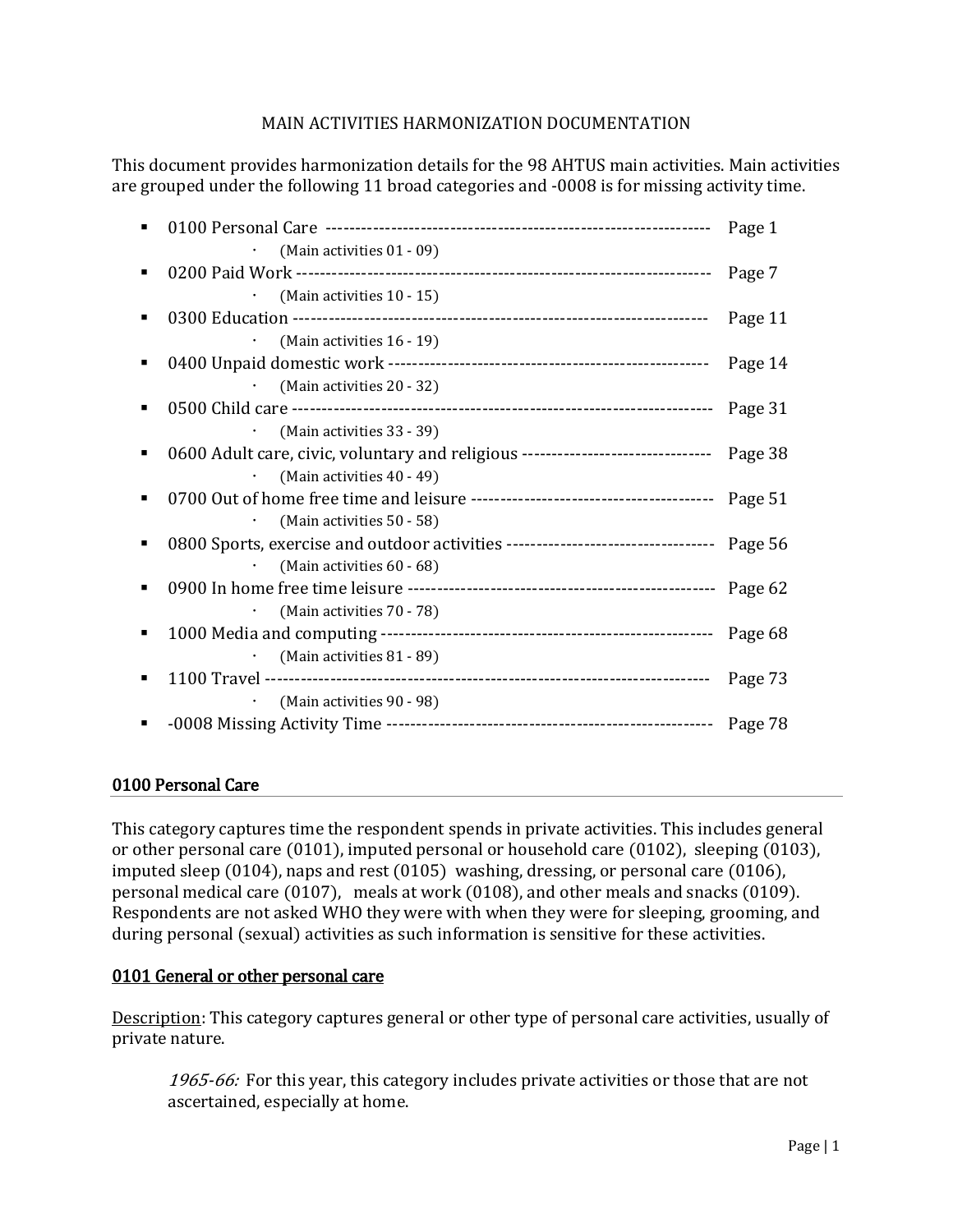1975-76: This includes time that is categorized under personal, private, or "none of your business," time in sexual activities, as well as other types of personal care.

1985: All activities under personal, private, or "none of your business," sexual activities, and time in affection between household members such as giving or getting hugs and kisses are coded as general or other personal care. This category also captures some child only time such as being at the babysitters' before or after school, or when the child is being a passive recipient of personal care, as well as when the respondent is watching personal care activities.

1992-94: This category captures time that is under personal needs/care, but is of private nature, so it was originally tagged as "Not applicable" unlike other identified personal care activities such as washing, grooming or sleeping.

1994-95: The category captures time that is identified as general personal care without further mention.

1998-01: Time gaps of more than 10 minutes, personal/private or "none of your business" type activities, sexual activities, time in affection between household members such as kisses and hugs, sitting on laps, time receiving personal care as well as other personal activities are captured in this category for this period.

 $2003 +$ : This period comprises of personal or private activities such as cuddling with partner, having sex, and making out, personal care emergencies that are not classified elsewhere, as well as time when the respondent refused to provide information or responded "none of your business."

 $2007 +$ : This period comprises of giving spouse a massage as an example as well. Further examples are:

Cuddling partner in bed Having sex Making out Necking Personal activity, unspecified Private activity, unspecified Using the bathroom (2003)

# 0102 Imputed personal or household care

Description: Imputed personal care captures gaps following main night sleep where the next activities lead up to leaving the house, and also activities where a person has been away from home, then has the gap immediately upon arriving home, before undertaking other activities. Typically, these gaps are short duration activities. In 1975-76, those imputed personal care gaps preceded by travel tend to be followed either by sleep or travel.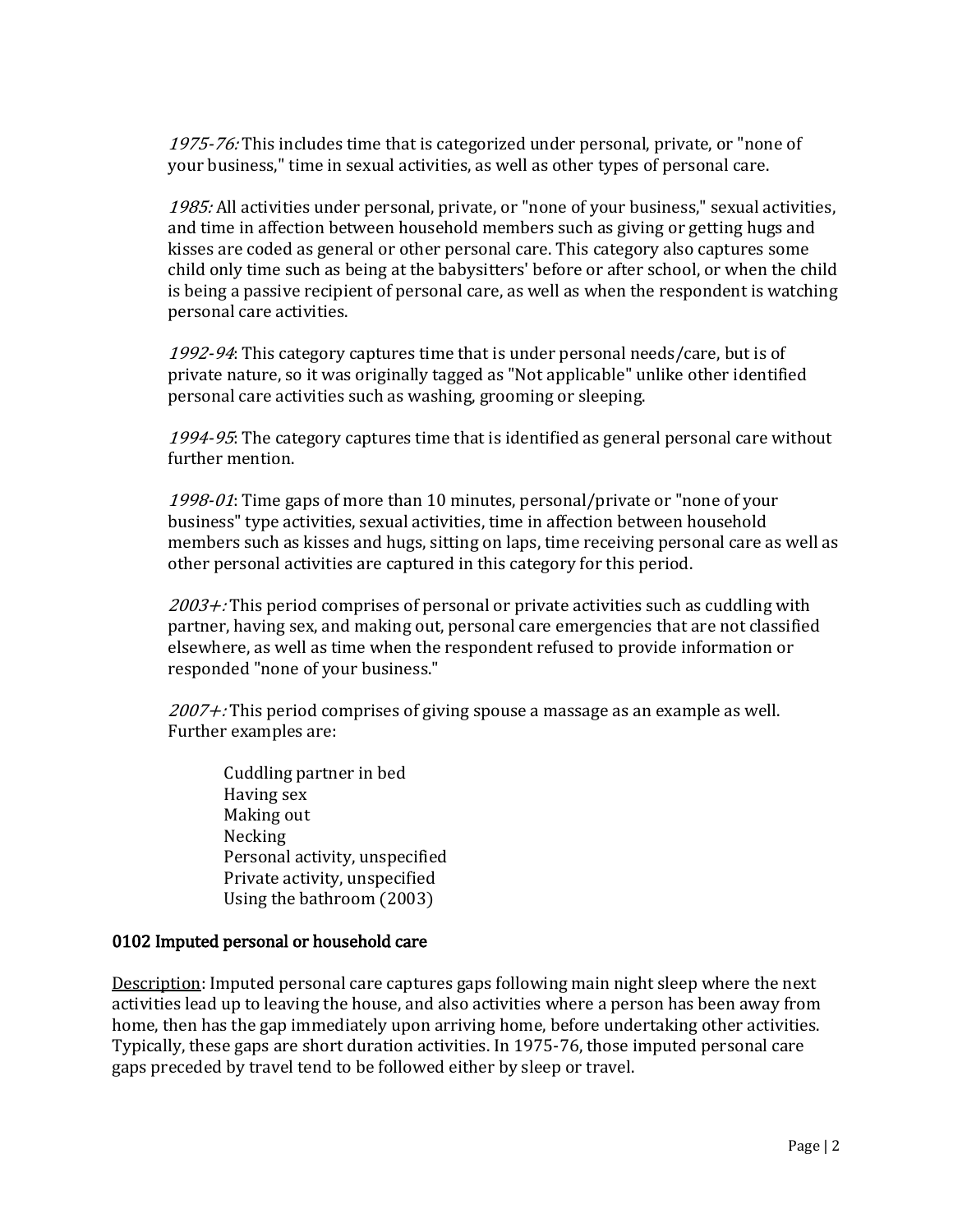## 0103 Sleep

Description: This category captures time in sleep which is defined differently in certain years.

1965-66, 1975-76: For these years, this category includes main essential sleep which includes night sleep and daytime sleep.

1985: All time under night sleep or the longest sleep for the day which may occur during the day for a night shift worker including "in bed" but not asleep.

1992-94, 1994-95: This category captures time spent in both sleeping and napping.

1998-01: Time spent sleeping, napping, as well as resting is captured in this category.

 $2003 +$ : For this period, the sleep category includes time in activities such as dozing, napping, dreaming, essential sleep, waking up as well as sleeplessness. Examples include:

Cat napping Dozing Dozing off **Dreaming** Falling asleep Getting some shut-eye Napping Sleeping Waking up Counting sheep Insomnia Lying awake Tossing and turning

# 0104 Imputed sleep

Description: Imputed sleep is defined as early hours time at home or another home where the activities before or after the block include personal care activities associated with getting up or preparing for bed and where little other sleep is recorded in the diary.

### 0105 Naps and rest

Description: This category captures time spent taking naps or resting.

1965-66: For these years, this category includes time spent resting which includes relaxing, thinking, planning, or doing nothing.

1975-76: Time coded under "naps and resting" is captured in this category.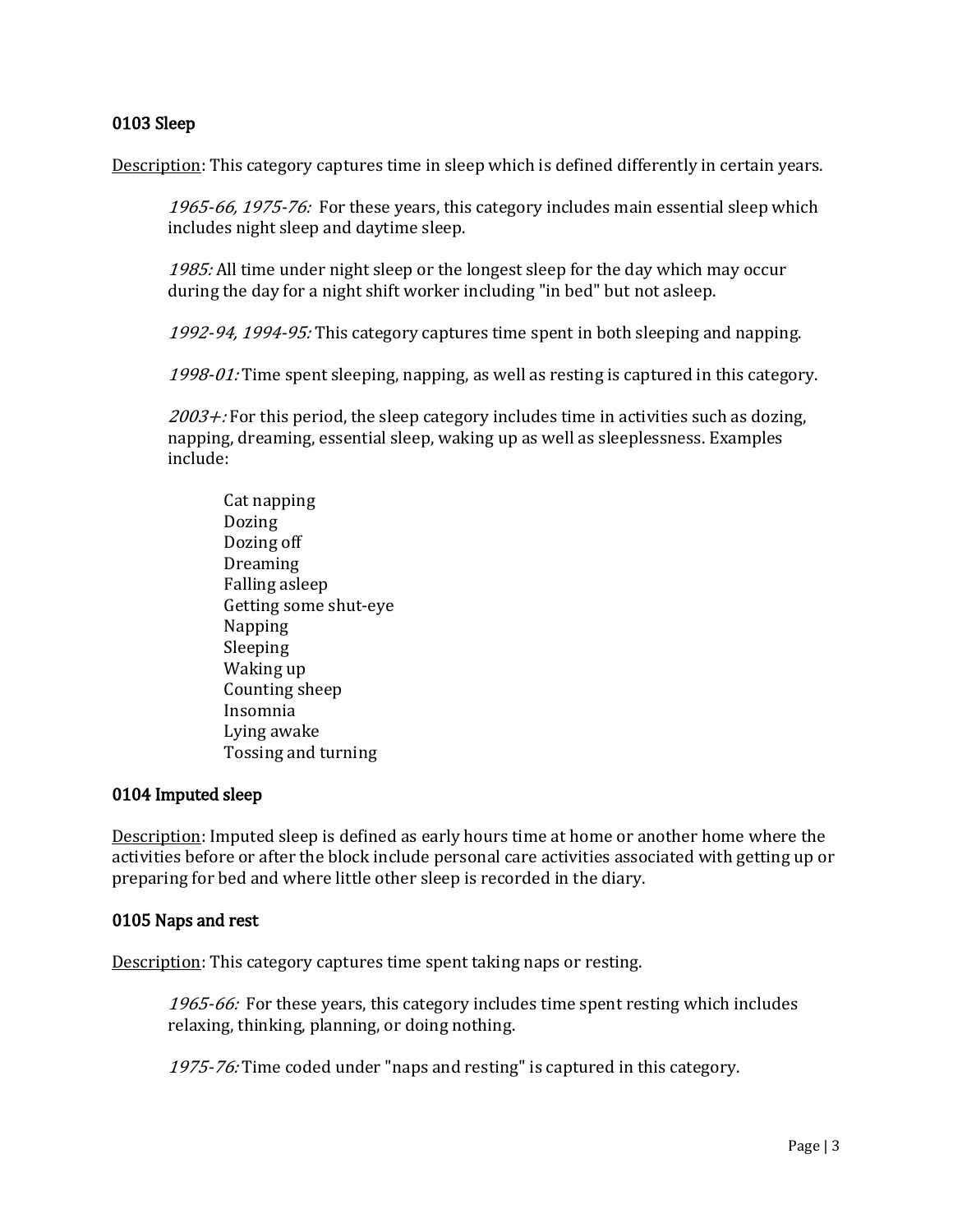1985: This includes time spent taking naps and resting including rest periods, dozing or lying down.

1992-94, 1994-95: Nap time not available for these years.

1998-01: The 1998-99 survey did not separately code naps and rest from sleep, whereas the 1999-01 survey of parents did separately code naps and sleep.

 $2003 +$ : For this period, this category includes time under sleeping that is not elsewhere classified.

#### 0106 Wash, dress, or personal care

Description: This category includes time that the respondent spent washing, dressing or in personal care. Usually this involves time bathing, brushing hair, grooming, laying clothes out, washing, etc.

1965-66: This includes time in personal washing and dressing such as getting up, personal hygiene, and getting ready for bed.

1975-76: Time coded under "washing, dressing, and getting ready" is captured in this category.

1985: This includes time spent washing, showering bathing as well as getting dressed, getting ready, packing and unpacking clothes, personal hygiene and going to the bathroom.

1992-94, 1994-95: Washing, bathing, personal hygiene and dressing are included in this category.

1998-01: Time spent showering and bathing is included in this category.

 $2003 +$ : For this period, this category includes time spent in washing, dressing, and grooming activities. The 2004+ time period also captures time using the bathroom. The 2005-2006 periods also includes unpaid haircuts from spouse/friends. Examples are:

Bathing Blow-drying hair Brushing hair Brushing lint off clothing Brushing teeth Changing clothes Cleaning contact lenses, ears Combing hair, cutting own hair Doing/filing nails Doing own hair Flossing teeth Gargling mouthwash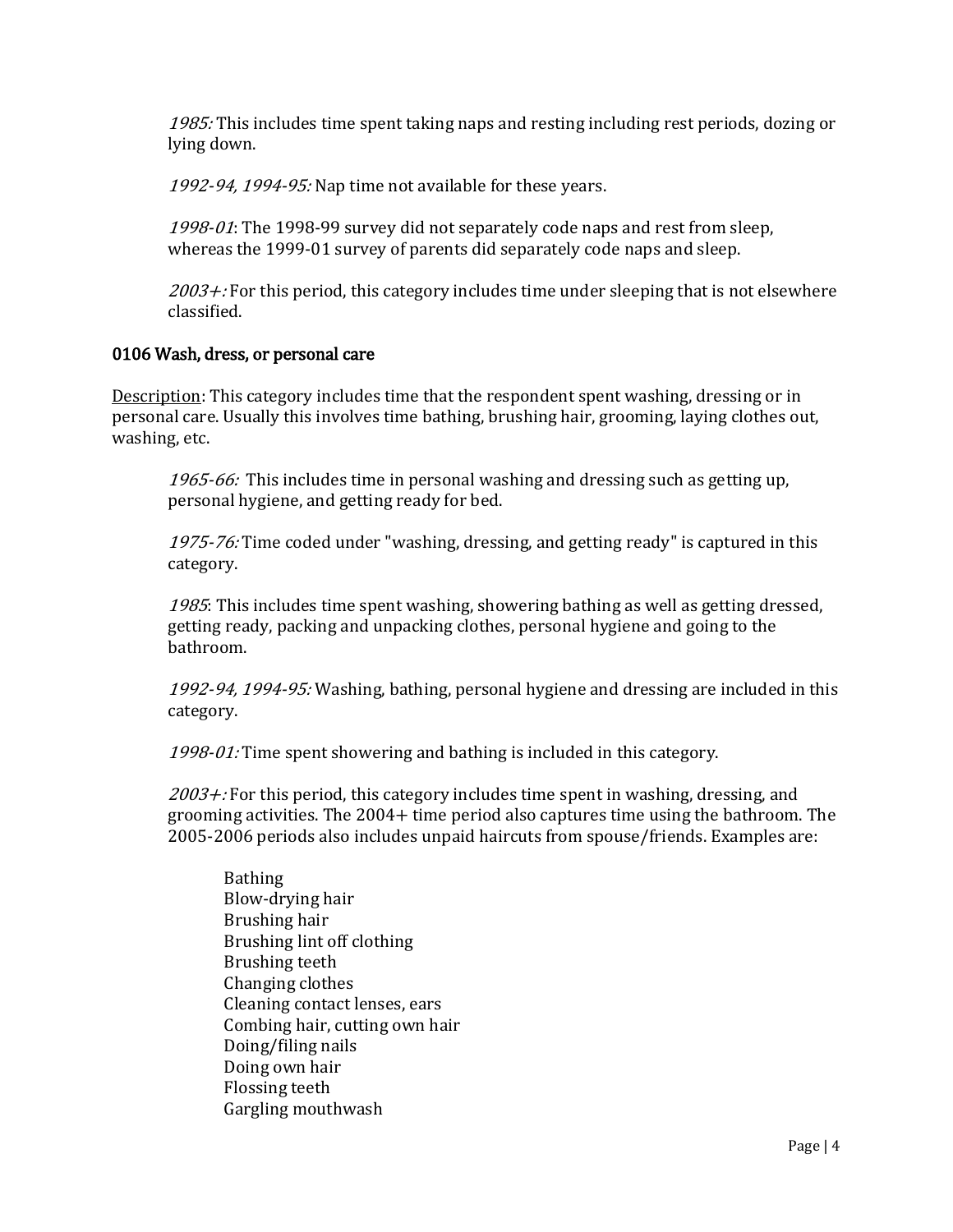Getting dressed/ undressed Grooming Laying clothes out Perming own hair Putting in contact lenses Putting on hand cream Putting on makeup, nail polish, night cream Putting on pajamas, shoes Removing curlers Running bath Shaving, shaving legs Showering Washing face, feet, hair, hands

## 0107 Personal medical care

Decription: This category includes time in health related self-care, usually at home.

 $2003 +$ : This period also includes time in personal emergencies. The category examples are as follows.

 $2004 +$ : Time spent exercising or in therapy for medical reasons is also captured in this period. Examples are:

Applying ointment Bandaging ankle Changing oxygen Doing childbirth exercises Doing stress management exercises Dressing a wound Gargling for sore throat Giving oneself a shot, oneself an injection Meditating (not religious) Putting ice on injury Resting because of illness Resting because of injury Taking cough drops, insulin, medicine, vitamins Testing blood sugar level Being involved in a personal accident Being involved in an accident requiring emergency care Losing consciousness Stanching blood flow Waiting for ambulance

### 0108 Meals at work

Description: This category captures time that the respondent eats meals while at work.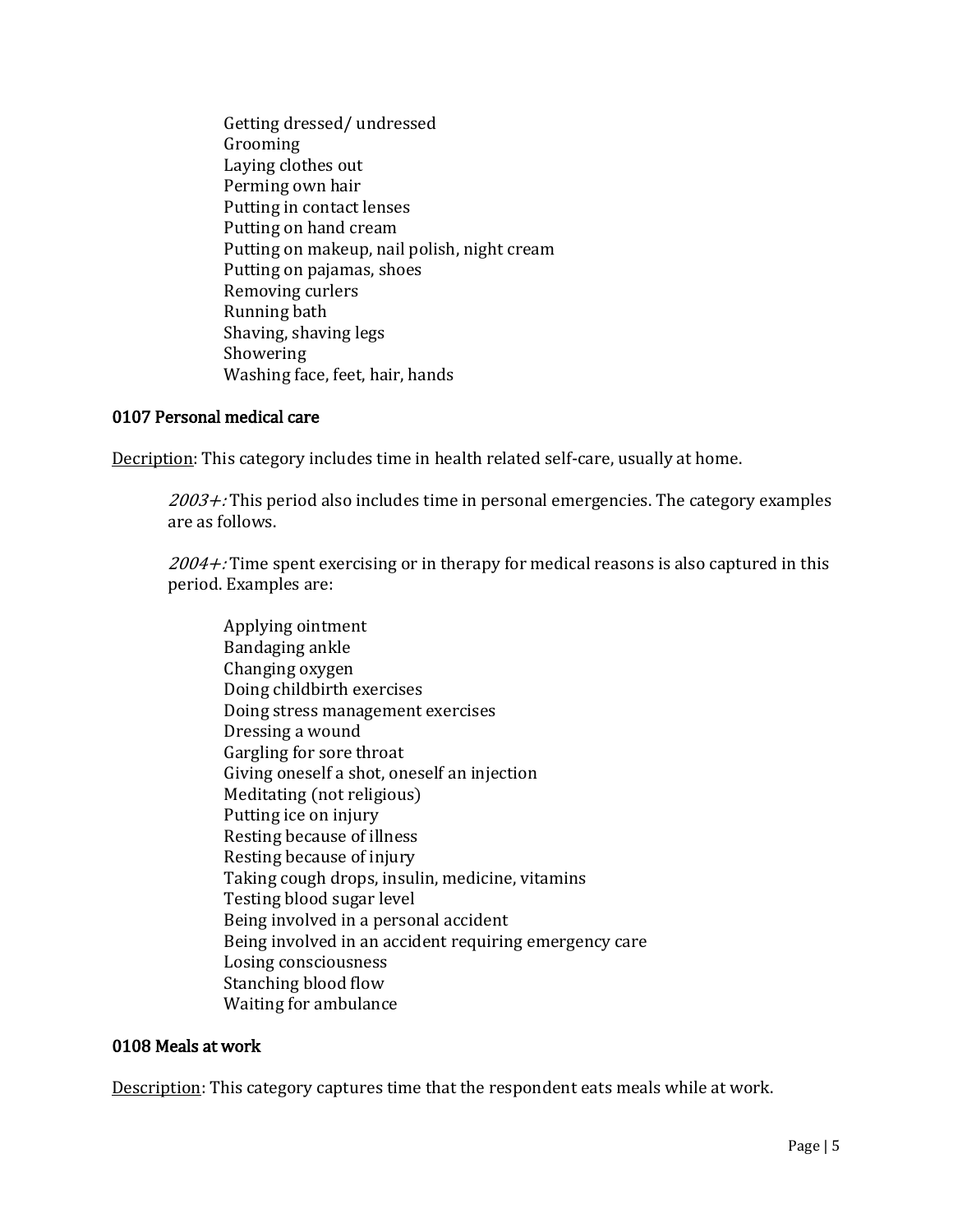1985: This includes time spent eating, smoking and drinking coffee as a secondary activity while working as well as lunch time at the workplace. This comprises of time at the cafeteria lunchroom when the location is at work.

1992-94: Meals at work time could not be constructed.

1994-95: Meal time that occurs when the respondent is at work (using WHERE) is captured in this category.

1998-01: This captures both meals and snack time at work.

 $2003 +$ : For this period, this category includes time eating/drinking as part of the job. The following are some examples:

Eating/drinking with bosses Eating/drinking with clients Eating/drinking with coworkers Eating/drinking with customers Having lunch/dinner with clients

## 0109 Other meals and snacks

Description: This captures meals and snack time, not part of the job.

1965-66, 1975-76: This captures meals and snacks at home or at a restaurant/away from workplace.

1985: This includes time spent on meals at home; including drinking coffee, smoking, and food from a restaurant eaten at home. Meals away from home or eaten at a friend's home or at a restaurant are also included in this category.

1992-94: All eating time for the respondent is included in this category. Note that this comprises of meals at the workplace too.

1994-95: Other meals and snacks, not at a restaurant, are captured for this year.

1998-01: This captures general eating activities for the respondent.

 $2003 +$ : For this period, this category includes time eating and drinking in general. This includes waiting time associated with meals.

2004-2007: This includes time attending as well as waiting for eating and drinking at a Passover Seder (if the location is at a restaurant).

 $2005 +$ : This period includes time on lunch break at a restaurant as well as the following examples:

Waiting for a table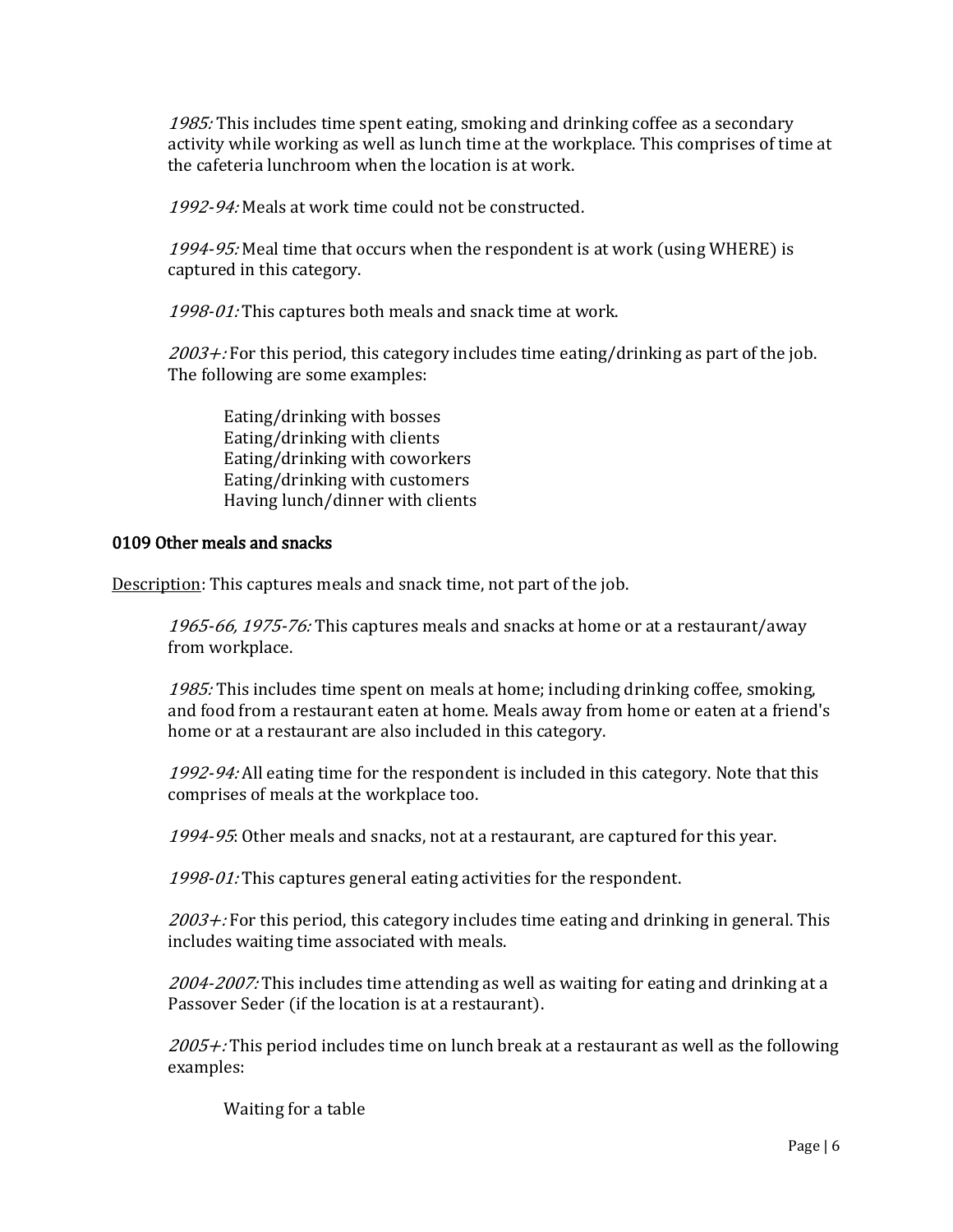Waiting for food to be delivered Waiting for the check Waiting for the pizza delivery person Waiting to place an order

## 0200 Paid Work

This category captures time the respondent spends in paid work. This includes main paid work (not at home) (0210), paid work at home (0211), second job/other paid work (0212), work breaks (0213), other time at workplace (0214), and time looking for work (0215).

# 0210 Main paid work (not at home)

Description: This category captures main work and work related activities - not carried out at home.

1975-76: This includes normal work on the main job including work at home as long as the location is not the home or if location is missing.

1985: This captures all normal work activities on the main job including work brought home, travel which is part of the job, and overtime if the location is not at home.

 $2003 +$ : For this period, this category includes time on main job, not at home. Below are some examples:

At work Attending class, conferences, convention Attending sales training Attending typing training Calling leads for stories/information Checking e-mail, voicemail messages Computer use Designing/updating a website Doing research/homework Enrollment in training/classes Grading papers Making reservation on the internet Marking assignments On-the-job training Organizing materials Phone calls to/from clients, coworkers, customers, supervisors Preparing lesson plans, materials Putting in overtime at work Reading a book/other material Reading and writing Reading/sending e-mail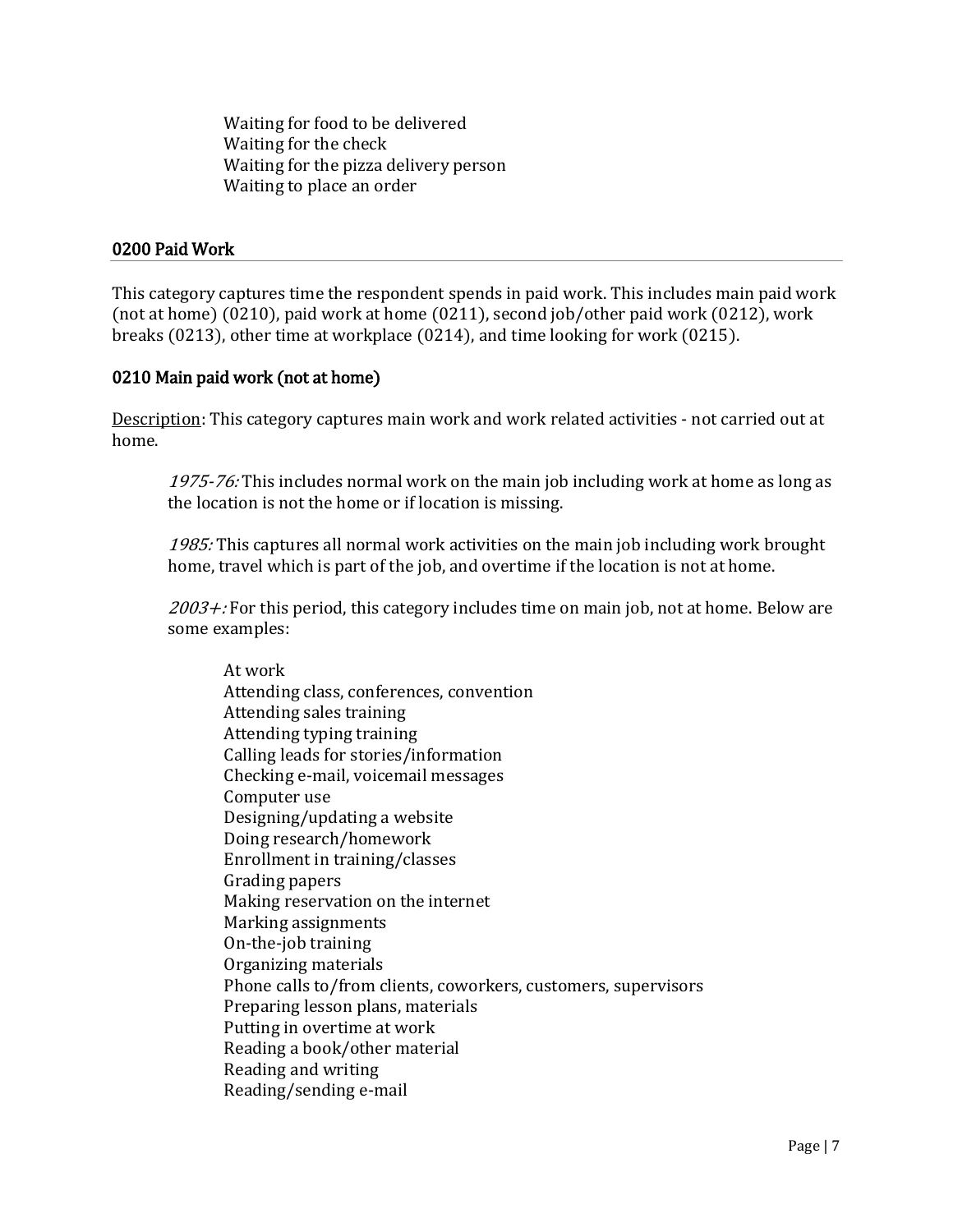Registering for class, training Reviewing notes, briefs, or papers Surfing the internet Talking to instructor, other conference attendees Telephone calls Working extra hours Writing letters Writing memos/papers

 $2007 +$ : This period includes the following examples as part of the main job as well:

Hearing confession Leading a blessing Leading religious youth group Reading the Bible/Torah/scriptures Teaching bat/bar mitzvah class, confirmation class, religious class Teaching/leading Bible study

## 0211 Paid work at home

Decription: This category captures work and work related activities - not carried out at home.

1985: This includes normal work on the main job including work at home as long as the location is at home. This includes work activities for self-employed people running a business out of the home as well as work done at home for no extra work pay that is connected with a main job. Additional job such as consulting is also captured in this category. Reading that is job related is also included in this category.

# 0212 Second job, other paid work

Description: This category captures main work and work related activities - not carried out at home.

1975-76: This includes small jobs carried out by full-time students.

1985: This year also captures paid work activities from not having a main job, such as garage sales or rental property. Time spent on part-time jobs held by full-time students as well as additional work such as consulting is also added to this category.

 $2003 +$ : This includes time spent in second/other job, income-generating hobbies/crafts, income-generating performances, paid services, and rental property activities. Below are some further examples:

At work Attending class, conferences, convention Attending sales training, typing training Calling leads for stories/information Checking e-mail, voicemail messages, computer use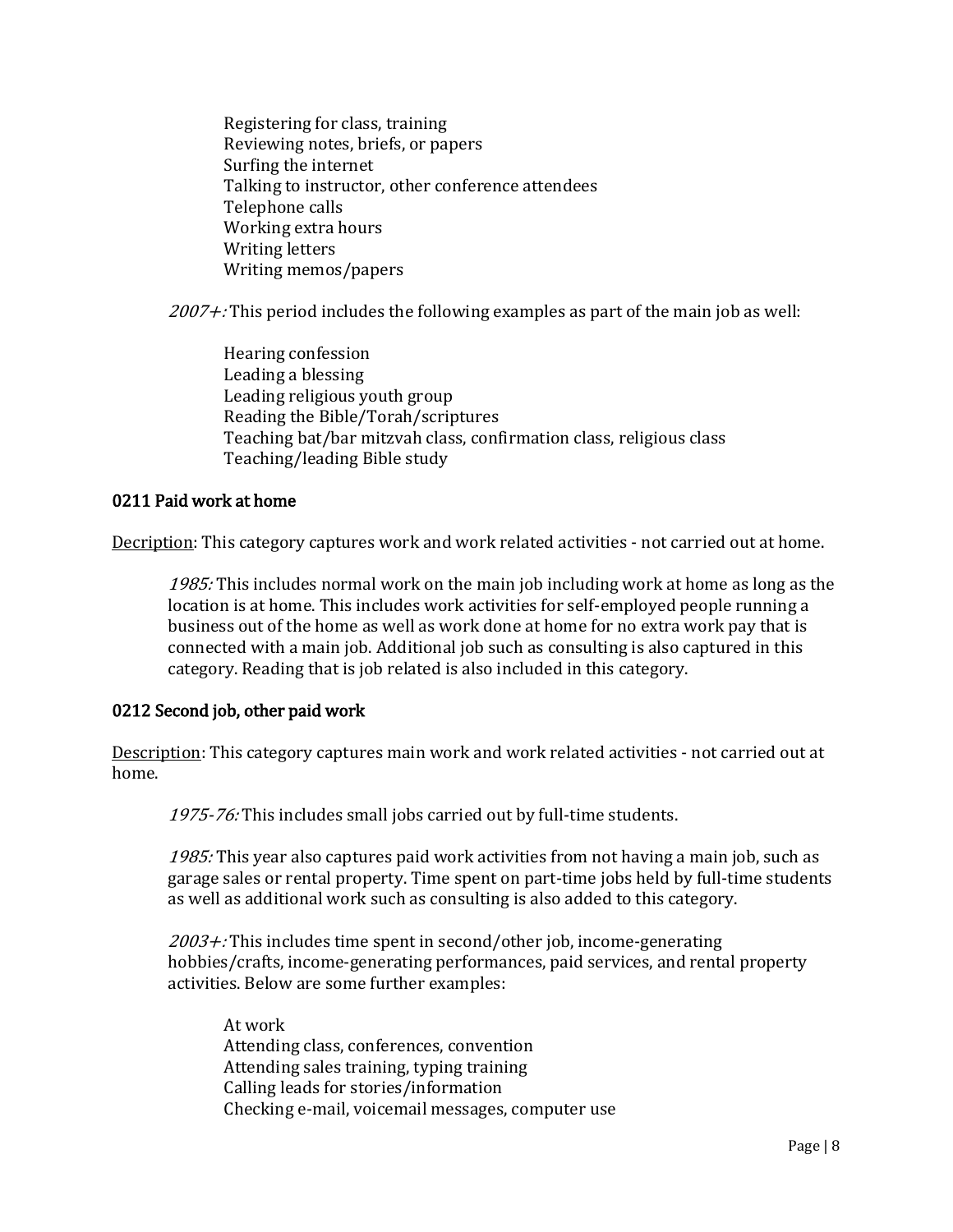Designing/updating a website Doing research/homework Enrollment in training/classes Extra hours at other job Grading papers Making reservation on the internet Marking assignments Moonlighting On-the-job training Organizing materials Phone calls to/from clients, coworkers, customers, supervisors Preparing lesson plans, materials Reading a book/other material Reading and writing Reading/sending e-mail Registering for class, training Reviewing notes, briefs, or papers Surfing the internet Talking to instructor, other conference attendees Telephone calls Writing letters Writing memos/papers Doing woodworking for sale Drawing, painting, or sketching for sale Making baskets, dinners, furniture, pottery for sale Making tapestries/quilts for sale Preparing food or drink for sale Acting in a play for pay Dancing for pay, playing in a band for pay, singing for pay Babysitting for pay, doing household chores for pay Home improvements for pay Mowing lawns for pay, shoveling snow for pay Typing paper for pay Maintaining/renovating rental property Making repairs to rental property

2007+: The following examples were added after 2007:

Teaching bat/bar mitzvah class, confirmation class, religious class Teaching/leading Bible study Reading the Bible/Torah/scriptures Hearing confession Leading a blessing, religious youth group

### 0213 Work breaks

Description: This category captures that the respondent spends in breaks or relaxing time as part of the job.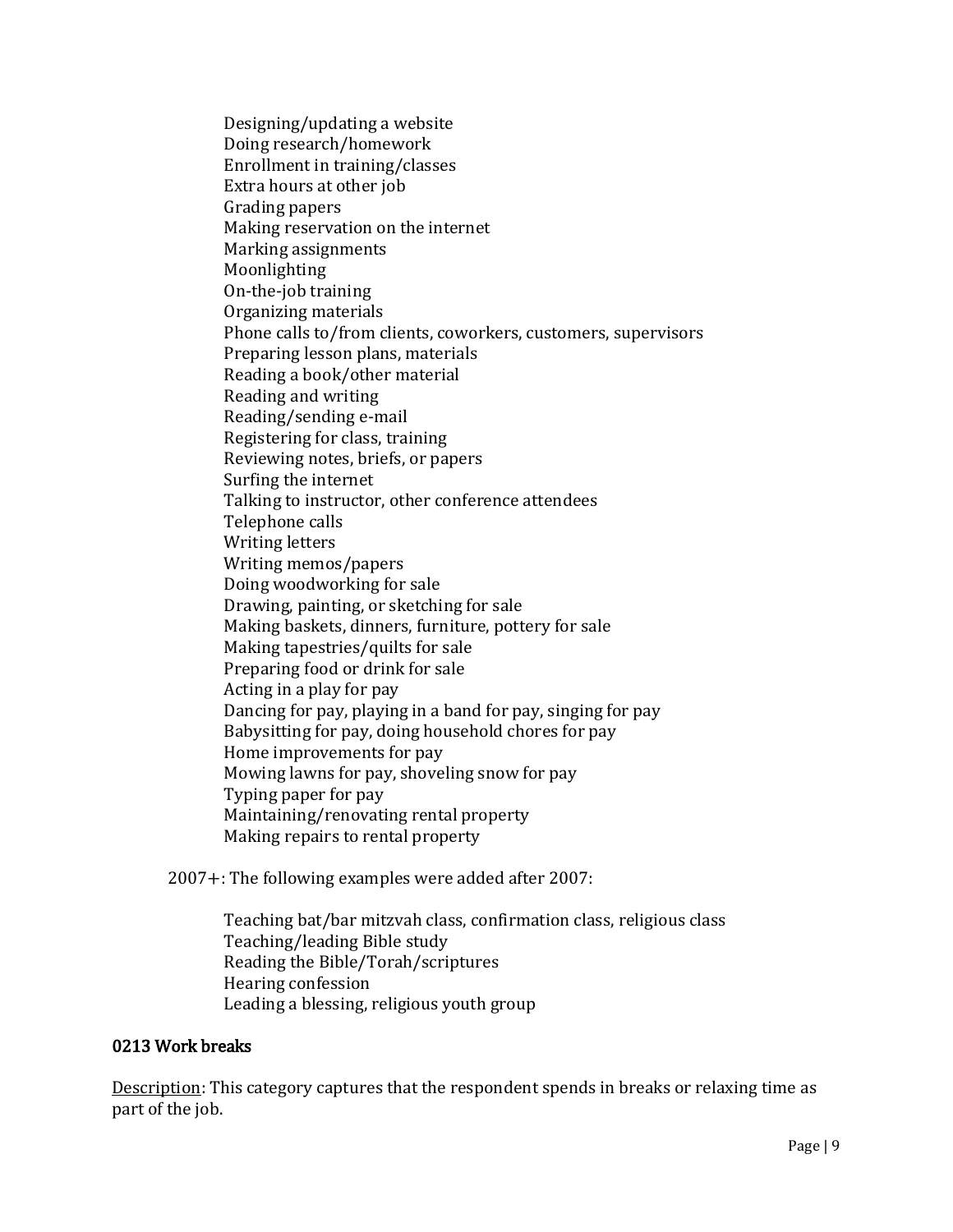1985: This year includes coffee breaks/other breaks in the workplace. This may also comprise of unscheduled breaks and other non-work activities during work hours at the workplace.

 $2003 +$ : This period defines work breaks as time spent socializing, relaxing and in leisure as part of job as well as eating/drinking while on the job. Here are some additional examples:

Attending social event with bosses, co-workers Talking with clients at social event Talking with co-workers at social event Eating/drinking with bosses, clients, coworkers, customers Having lunch/dinner with clients

### 0214 Other time at workplace

Description: Other time at the workplace is mostly defined as time spent in non-work related activities while at work. The time captured by this period is different in some study periods.

1975-76: This is defined as time before or after when respondent is at the workplace.

1985: This year includes time before or after work activities when respondent is at the workplace, including conversations.

1992-94: Not available for this study period.

1994-95: This is coded as time at work where any activities can be performed except for the following: travel to/from work or as part of work, purchase of services such as personal/financial/medical/car repair/dry cleaning/other repair services or run errands.

1998-01: This captures time when the respondent is at his/her office building or factory and is engaged in any activities except for the following: main work, secondary job activities, work breaks, or unemployment related activities.

 $2003 +$ : This period defines other time at the workplace as security procedures related to work and waiting associated with working post 2004.

Being searched at security checkpoint for work Opening bags for security search for work Passing through metal detector for work

### 0215 Time looking for work

Description: Time looking for work broadly includes unemployment related activities including job search activities such as visits to unemployment agencies, phone calls to prospective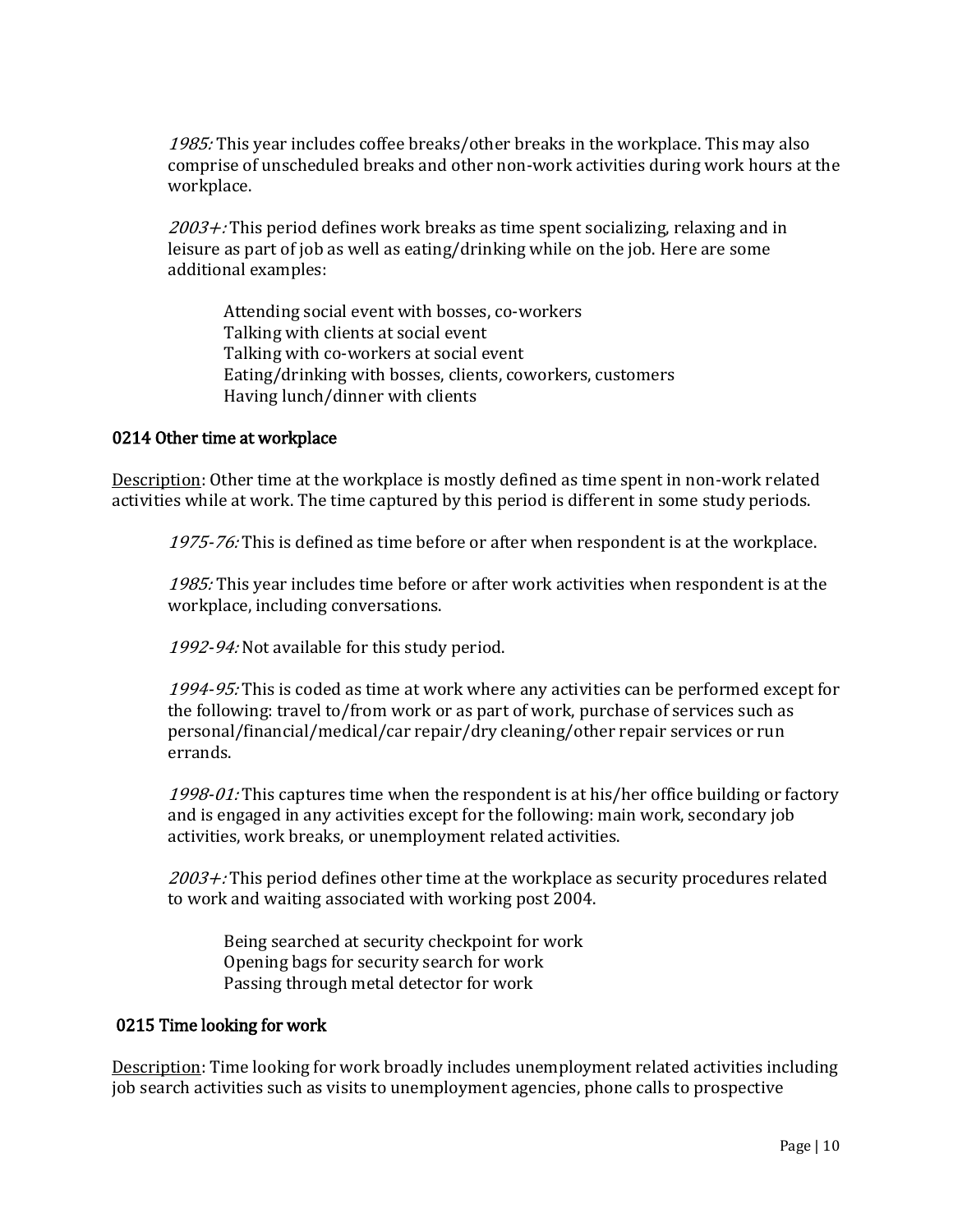employers, answering ads, as well as applying for or collecting unemployment benefits or applying for or collecting welfare.

1965-66: This category is not available for the 1965-66 time periods.

 $2003 +$ : This period defines time looking for work as job search activities, time spent interviewing for jobs, as well as waiting or security procedures associated with job search/interview. Examples are:

Asking about job openings Asking former employers to provide references Auditioning for acting role (non-volunteer) Auditioning for band/symphony (non-volunteer) Checking vacancies Contacting employer Filling out job application Making phone calls to prospective employer Meeting with headhunter/temporary agency Picking up job application Placing/answering ads Reading ads in paper/on internet Researching an employer Researching details about a job Sending out resumes Sending resumes to employers Submitting applications Writing/updating resume Interviewing by phone or in person Preparing for interview Scheduling/canceling interview (for self) Waiting to go in for an interview Being searched at security checkpoint during job search Opening bags for security search during job search Passing through metal detector during job search

# 0300 Education

This category captures time the respondent spends in education and schooling. This includes regular schooling (0316), homework (0317), short course or training (0318), as well as occasional, other education, or training (0319).

# 0316 Regular schooling, education

1975-76: This period includes time full time student respondents spent attending classes.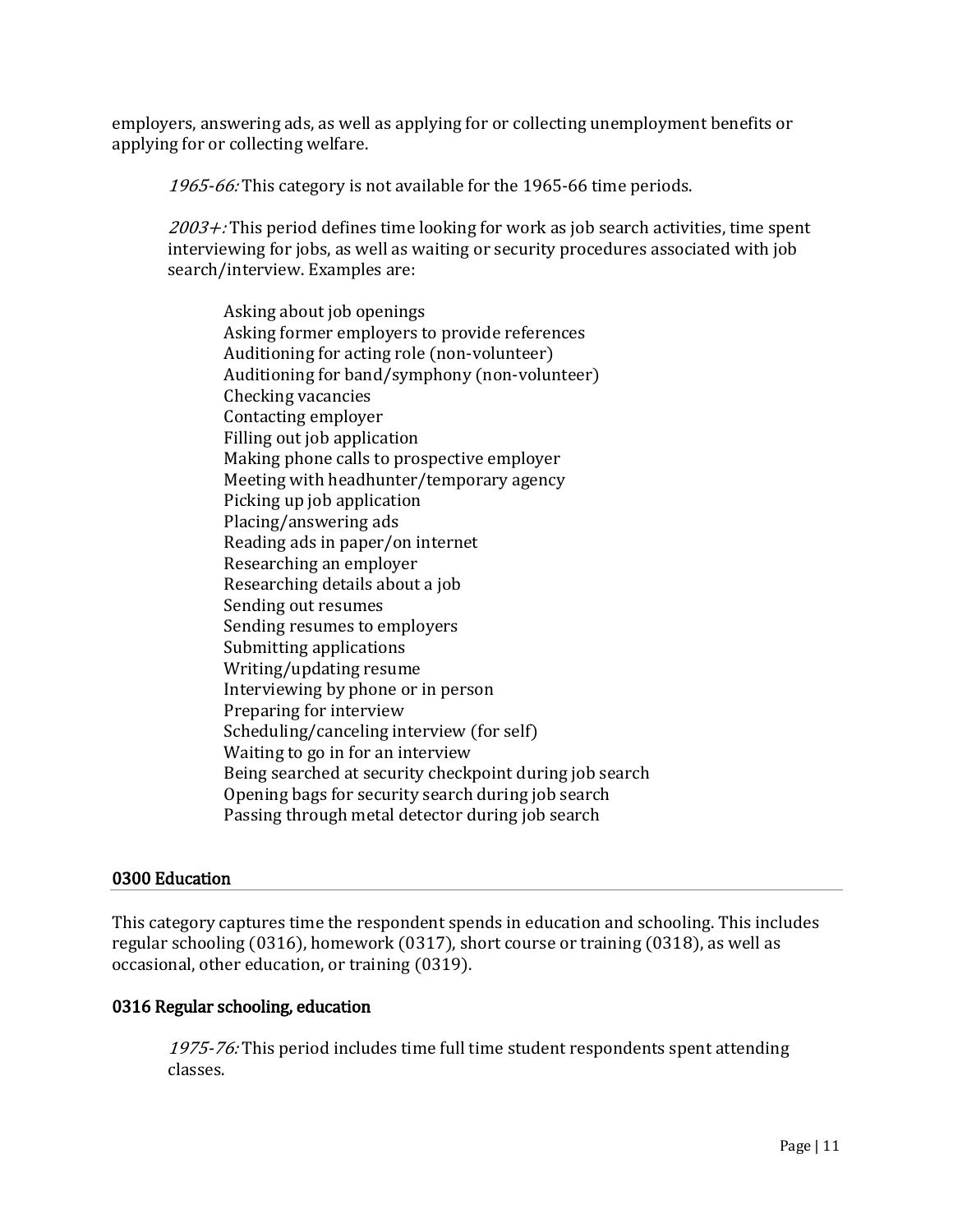1985: The category captures time on television-based education as well as student (fulltime) attending classes. This includes daycare and nursery school for children not in school.

 $2003 +$ : Regular schooling comprises of regular schooling time taking classes for a degree, certification, or licensure. This also includes time on security procedures/waiting related to taking classes and the following category examples:

Attending a seminar, class Attending practicum/internships Auditing a course Listening to a lecture Taking a field trip, exams, on-line course Talking to classmates, teacher Waiting for the teacher Being searched at security checkpoint Opening bags for security search Passing through metal detector Attending class, reason unknown Attending study hall Having a free period Having detention Taking a CPA/GMAT/GRE/LSAT/SAT prep course

## 0317 Homework

Description: This category captures time in homework, study, or research.

1985: This category captures time on homework, study, or research as well as reading activities for class.

 $2003 +$ : The period includes research or homework for class, research or homework for personal interest, or waiting associated with research or homework.

Attending study group Listening to language CD Organizing notes Reading, reading/sending e-mail Studying Writing paper/essay Attending study group Listening to language CD Organizing notes Reading, reading/sending e-mail Studying Writing paper/essay Waiting for study group Preparing for SAT/GRE/LSAT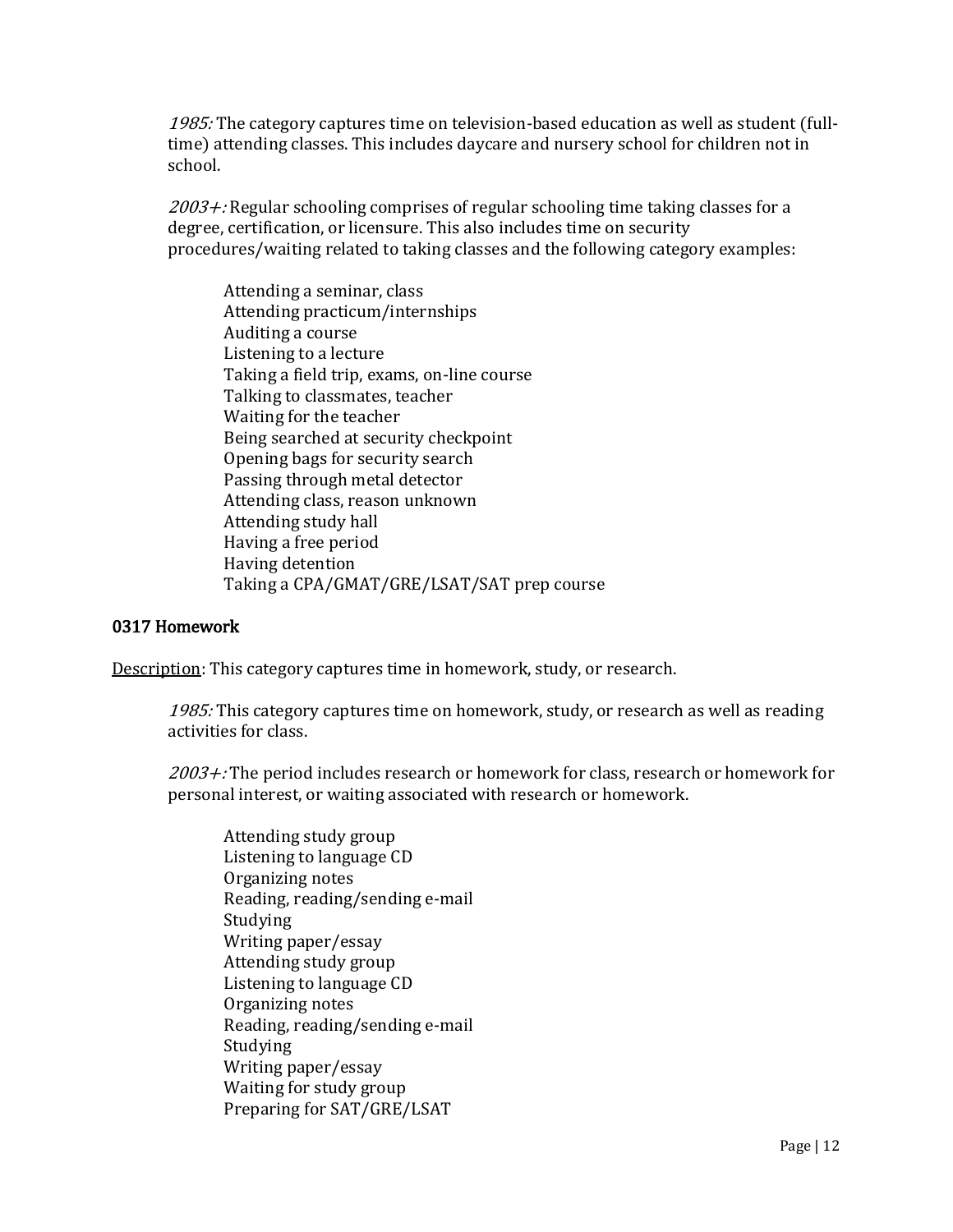# Studying for CPA/GMAT/GRE/LSAT/SAT prep course

 $2007 +$ : Reading the bible/scriptures was added as a category example post 2007.

## 0318 Short course or training

Description: This category generally captures time spent on courses or lectures.

1975-76, 1992-94: This category captures time on course/lecture.

1985: Short course or training includes courses, lectures, and academic or professional classes. This also include time being tutored.

 $2003 +$ : This period includes time taking class for personal interest and the following category examples:

Attending Bible study, Lamaze class, Sunday school Dance class Prenatal/child care classes Taking a car maintenance/repair class Taking a cooking class, a financial planning class Taking a massage class, a pottery class Taking a retirement planning seminar Taking a sewing class, a wine appreciation class Taking academic class Taking an art, craft, hobby, recreational course Taking CPR, first aid, driver's education, driving lessons Taking music/voice lessons, on-line course Taking parenting class, personal development classes Taking photography class Taking self-defense Talking to classmates, teacher

## 0319 Occasional, other education, or training

Description: This category broadly comprises of time spent on other educational activities.

1985: This includes time at daycare/nursery before or after school only, other education, time spent in library, and other computer use.

1992-94, 1998-01: These periods capture time using the library or other education.

 $2003 +$ : This period includes extracurricular club activities, extracurricular music and performance activities, extracurricular student government activities, administrative activities for class or personal interest, and waiting associated with administrative activities.

Attending American Field Service activities, including meetings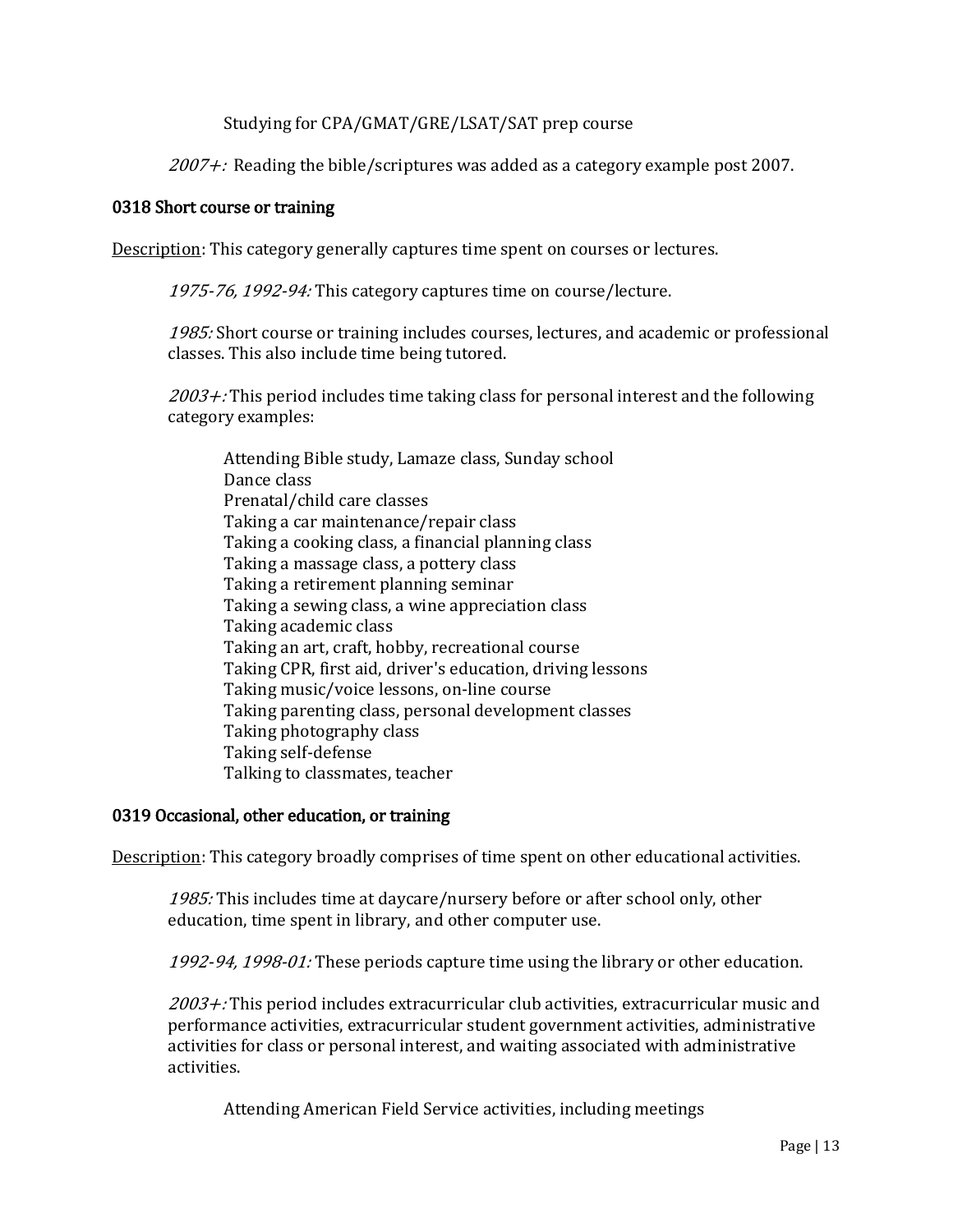Attending Key Club activities, including meetings Attending language club activities Attending math club activities Attending National Honor Society activities Attending pep club activities Attending science club activities Participating in academic club activities, including meetings Participating in chess club activities, including meetings Practicing for debate club competition Attending band practice, choir practice as extracurricular school activity Attending play practice Attending student government meetings Preparing for student government elections Enrolling in class Getting ID for class Getting parking pass for class Looking at course descriptions/listings Paying tuition/fees for class Registering for class Enrolling in class for personal interest Getting ID for class for personal interest Getting parking pass for class for personal interest Paying fees for class for personal interest Paying tuition for class for personal interest Registering for class for personal interest Waiting in line to pay tuition/fees, register/get ID Waiting to enroll in class Registering for CPA/GMAT/GRE/LSAT/SAT prep course Registering for test prep class Attending own graduation ceremony

 $2012 +$ : The following examples were added after 2012.

Taking the LSAT/GMAT/GRE/CPA exam/SAT/MCAT

# 0400 Unpaid domestic work

This category captures time the respondent spends in unpaid domestic work. This includes food preparation/cooking (0420), setting table, washing or putting away dishes (0421), cleaning (0422), laundry, ironing, clothing repair (0423), home repairs, maintaining vehicle (0424), other domestic work (0425), purchasing routine goods (0426), purchasing consumer durables (0427), purchasing personal services (0428), purchasing medical services (0429), purchasing repairing, laundry services (0430), financial or government services (0431), and purchasing other types of services (0432).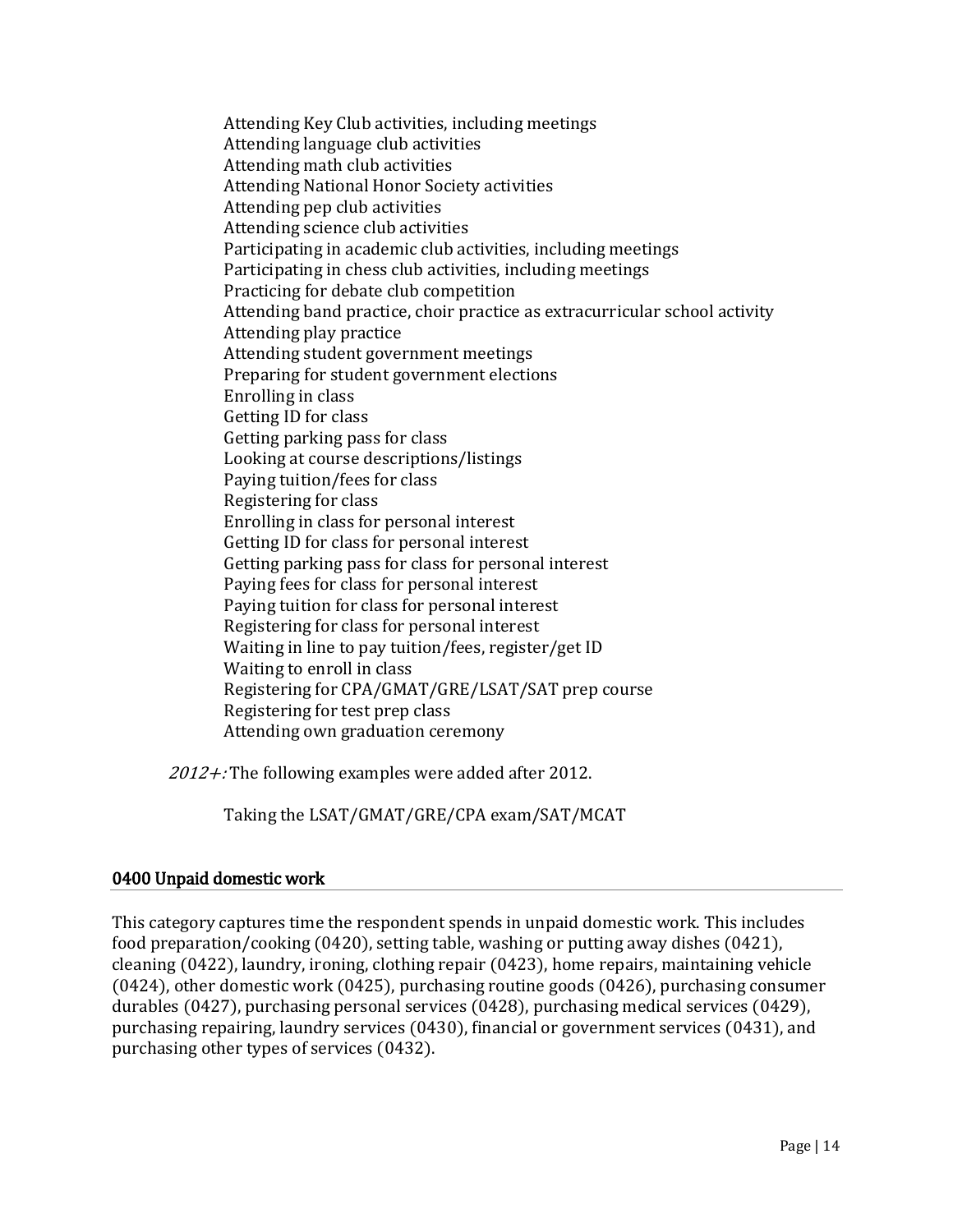# 0420 Food preparation, cooking

Description: This category broadly comprises of time spent in meal preparations and cooking.

1985: This includes time in meal preparation, cooking and fixing lunches. Time spent serving food, setting table, putting groceries away, and unloading the car after the grocery is also included.

 $2003 +$ : These years include time in food and drink preparation as well as food presentation.

Baking, baking a cake, taking biscuits Boiling, boiling water Bottling fruit Breast-pumping Brewing beer or wine **Broiling** Butchering meat Canning food, carving meat Chopping vegetables Cooking, cooking dinner, cooking meals Defrosting, dehydrating food, drying food Getting a drink Heating food up, heating up baby formula Making baby food, making coffee, tea, drinks Making jam, mixing up baby formula Packing food, lunches, picnics Peeling potatoes Pouring water in glass Preparing food for company or guests, for other household members Preparing salad, preserving food Putting icing on cake, putting roast in oven Salting meat, slicing vegetables Smoking fish, thawing frozen food

2004+: The following were added after 2004.

Baking Christmas cookies Making a gingerbread house

### 0421 Set table, wash or put away dishes

Description: This category broadly comprises of time spent in the kitchen for clean up.

 $2003 +$ : These years include time in kitchen and food clean up with the following examples:

Cleaning barbecue grill, freezer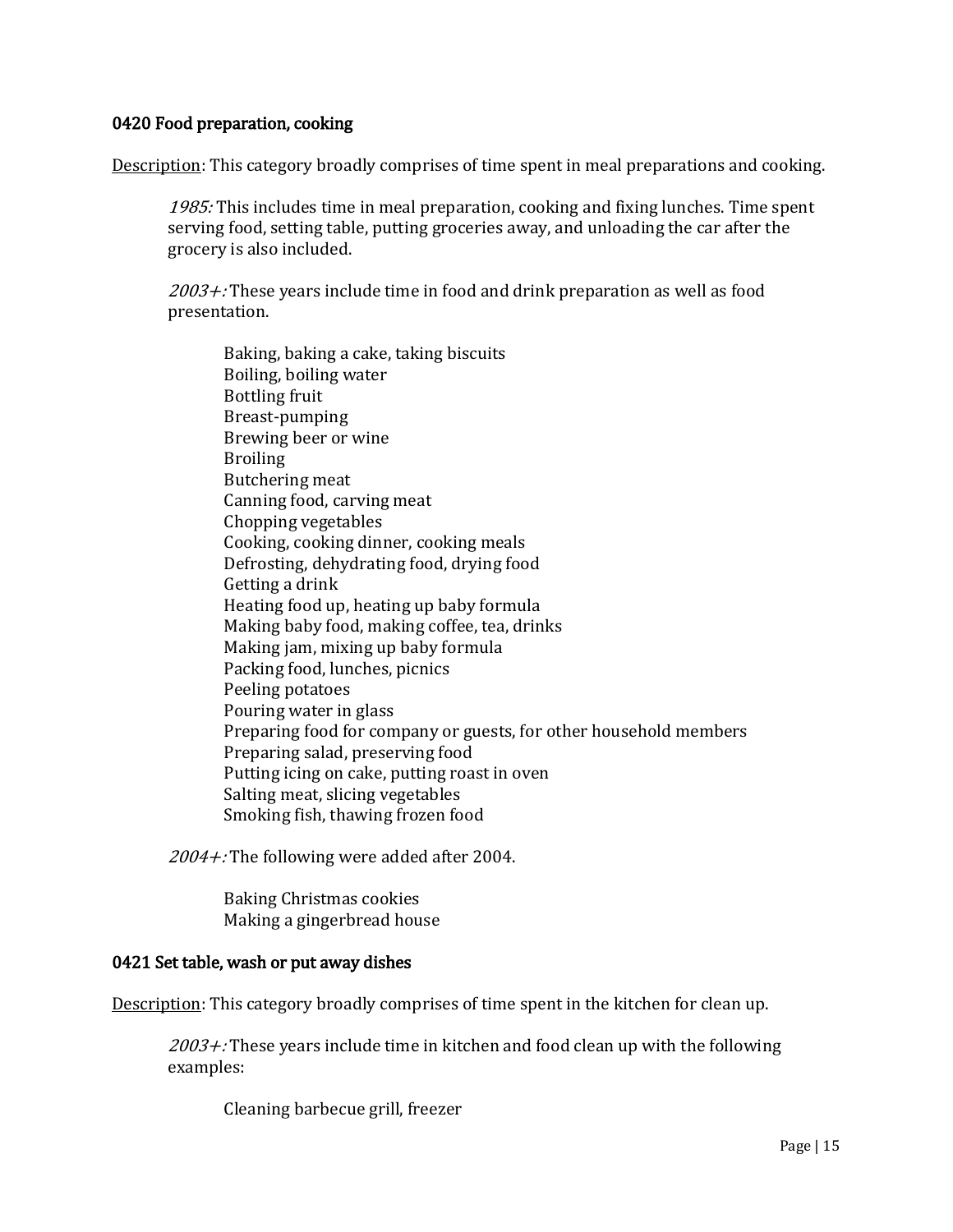Cleaning high chair Cleaning kitchen cupboard, microwave oven Cleaning oven, refrigerator, stove Cleaning up after a meal Cleaning up plates and food Cleaning up the kitchen only Clearing the table Defrosting freezer Drying dishes, emptying dishwasher Loading the dishwasher Mopping the kitchen floor Putting dishes away Putting leftovers away Rinsing dishes Throwing away leftovers Washing dishes, pots and pans, wiping tables

## 0422 Cleaning

Description: This includes cleaning indoor or outdoor cleaning activities.

1975-76: Cleaning time includes routine indoor cleaning and chores as well as routine house cleaning outside.

1985: This includes miscellaneous working around the house, indoor or outdoor.

Routine indoor cleaning and chores Picking up Dusting Making beds, Washing windows Vacuuming Cleaning - fall/spring cleaning Housework

 $2003 +$ : This study period captures time in interior cleaning, interior arrangement, decoration and repairs, and exterior cleaning.

Changing sheets Cleaning bathrooms, bathtub, bedroom Cleaning carpets, cupboards Cleaning floors, inside of windows Cleaning out closet, drawers, the house, toilet Dusting, emptying ashtray, emptying trash cans Making the bed Mopping floors Picking up clothes, picking up toys Polishing furniture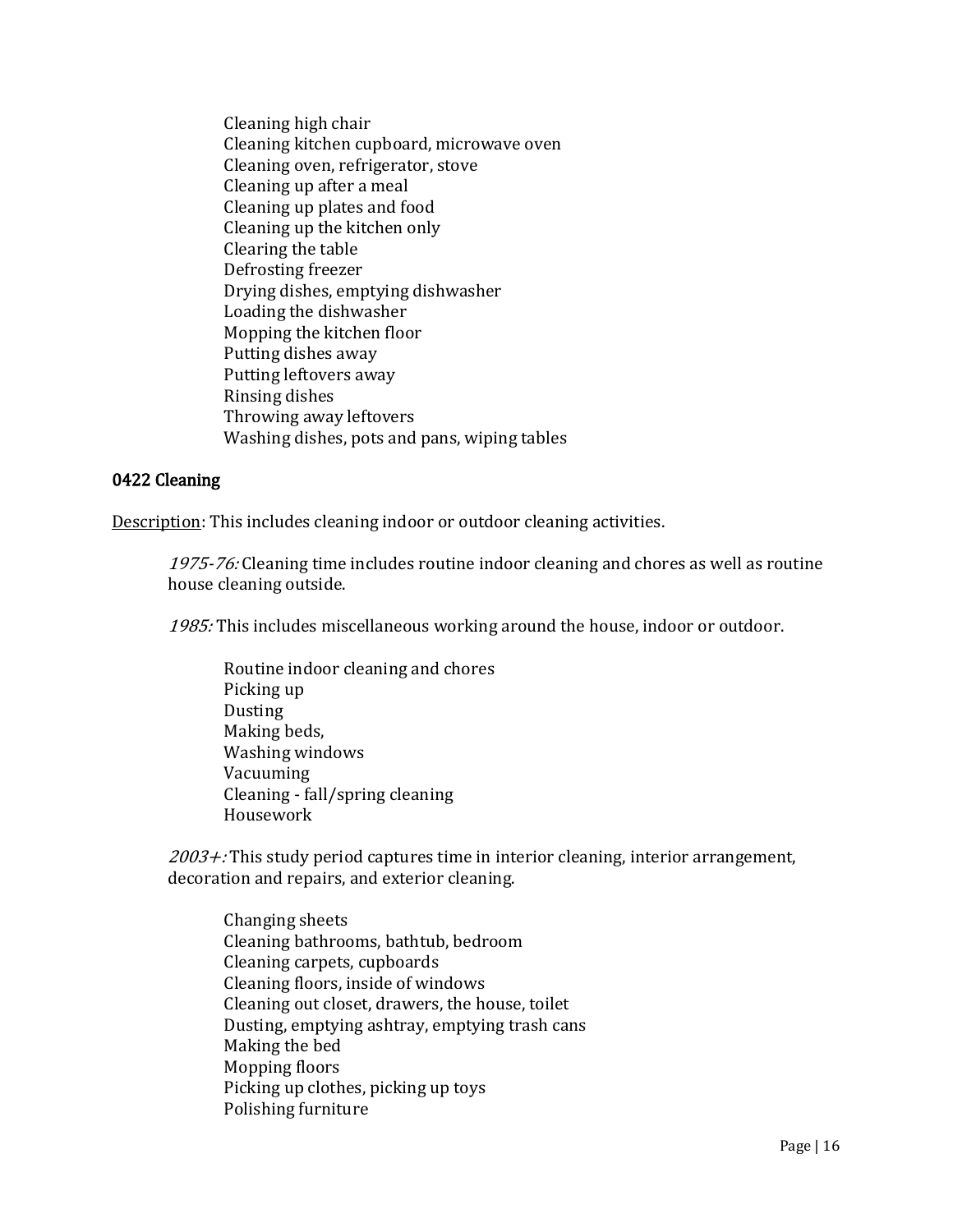Recycling Scrubbing Shampooing carpet Sorting newspapers for recycling Sweeping, sweeping floors Taking out the trash Tidying up, vacuuming Washing floor, washing walls Cleaning chimney, garage, gutters, shed Picking up trash that blew into yard Putting away bicycles, outside toys Putting away yard equipment Removing ice from walkways Shoveling snow Sweeping deck, patio, porch Sweeping garage, sidewalk, steps Washing outside windows Changing light bulbs Decorating Fixing leaks Fumigating house Hanging blinds, curtains Hanging pictures, shades Hanging wallpaper Installing carpet Laying linoleum floors Laying tile floors Laying wood floors Making plumbing improvements Measuring windows for curtains Moving furniture Painting, plastering Putting up shelves Rearranging furniture Refitting kitchen/bathroom Remodeling interior of house Replacing fuses, setting mousetraps Stripping paint, wallpaper Taking down towel bars

 $2004 +$ : This period further includes the following examples.

Carving jack-o-lanterns Setting up a manger Setting up menorah candles Setting up a manger Setting up menorah candles Putting up Christmas decorations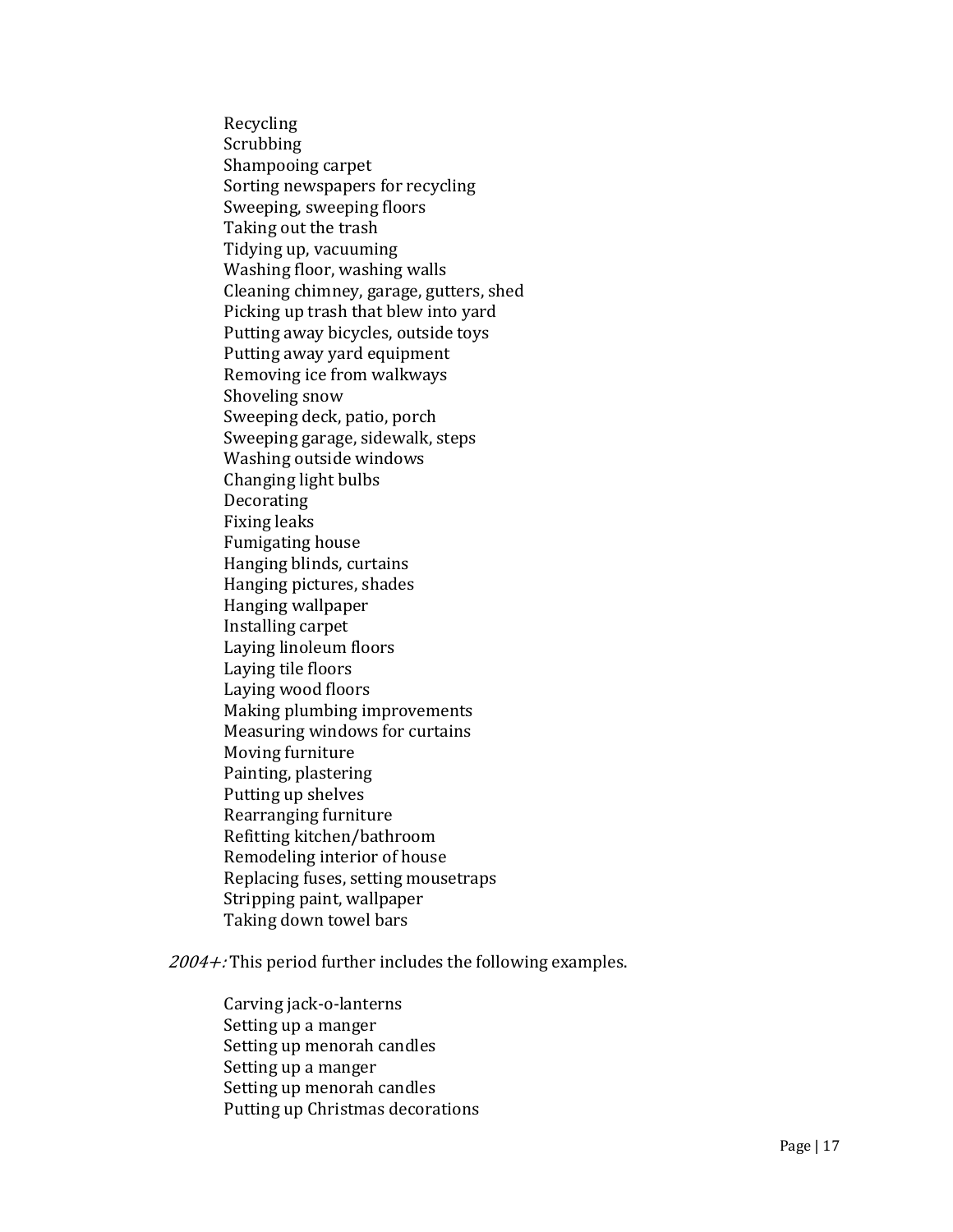Putting up Christmas lights Taking down indoor decorations Decorating the Christmas tree Hanging Christmas stockings

 $2005 +$ : This period further includes the following examples.

Cleaning windows Picking up the house Straightening up the house

### 0423 Laundry, ironing, clothing repair

Description: This category broadly comprises of time spent in clothes care such as laundry and repair.

1985: This includes laundry and clothes care.

Iron, fold, and mend clothes Put away clothes

 $2003 +$ : This period further includes the following examples.

Adding fabric softener, bringing in laundry, bringing in washing Checking wash, doing laundry Folding clean laundry, folding clothes Hand washing clothing Hanging clothes, hanging clothes on clothesline Ironing Putting clean laundry away, putting laundry in dryer Putting laundry in washer, putting out clean towels Putting towels in bathroom Removing lint from dryer Sorting laundry Spot treating clothes Taking clothes off the line, taking clothes out of washer Treating stains Washing curtains Altering clothing Caring for clothes, hats, shoes Cleaning shoes, sneakers Crocheting blankets, clothing, quilt, sweaters Hemming garments Knitting blankets, clothing, sweaters Polishing shoes Repairing clothes, curtains, hats, shoes Sewing a new dress, curtains, hem Sewing new clothing, on buttons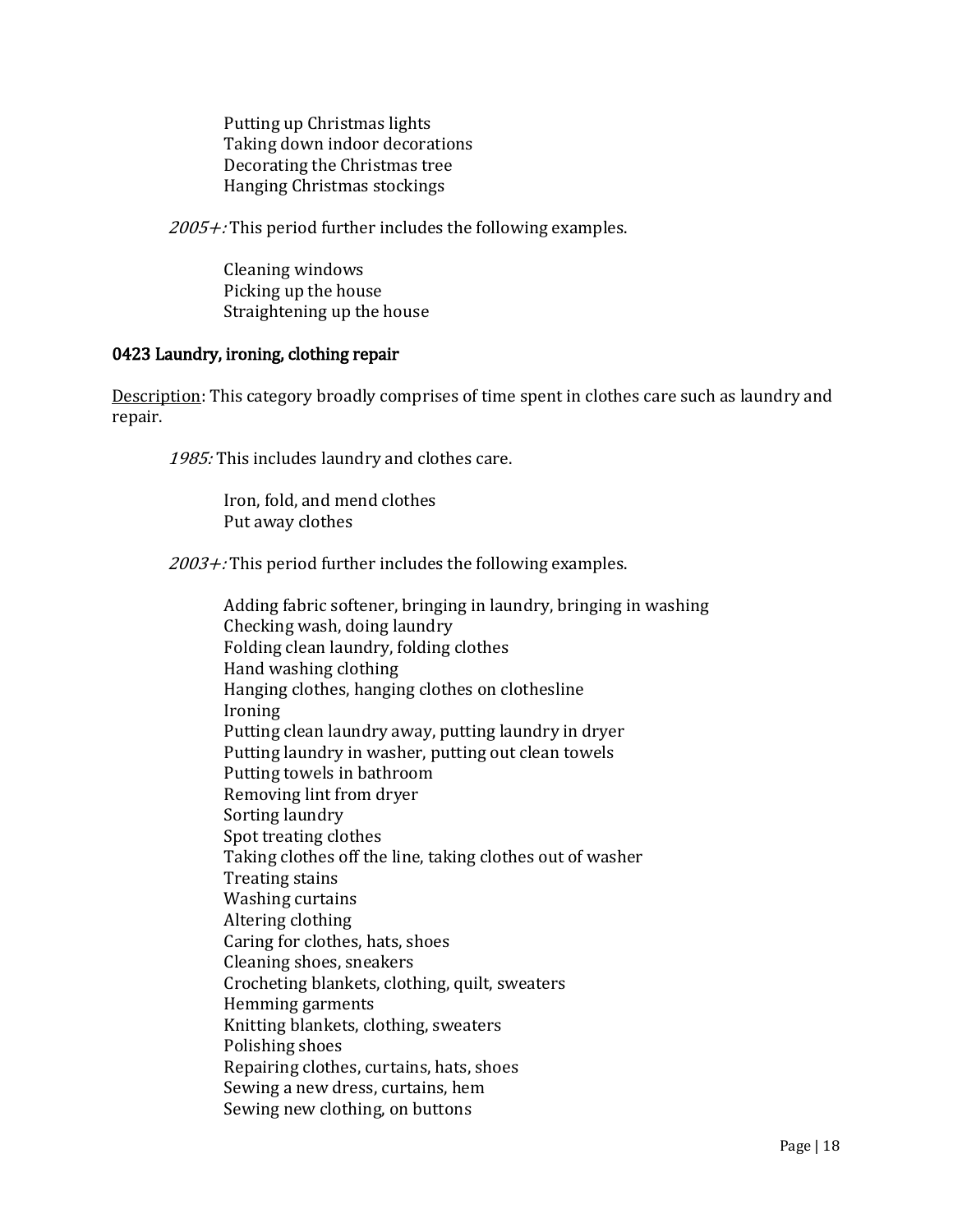## Sewing other household items

## 0424 Home repairs, maintain vehicle

Description: This category broadly captures time spent in home and car repair.

1975-76: This period includes repair vehicle, exterior repairs or maintenance, car care, cleaning and tune up, as well as home improvement/remodeling.

1985: The category for this period further includes repairs, maintenance, indoors, fixing, repairing indoors, furnace, plumbing, painting a room, as well as repairing appliances or furniture.

 $2003 +$ : Time in home repairs/maintain vehicle includes building and repairing furniture, heating and cooling, exterior repair, improvements, and decoration, repairing ponds, pools, and hot tubs, vehicle repair and maintenance, appliance, tool, and toy setup, repair, and maintenance.

Assembling furniture Changing cabinet hardware Making cabinets, furniture Painting furniture Refinishing furniture, wood furniture Repairs to furniture Reupholstering furniture Sanding wood furniture Staining wood furniture Stripping furniture Bringing in kindling, wood Changing furnace filter Chopping wood Closing windows Collecting wood Filling heater with fuel Installing fireplace, window AC unit, wood burning stove Lighting fireplace Opening windows Setting the fire Shoveling coal Stacking firewood Adding another room to house Building a deck, a fence, a garage, a carport, a shed Decorating outside for holidays, outside for parties Fixing bird feeder, broken windows, mailbox, the roof, weatherboards Hanging address numbers, flags, outdoor lights, up wind chimes Installing a gate or fence Making structural additions Painting house exterior or staining fence, porch, deck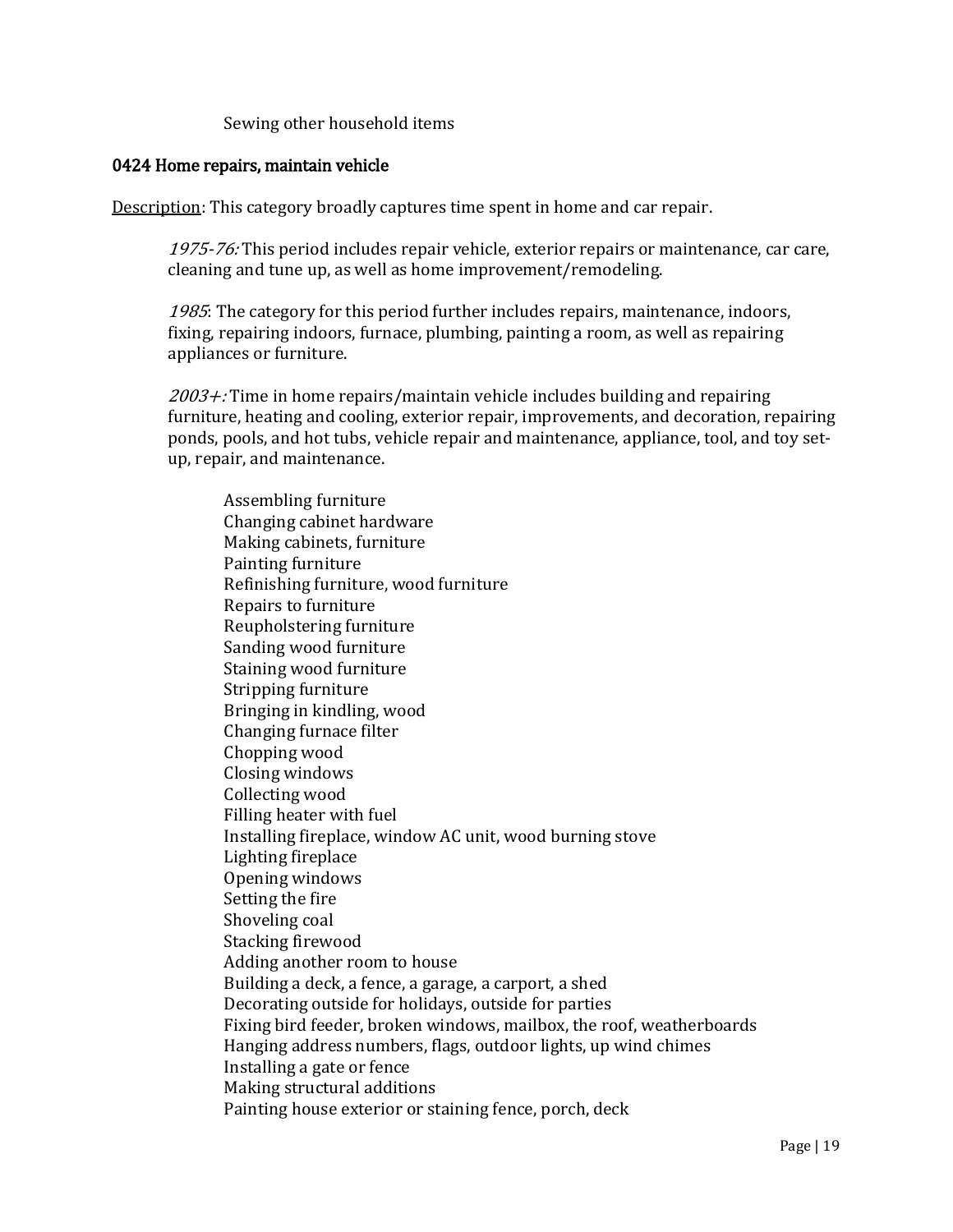Staining porch, deck Paving or blacktopping Putting new roof on garage, new roof on house Putting up outdoor holiday decorations Repairing boat dock, wind chimes Replacing screens Screening in a porch Setting up garden furniture Staining house exterior Working on boat lift Adding chemicals to hot tub/pool Chlorinating the pool Cleaning the pond, pool, hot tub Draining pool, filling the pool Putting in a pond, pool, hot tub Repairing pond, pool, hot tub Testing ph. in water Turning off/on the hot tub Winterizing pool Adding equipment to vehicles Adding/Changing oil Assembling bicycle Changing spark plugs, wheel on motorcycle tires Rotating tires Charging/Checking battery Checking fluids/tire pressure/tires Cleaning boat/vehicles Vacuuming vehicles Covering boat Doing a ring job/valve job Filling brake fluid/radiator Fixing bike/motorcycle Installing car CD player/car stereo/car speakers Overhauling engine Putting air in tires, car/vehicle in garage, new chain on bicycle Putting on license plates/tags/registration stickers Putting protective cover on vehicle Rebuilding engine Replacing brakes, vehicle headlights/taillight, restoring car Scraping ice off vehicle, scraping snow off vehicle Tuning up vehicles Washing cars or other vehicles Waxing cars or other vehicles Changing batteries in appliances Charging batteries Cleaning lawnmowers, tools and equipment Connecting dryer/washing machine Fixing household camera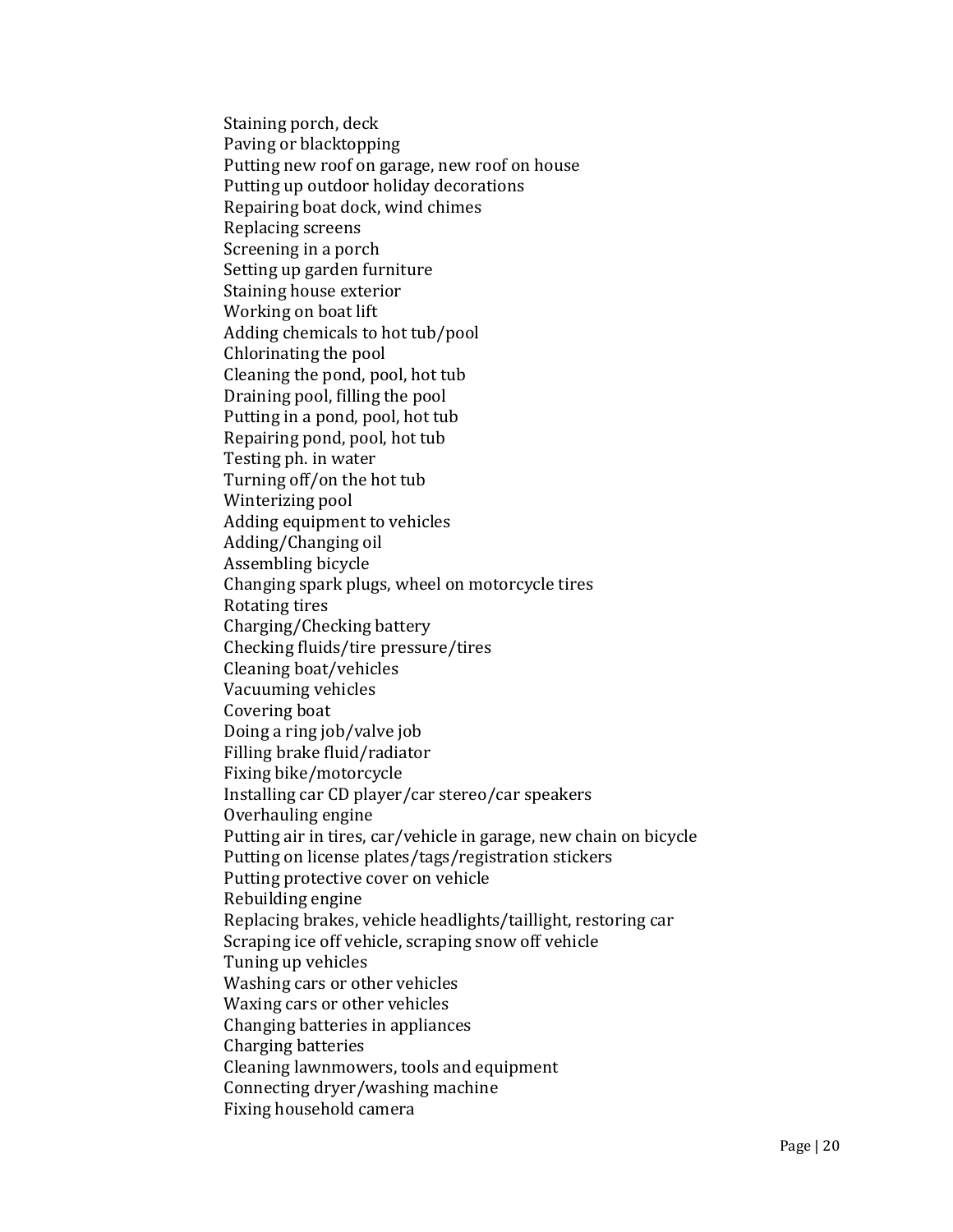Hooking up satellite dish, stereo, VCR Installing a fax machine, a modem, printer, scanner, appliances Loading software on computer Maintaining tools and equipment Oiling lawnmowers Repairing appliances, sporting equipment, tools and equipment, toys Restringing tennis racket Setting clocks Setting up or fixing computer Sharpening knives, other tools Waxing skis Winding clocks

 $2004 +$ : This period additionally includes the following examples.

Putting up Christmas decorations, putting up Christmas lights (outside) Setting up doll house, setting up toy train track Installing heating or AC equipment Hooking up trailer to car, hooking up trailer to truck Installing a trailer hitch Cleaning camper Winterizing boat Cleaning RV Checking to make sure car was locked

### 0425 Other domestic work

Description: This category broadly captures time spent in household related chores.

1975-76: This period includes other domestic work, household paperwork/pay bills, other household chores or running errands.

1985: The category for this period includes other indoor cleaning, other outdoor work, household paperwork, watching others do household tasks, or other household chores.

Not sure whether cleaning or repair "Did things in house" Worked outside Puttering in garage Paying bills Balancing the check book Making lists Getting the mail Working on the budget Other household chores (no travel) Picking up things at home Picking up deposit slips (related travel to purpose)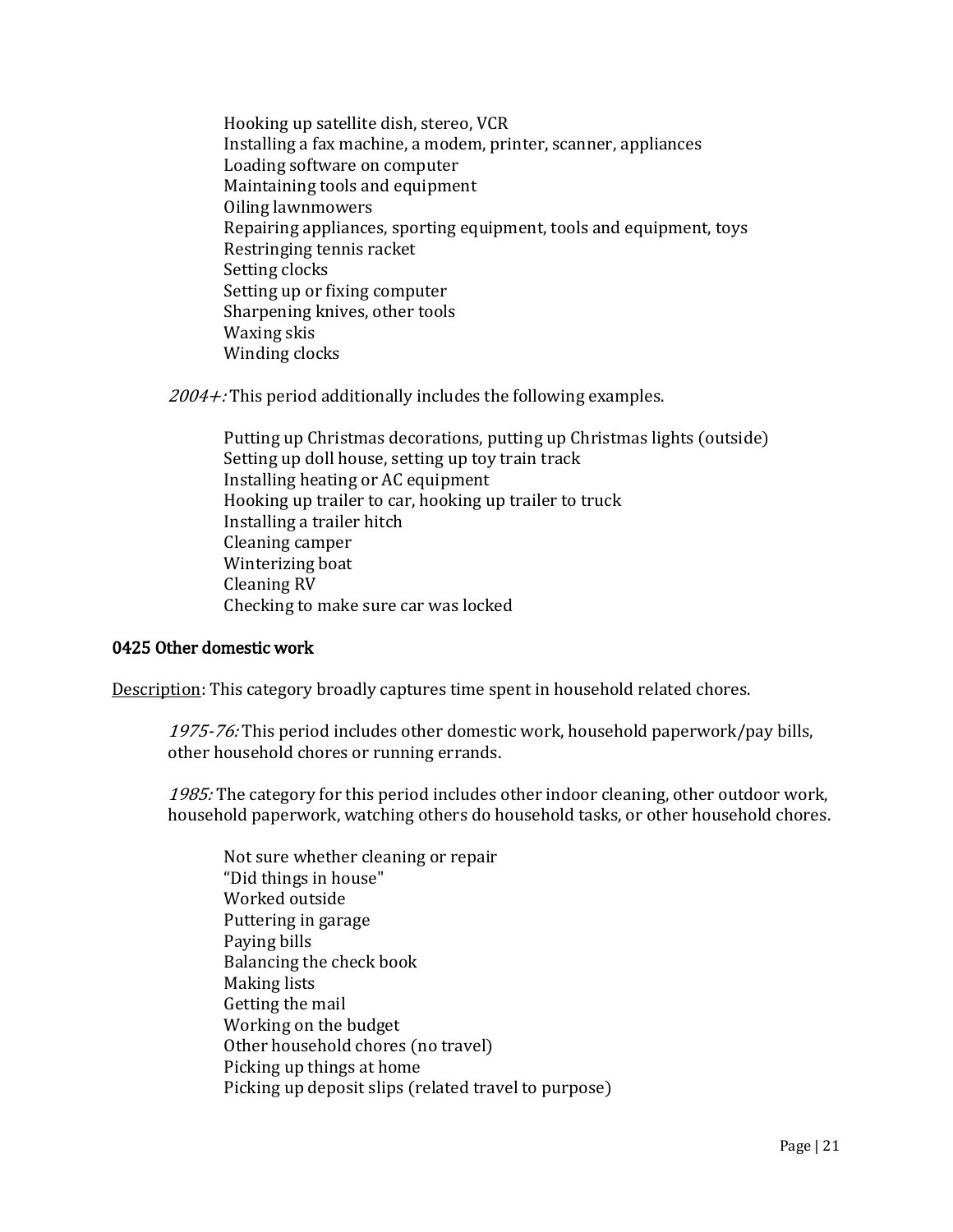2003+: Time in other domestic work comprises of storing interior household items, not elsewhere classified housework, household management, household and personal organization and planning, as well as home security.

Boxing things up for storage Moving stuff to attic Moving stuff to basement Putting away decorations Putting away the groceries Putting shopping away Storing food, groceries Balancing the checkbook Borrowing money (not banking) Buying stocks Checking receipts against bank statements Checking stocks Filing receipts, tax forms Giving money to household adult/household child Lending money (not banking) Making a budget Researching investments Selling/Trading stocks Using computer to keep budget/pay bills Writing checks Assigning chores Borrowing household items Doing paperwork Dropping off household items Filling out paperwork Getting organized for work (for self) Labeling videos Lending household items Looking at store purchases Looking for misplaced items Making photocopies (for self or household) Making shopping lists Organizing boxes in garage, file cabinet Organizing household events, household parties Organizing school stuff (for self) Packing bags (for self or household) (2003-2006) Packing boxes for household move or trip Picking up household items Planning household events, meals, parties, trip Planning menu, vacation Putting pictures in albums Sorting paperwork Wrapping presents Bolting doors/windows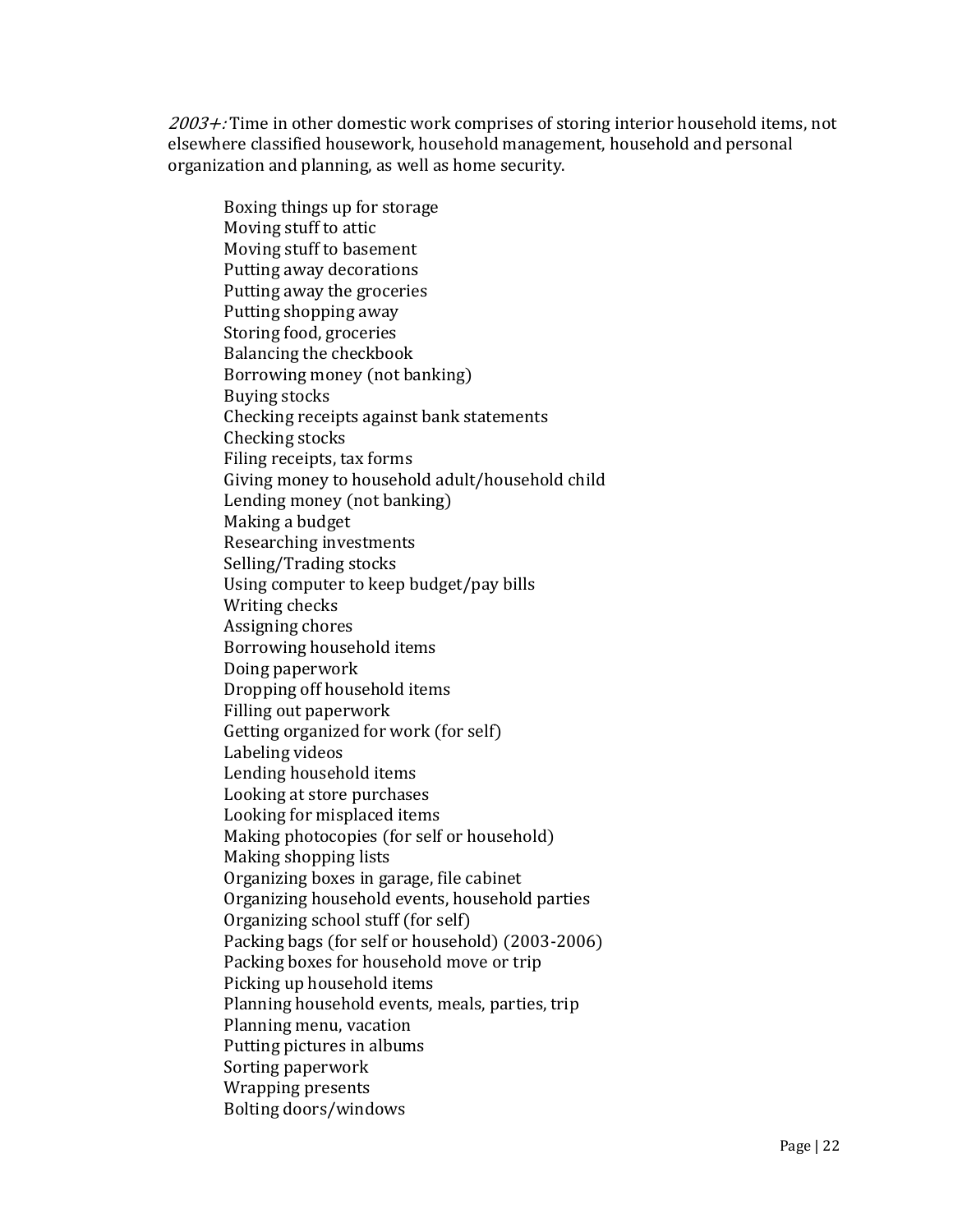Breaking into a locked house Breaking into home if locked out Checking/Changing locks Closing house up Closing the blinds/curtains Installing alarms Installing smoke detectors Locking doors, windows Locking up home Locking up the house Maintaining alarms/security systems Maintaining smoke detectors Setting security alarm Turning out the lights

 $2004 +$ : The following period also comprises of the following examples.

Carrying in the groceries (2003-2004) Unloading groceries/shopping (2003-2004) Filling a Christmas stocking Filling an Easter basket Putting away Christmas decorations Putting away holiday items Unwrapping packages Opening packages Opening presents or gifts (alone) Sorting books Sorting household items

 $2005 +$ : The following period also comprises of the following examples.

Carrying in groceries Loading the car Packing/unpacking car from a trip Packing/unpacking recreational vehicle from a trip Unloading groceries Unloading shopping items Unloading the car

 $2007 +$ : The following period also comprises of the following examples.

Paying bills Paying the mortgage Paying the rent Packing/unpacking bags or suitcase (for self)

 $2008 +$ : The following period also comprises of the following examples.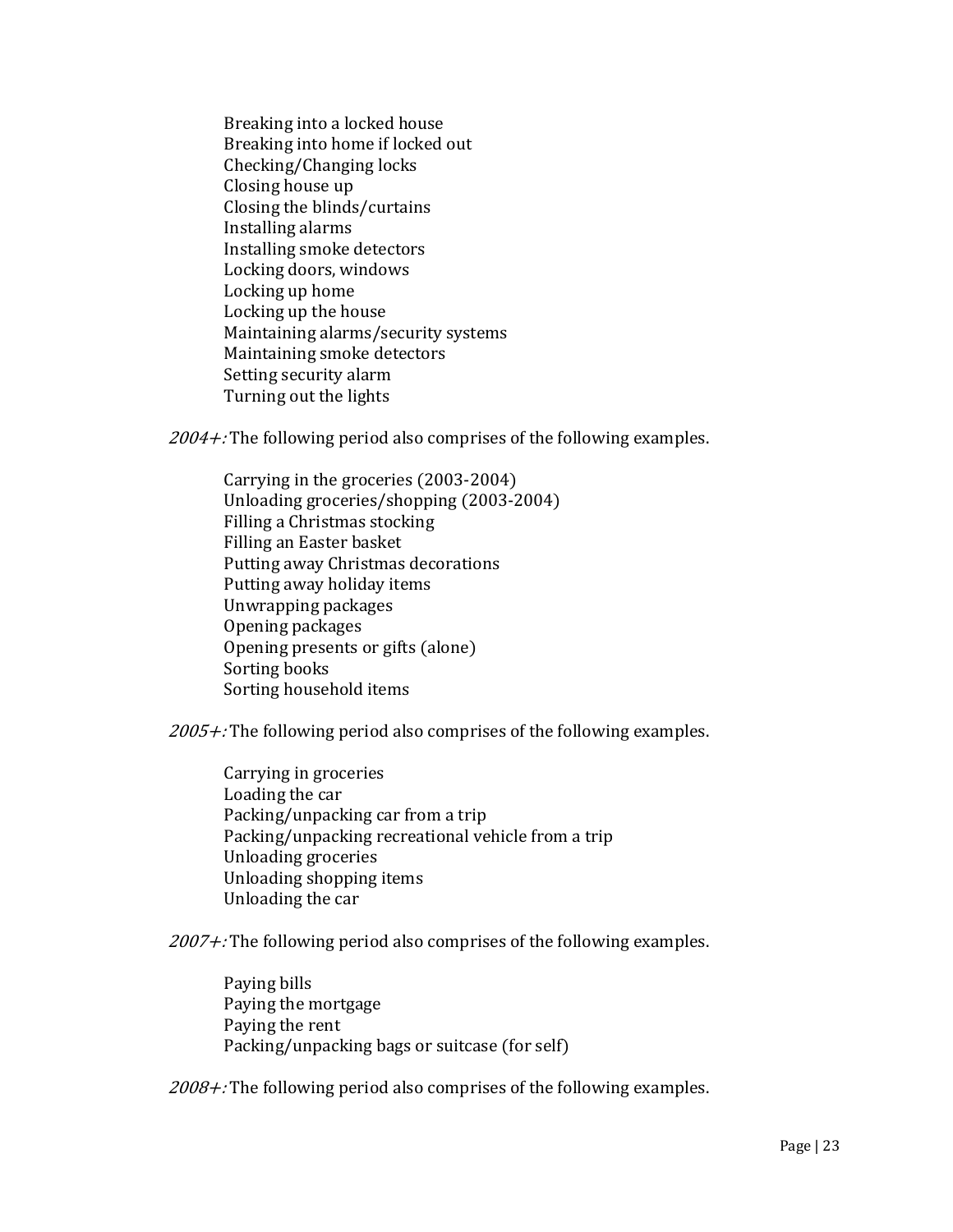Looking at bills Making dinner reservations Making reservations

### 0426 Purchase routine goods

Description: This category generally captures time spent in shopping for food and groceries.

1985: The category for this period includes groceries, supermarket, shopping for food, and other shopping for good or clothes.

 $2003 +$ : This period includes grocery shopping, purchasing good/not groceries, shopping (except for groceries, food, and gas), waiting associated with shopping, and using meal preparation services.

Buying/Ordering/paying for groceries Talking to the produce manager Buying fast food Paying check for a meal/drink/snack Paying for fast food at drive-through Paying for meal at restaurant, pizza delivery person Picking up take-out food Placing order at a deli/fast food place Browsing, browsing/shopping at fundraisers Buying a new or used car Buying a pet Buying appliances, books/CDs/other items, clothes Buying everyday consumer goods, gardening supplies Buying movie tickets, postage stamps Dropping off products for repairs Looking at products, at products in catalogs Looking through catalogs Ordering clothes, concert tickets, football tickets Ordering products Paying for a new or used car, for a rental car/truck/van Paying for movie tickets, for purchases Picking up prescriptions/film Renting a car/truck/van Renting a rug shampooer Renting a tuxedo Renting lawn equipment, products Returning consumer goods, videotapes to store Renting products, consumer goods, videotapes to store Shopping at e-bay Shopping at flea markets/auctions/yard sales Shopping but not yet buying Shopping for a new or used car Talking to the salesclerk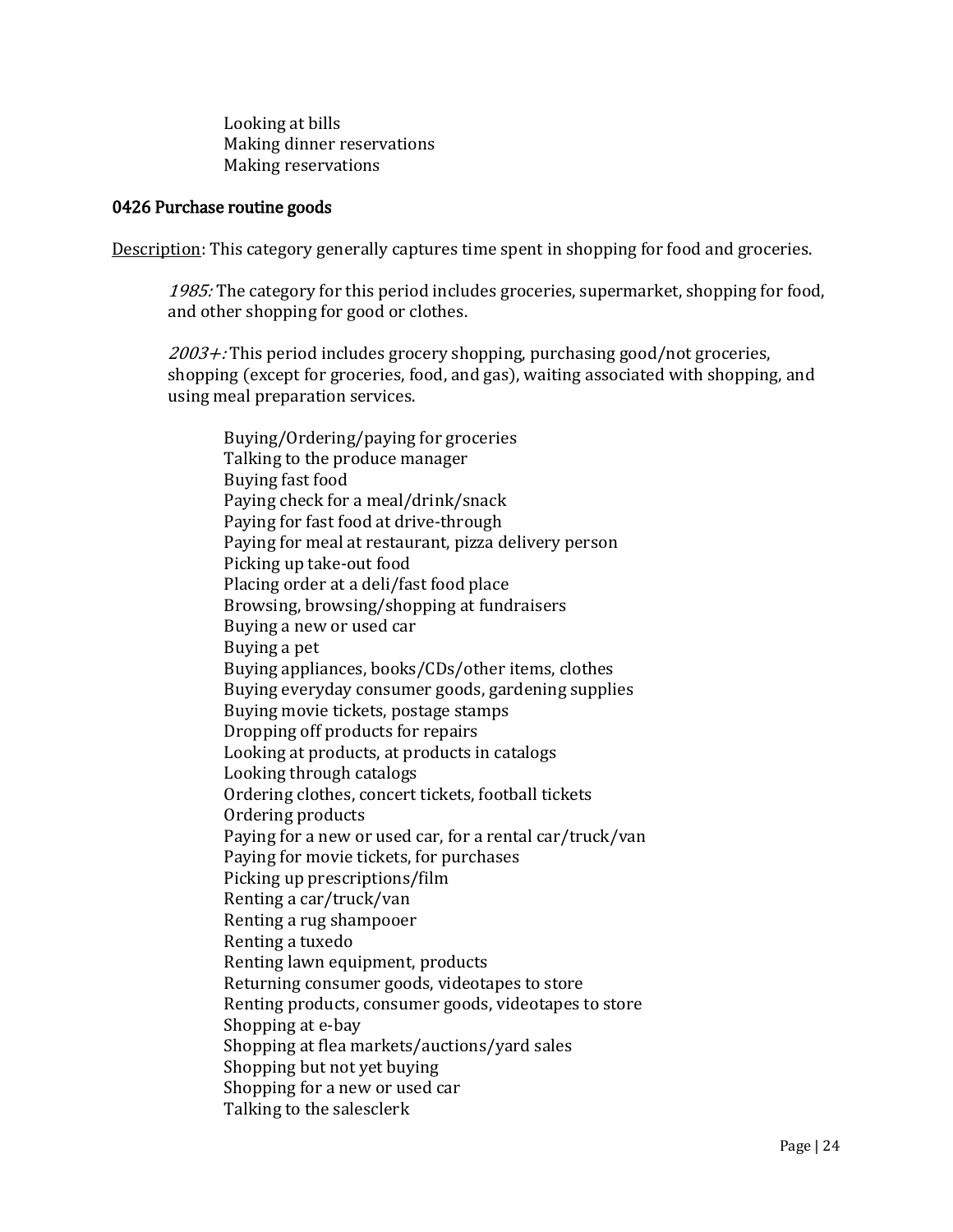Test-driving a vehicle Visiting a book fair Window shopping Waiting in line to buy gas, pay for goods, purchase groceries Hiring a caterer, a personal chef, wait staff/bartender for a party Meeting/Paying a caterer Paying the wait staff Talking to/meeting with caterer, reception planner Tipping the wait staff or bartender

2004+: This period includes:

Talking to fast food cashier Talking to the waiter

 $2005 +$ : The 2005+ period also comprises the example "Renting a movie."

2007+: This period further includes shopping at warehouse stores (Wal-Mart, Costco, Super-K, etc.).

 $2011 +$ : This period include ordering groceries online, buying airline tickets online and checking into/out of hotel/motel/B and B.

## 0427 Purchase consumer durables

Description: This category generally captures time spent in shopping for durables.

1975-76: The category for this period comprises of shopping for goods, durables, or appliances as well as looking for rent/purchasing housing.

1985: This period includes obtaining goods and services - durable household goods, shopping for large appliances, cars and furniture. The category also captures activities that are connected with buying, selling, renting, looking for house, apartment, including phone calls; showing house, including travelling around looking at real estate property (for own use).

1992-94, 1994-95, 1998-01: The category for this period comprises of shopping for clothes or household items.

 $2003 +$ : The category includes purchasing gas, comparison shopping, security procedures related to consumer purchases as well as telephone calls to/from salespeople.

Buying gas Buying other products at gas station (2003) Paying for gasoline and other products (2003-2004) Pumping gas Talking to gas station attendant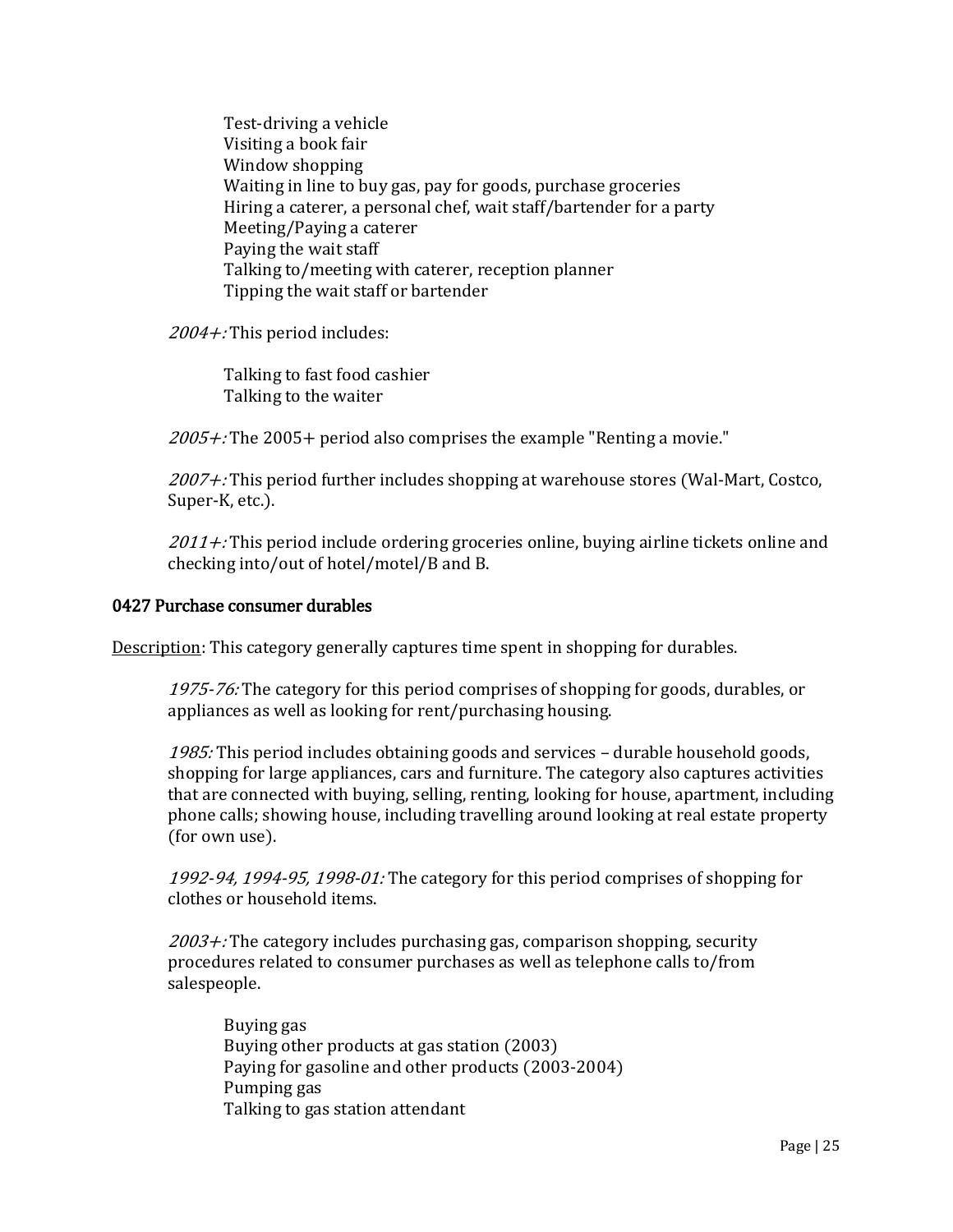Browsing through circulars Comparing prices at different stores Comparison shopping on the internet Reading product reviews Researching items/prices/availability Being searched at security checkpoint for consumer purchases Opening bags for security search for consumer purchases Passing through metal detector for consumer purchases Talking on phone to a cashier, customer service representative Talking on phone to a sales clerk, salesperson Talking on phone to a store counter person, store manager Talking on phone to a telemarketer

 $2005 + 2008 +$ : The category includes time paying for gasoline (2005+) and talking to credit card company post 2008+.

### 0428 Purchase personal services

Description: This category captures time spent in personal care services.

1985: The category for this period comprises of phone calling for services or personal care including beauty, barber shop or hairdressers.

 $2003 +$ : The period includes using personal care services, waiting associated with personal care services, and telephone calls to/from professional or personal care services providers.

Getting a haircut, a hair done Getting a tan at the tanning salon Having a facial, massage, pedicure Having nails done Paying for a haircut Talking to/with the hair stylist/manicurist Waiting for the barber Talking on phone to a banker/insurance agent/loan officer Talking on phone to a barber/hairstylist/manicurist Talking on phone to a doctor/nurse/veterinarian Talking on phone to a lawyer/mediator/paralegal Talking on phone to a massage therapist Talking on phone to a pharmacist Talking on phone to a real estate agent Talking on phone to an accountant

# 0429 Purchase medical services

Description: This includes medical care such as seeing the doctor or dentist.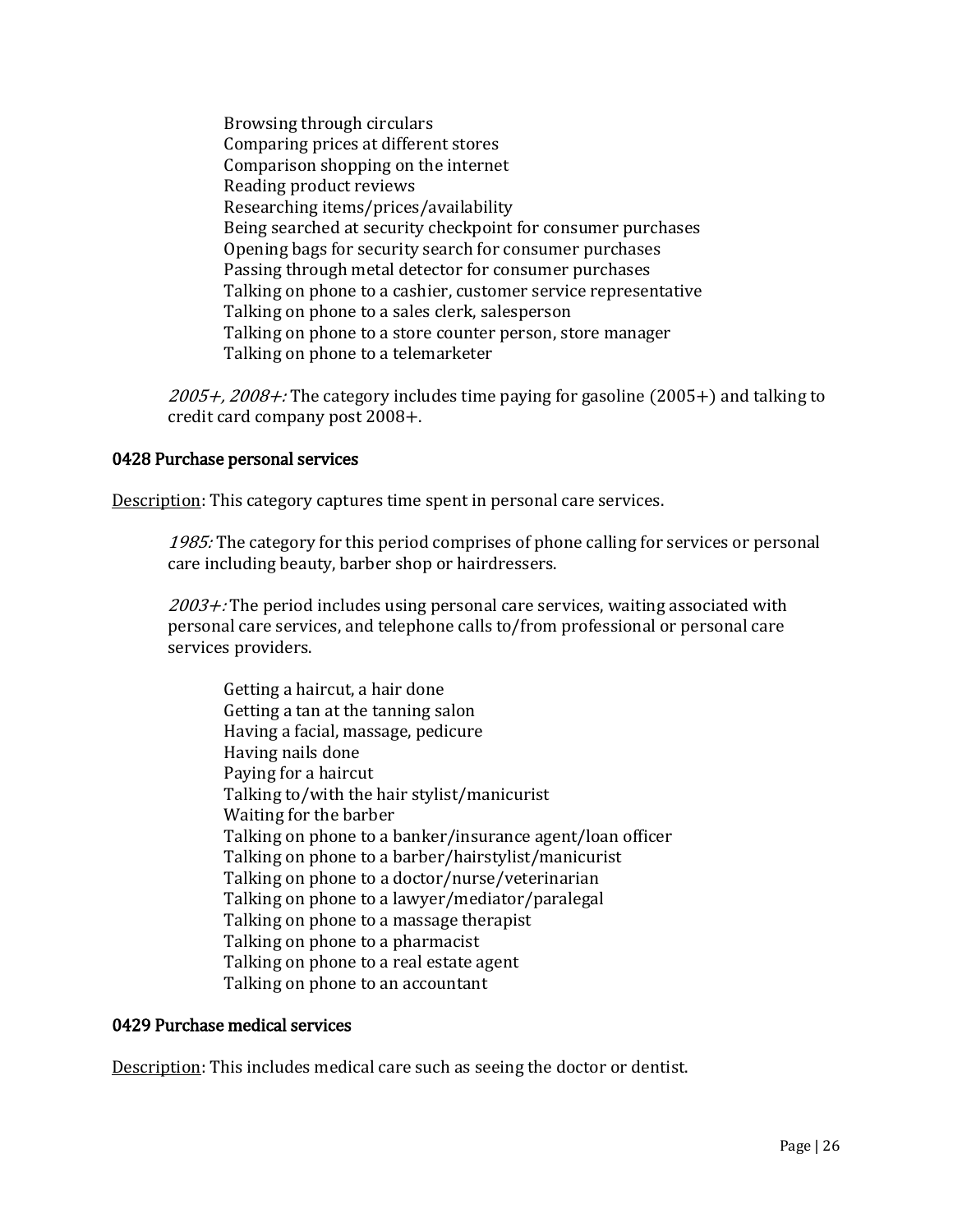1985: The category for this also includes visits to doctor including making appointments.

 $2003 +$ : The period includes using health and care services outside the home, using inhome health and care services, waiting associated with medical services, using veterinary services,

Attending group therapy Checking out adult care facility Having a doctor's appointment Having a physical, an acupuncture Having an eye exam, dental work done Having inpatient treatment/outpatient treatment Having wisdom teeth removed Making a co-payment Paying for adult care services, healthcare services Paying for long-term care, the doctor Purchasing adult daycare/elder care services Purchasing hospice/respite care Receiving physical therapy Seeing a chiropractor, a psychologist Talking to/with a doctor, healthcare practitioner, nurse Talking to/with a pharmacist, physical therapist Talking to/with a psychologist Hiring someone to look after household adult Receiving in-home healthcare Waiting at the physician's office Waiting for lab test results, surgery Paying for pet health insurance/veterinary services Purchasing medicine for a pet Talking to/with vet/vet assistant/vet technician Waiting for the vet

# 0430 Purchase repair, laundry services

Description: This category comprises of time spent in services such as auto, household, or clothes repair.

1975-76: The category for this also includes auto repair and related services, clothes repair, cleaning services, appliance repair services and household repair services.

1985: This period includes the following examples:

Auto services; repair and other auto services including waiting for such services Clothes repair and cleaning: cleaners, laundry-mat, tailor Appliance repair, including furnace, water heater, electric or battery operated appliances; including watching repair person Household repair services: including furniture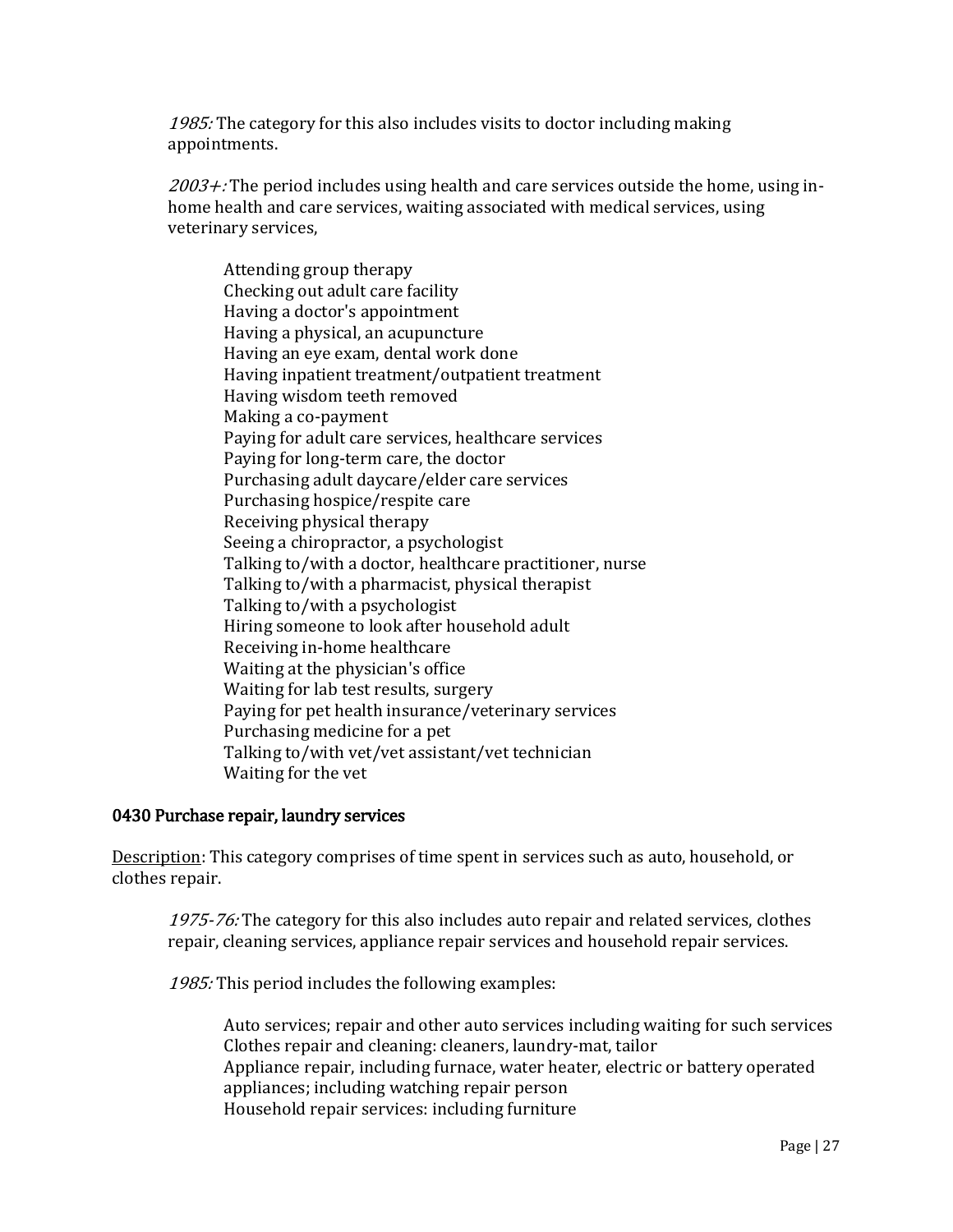Other repair services of unspecified type; including watching repair person

1992-94, 1994-95: This period includes dry cleaning, car repair services and other repair services.

 $2003 +$ : Time in purchase repair and laundry services include using interior cleaning services, clothing repair and cleaning services, waiting associated with using household services, using other household services, using home maintenance, repair, decoration or construction services, waiting associated with home maintenance, repair, decoration, or construction, using pet services, waiting associated with pet services, using lawn and garden services, and waiting associated with lawn and garden services.

Hiring a butler, carpet cleaners, cleaning service or maid Paying a cleaning service Talking to/meeting with the maid/maid service Dropping off clothes at the dry cleaners Having a dress hemmed, garment altered, suit tailored, shirts laundered Picking up clothing at the dry cleaners Waiting for meal preparation services Waiting for the cleaning service Watching paid cook prepare a meal Hiring a contractor, professional home remodeling service Hiring an electrician or plumber, appliance repairer Hiring deck cleaners/refinishers Hiring driveway pavers, movers Hiring someone to build an addition, clean house siding Hiring someone to fix your computer Hiring someone to repair house siding Hiring window washers Hiring/meeting with interior decorator/designer/architect Meeting with a contractor Paying a contractor, plumber or electrician Paying to have your roof repaired Talking to/meeting with movers Talking to/with computer technician, electrician or plumber Talking to/with the contractor, interior designer Waiting for architect Waiting while repairs are made Watching movers, repairperson Attending animal obedience classes Hiring a pet sitter/walker, a pet trainer Meeting with kennel caretakers Meeting with pet trainer Paying the pet sitter/walker Talking to/with animal caretaker/ trainer/ groomer/ pet sitter Waiting for pet services Watching pet groomer/pet trainer Hiring a landscaper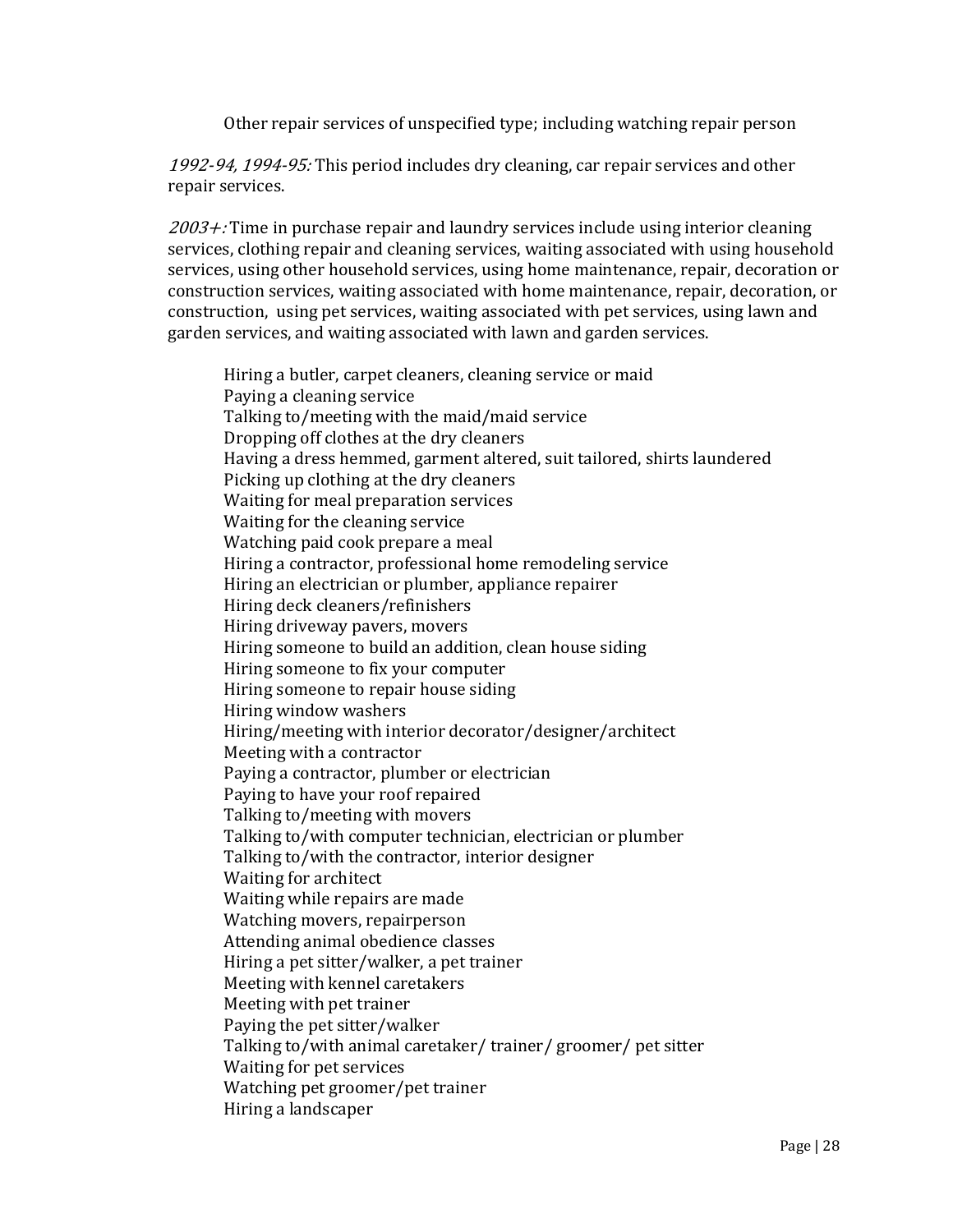Hiring someone to cut grass, rake leaves Hiring someone to shovel snow Hiring someone to water houseplants, lawn/flowers Meeting with landscaper Talking to person who cuts your grass Talking to/with a plant-sitter Talking to/with the landscaper Waiting/Watching for landscaper

 $2005 +$ : Further, the following examples were added post 2005.

Paying the drycleaner Paying the tailor Paying the animal trainer Paying a decorator Paying the pet groomer Paying the landscaper

## 0431 Financial or government services

Description: This category comprises of time spent in financial, banking or governmental services.

1985: This period includes the following examples:

Financial services; activities related to taking care of financial business Going to the bank Paying utility bills (not by mail) Going to accountant, tax office, loan agency, insurance office Other government services: post office, driver's license, sporting licenses, marriage licenses, police station

 $2003 +$ : Time in financial or government services include banking, using financial services, waiting associated with banking or financial services, using police/fire services, using social services, obtaining licenses or paying fines/fees/taxes, making telephone calls to/from government services, as well as waiting and security procedures associated with civic obligations/participation, or using government services.

Applying for a loan or mortgage Doing banking, filling in loan applications Finding out information about loans Making a withdrawal, deposit, transfer Meeting with loan officer Talking to/with a loan officer, teller, bank manager Using the ATM Completing a credit card application Meeting with insurance agent, accountant, claims adjuster, stockbroker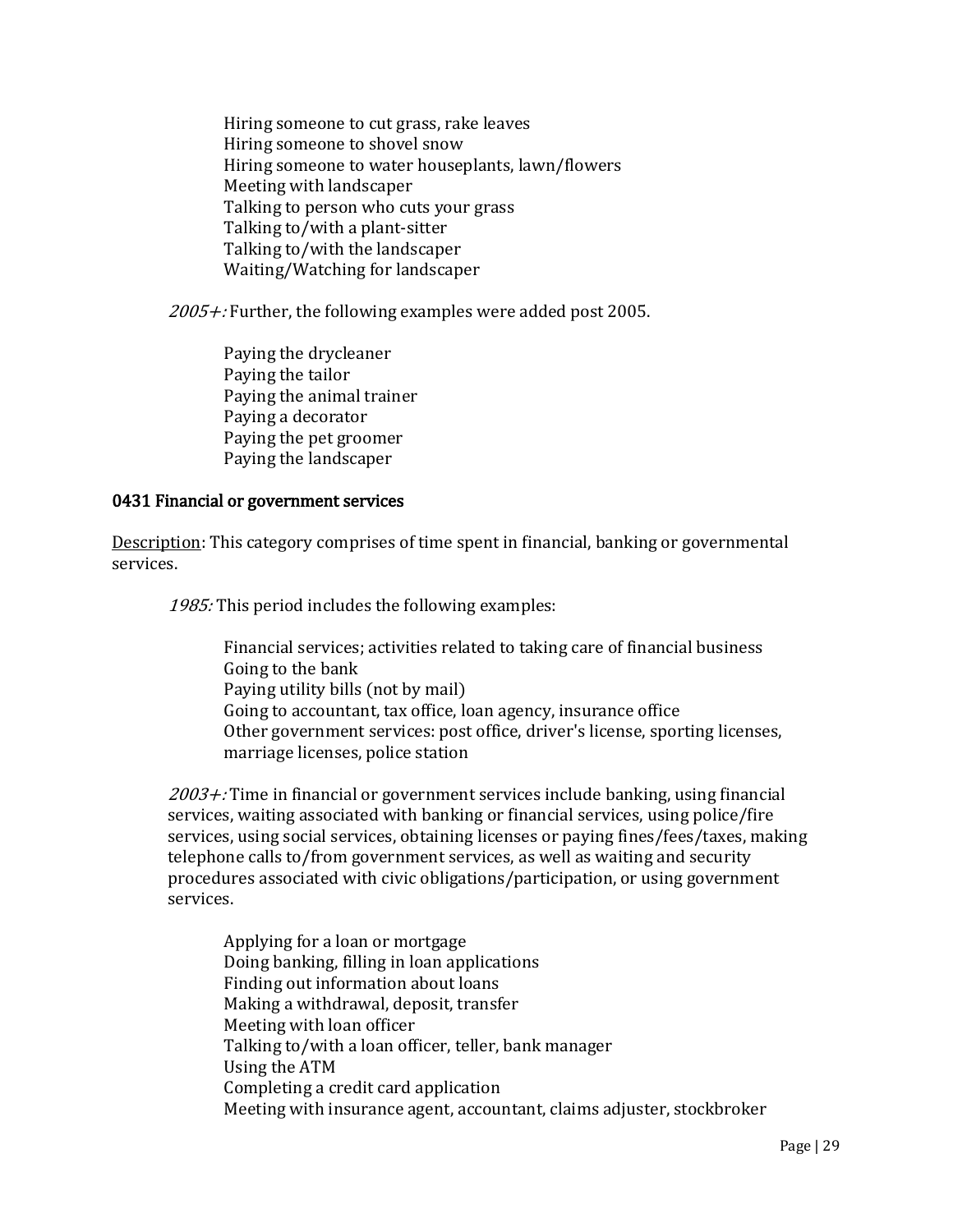Talking to/with an accountant, claims adjusters, insurance agents Talking to/with stock broker Waiting in line at the bank Being questioned by police Being stopped for traffic violation Helping the police with something Meeting with detective Obtaining police or fire services Talking to police officer Applying for relief services, social services Applying for unemployment benefits, welfare, food stamps, etc. Collecting social security/workers comp, unemployment benefits Filling out forms to receive benefits/compensation Meeting/Talking to social worker Getting a marriage license, passport, pet or sporting license Getting car inspected, driver's license or tags Getting fishing/crabbing license Obtaining boat licensing, parking permits Paying for a marriage license, a pet or sporting license Paying overdue library book fines Paying parking/speeding ticket Paying property taxes at government office Taking a driving exam or pilot's exam Talking to a motor vehicle administration clerk Being searched at security checkpoint Opening bags for security search Passing through metal detector Talking on phone to a congressperson, county council member Talking on phone to a court employee Talking on phone to a politician Talking on phone to a public librarian, U.S. postal employee Talking on phone to police or firefighters 2011+: The category includes the following examples: Applying for a credit card/loan online Checking a bank account online

### 0432 Purchase other services

Description: This category comprises of time spent in other types of services.

1985: This period includes the following examples:

Other professional services; lawyer, counseling (therapy) Other services, "going to the dump"

 $2003 +$ : Time purchase of other services includes legal services, waiting associated with legal services, activities related to purchasing or selling real estate, waiting associated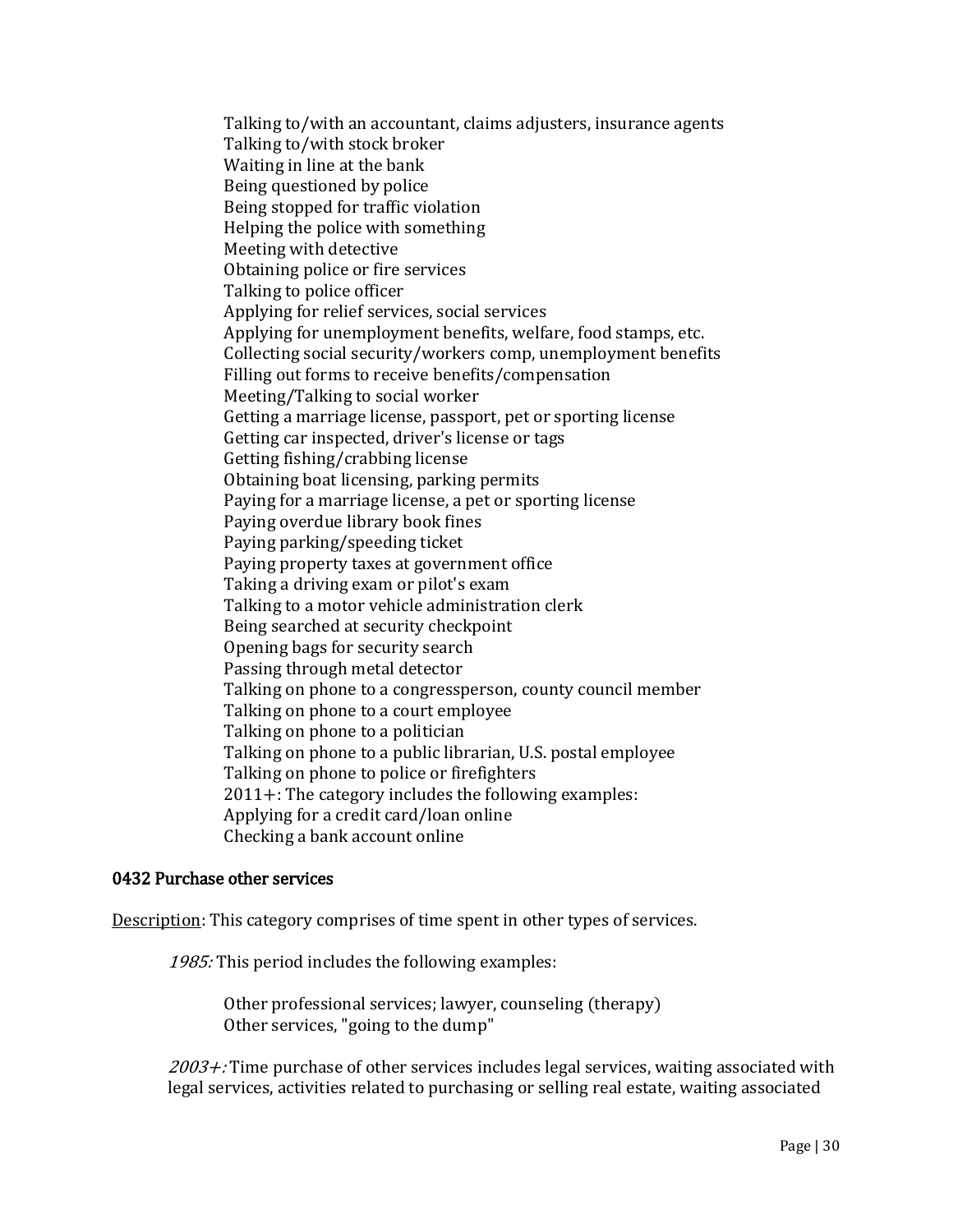with real estate selling/purchasing, and security procedures related to professional or personal services.

Meeting with a lawyer/paralegal, arbitrator/mediator Paying a lawyer Talking to/with a lawyer, mediator, paralegal/arbitrator Waiting to meet a lawyer Attending open house (2003) Closing on house/condominium Looking at property Meeting a real estate agent Purchasing house, apartment, land Putting up "for sale" signs for house Reading real estate ads Renting house, apartment, land Renting storage space Reviewing house information Signing a housing contract/lease Talking to home inspector, home buyer, home seller, real estate agent Writing a contract on a house/property/apartment Attending open house (2003) Closing on house/condominium Looking at property Meeting a real estate agent Purchasing house, apartment, land Putting up "for sale" signs for house Reading real estate ads Renting house, apartment, land/storage space Reviewing house information Signing a housing contract/lease Talking to home inspector, home buyer, home seller, real estate agent Writing a contract on a house/property/apartment Being searched at security checkpoint Opening bags for security search Passing through metal detector

 $2004 +$ : The following period includes the following:

Attending open house Paying the rent (2004-2006)

# 0500 Child care

This category captures time the respondent spends in child care. This includes care of infants (0533), general care of older children (0534), medical care of children (0535), playing with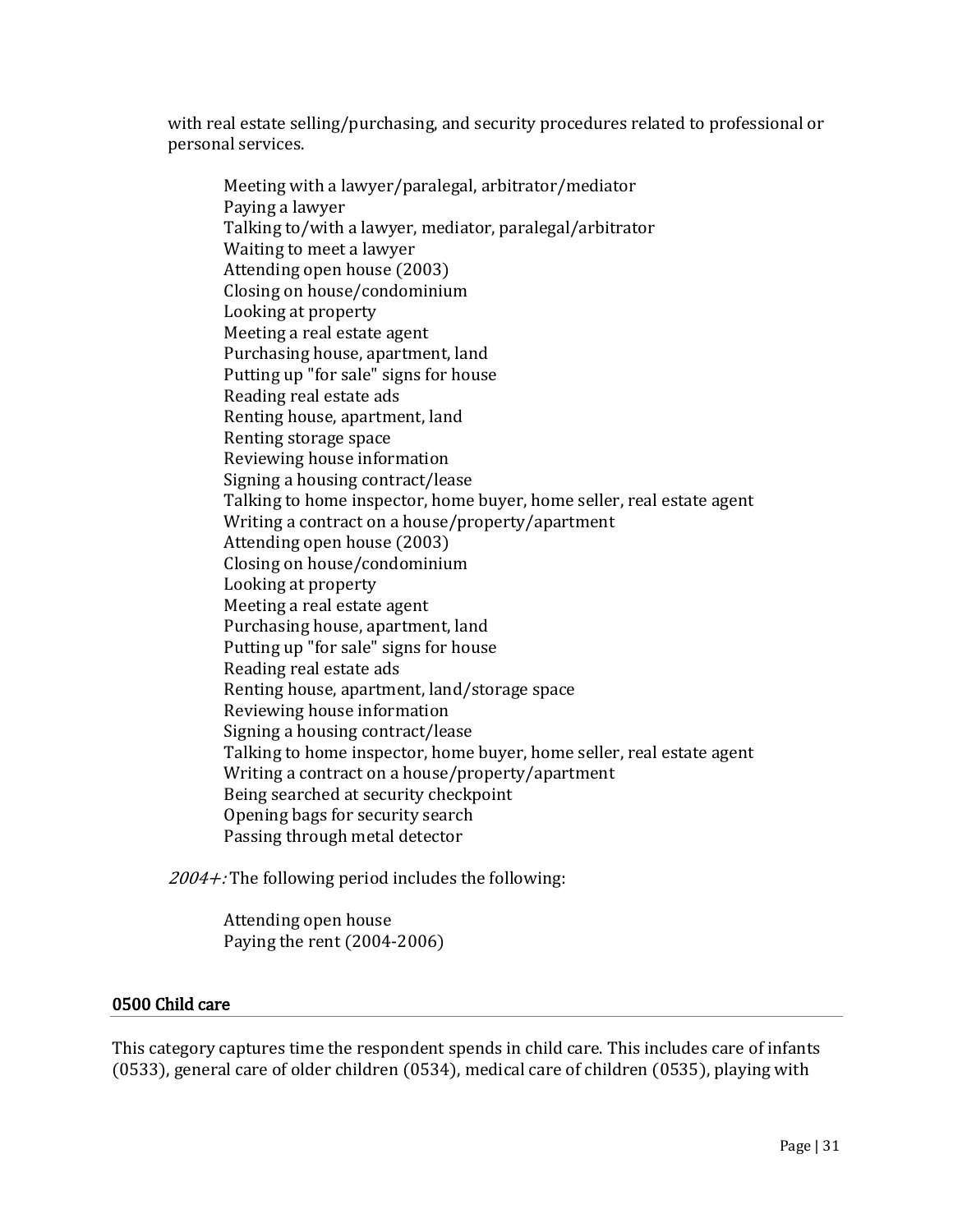children (0536), supervising children or helping with homework (0537), reading to/ talking with child (0538), and other child care (0539).

# 0533 Care of infants

Description: This category includes baby care, usually for infants who are under five.

1975-76, 1985: This period includes care of babies aged less than 5 years old.

 $2003 +$ : The period of physical care for household children, organization and planning for household children, looking after household children as a primary activity, caring for and helping household children, using paid childcare services, and waiting associated with purchasing childcare services, as well as telephone calls to/from paid child or adult care providers. The children of interest are infants, that is, under 5 years old.

Bathing household child Breastfeeding/nursing household baby Breastfeeding/nursing household child (2003) Carrying household child/baby Changing household child's diapers Cuddling household child Cutting household child's hair Drawing a bath for a household child Dressing household child Feeding household child Getting household child ready for bed/school Getting household child ready to go somewhere Getting household child up Giving household child a bath Giving household child a bottle Holding household child Laying out clothes for household child Preparing a shower for a household child Putting household child to bed Rocking household child Soothing household child/baby Tucking in household child Waking household child Helping with parties for household child Making costume for household child Organizing activities for household child Packing household child's bag Planning activities/events/parties for household child Planning play dates for household child Signing household child up for activities Unpacking household child's bag Checking on household child Keeping tabs on household child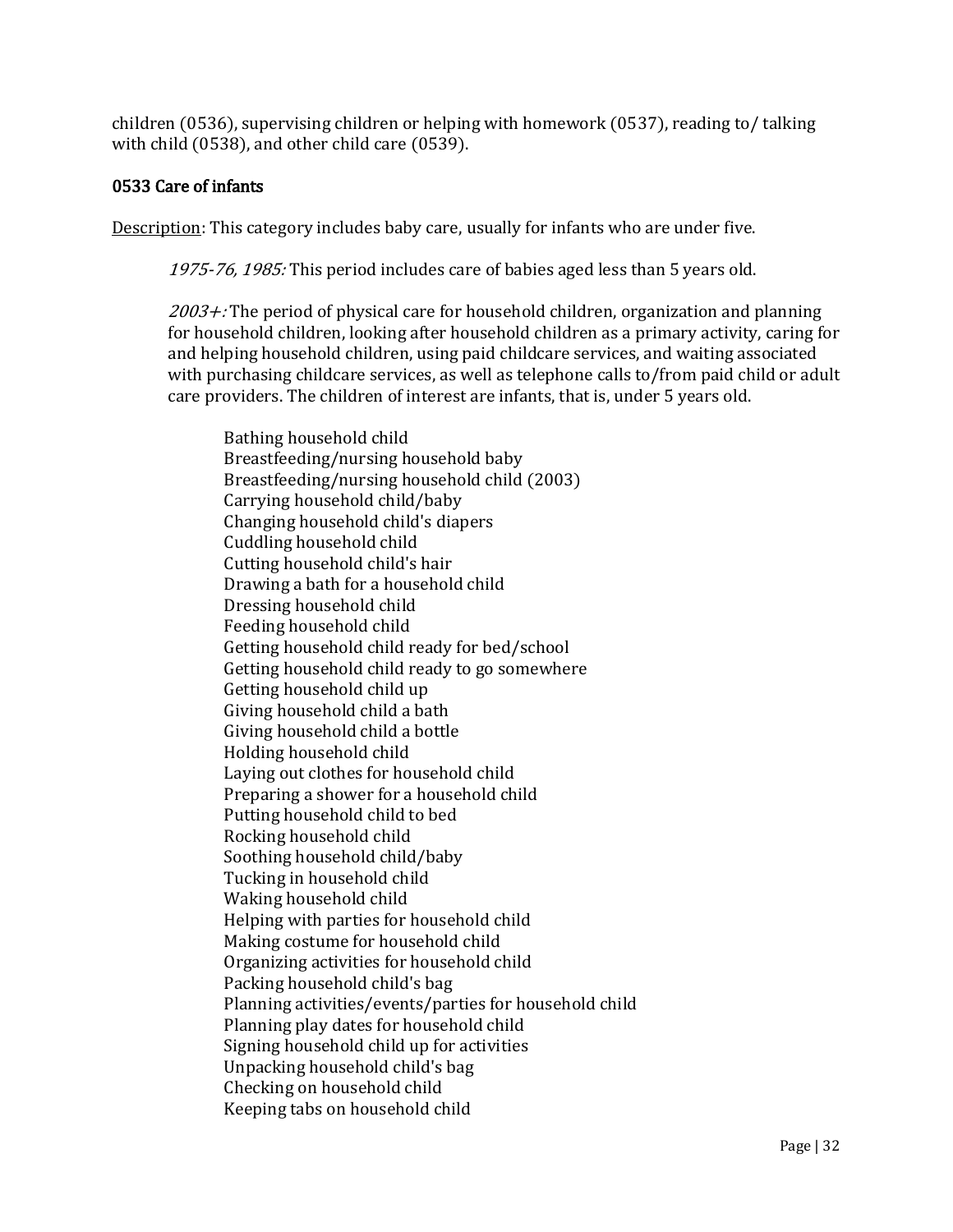Monitoring household child Sitting/Supervising with household child Supervising household child swimming Watching but not interacting with household child Adopting a child Checking out daycare facility Hiring a nanny or babysitter Hiring a tutor Meeting with daycare providers Paying for after school care program Paying for daycare, lessons, instructions, summer camp Paying for tutorial services Talking to/with babysitter, camp counselor, daycare provider Waiting to meet a childcare provider Talking on phone to a babysitter, tutor, day care provider

 $2004 +$ : The category includes the following examples:

Helping household child bathe Helping household child brush teeth Helping household child feed him/herself Helping household child get dressed Helping household child use the bathroom

 $2005 +$ : The category includes the following examples:

Accompanying household child trick-or-treating Accompanying household child visiting Santa Claus

# 0534 General care of older children

Description: This category includes care, usually for children who are under 18.

1975-76, 1985: This period includes care for children of mixed ages as well as care for children aged 5-17.

1985: In addition to care for children of mixed ages and children aged 5-17, this period also includes getting money, and gifts from an adult (for example, "got lunch money").

2003+: General care of older children comprises of physical care for household children, organization and planning for household, looking after household children, using paid childcare services, using paid childcare services, waiting associated with purchasing childcare services, and telephone calls to/from child/adult care providers.

Bathing household child Breastfeeding/nursing household baby Breastfeeding/nursing household child (2003) Carrying household child/baby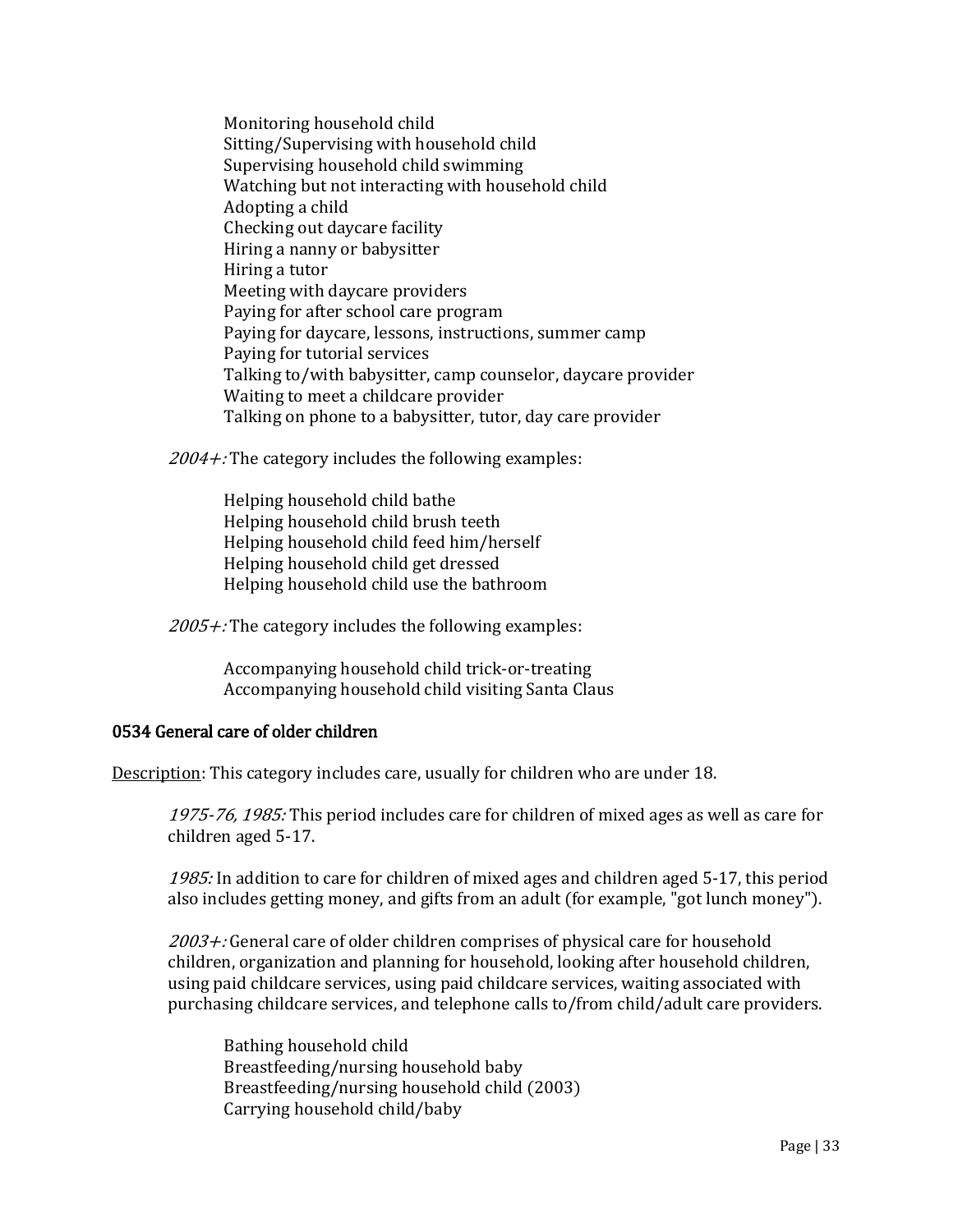Changing household child's diapers Cuddling household child Cutting household child's hair Drawing a bath for a household child Dressing/Feeding household child Getting household child ready for bed/school Getting household child ready to go somewhere Getting household child up Giving household child a bath Giving household child a bottle Helping with parties for household child Making costume for household child Organizing activities for household child Packing household child's bag Planning activities/events parties for household child Planning play dates for household child Signing household child up for activities Unpacking household child's bag Holding household child Laying out clothes for household child Preparing a shower for a household child Putting household child to bed Rocking household child Soothing household child/baby Tucking in household child Waking household child Helping with parties for household child Planning events/parties/activities for household child Signing household child up for activities Checking on household child Keeping tabs on household child Monitoring household child Sitting/Supervising with household child Supervising household child Supervising household child swimming Watching but not interacting with household child Adopting a child Talking on phone to a babysitter Talking on phone to a tutor Talking on phone to day care provider

 $2004 +$ : The period includes the following examples:

Helping household child bathe Helping household child brush teeth Helping household child feed him/herself Helping household child get dressed Helping household child use the bathroom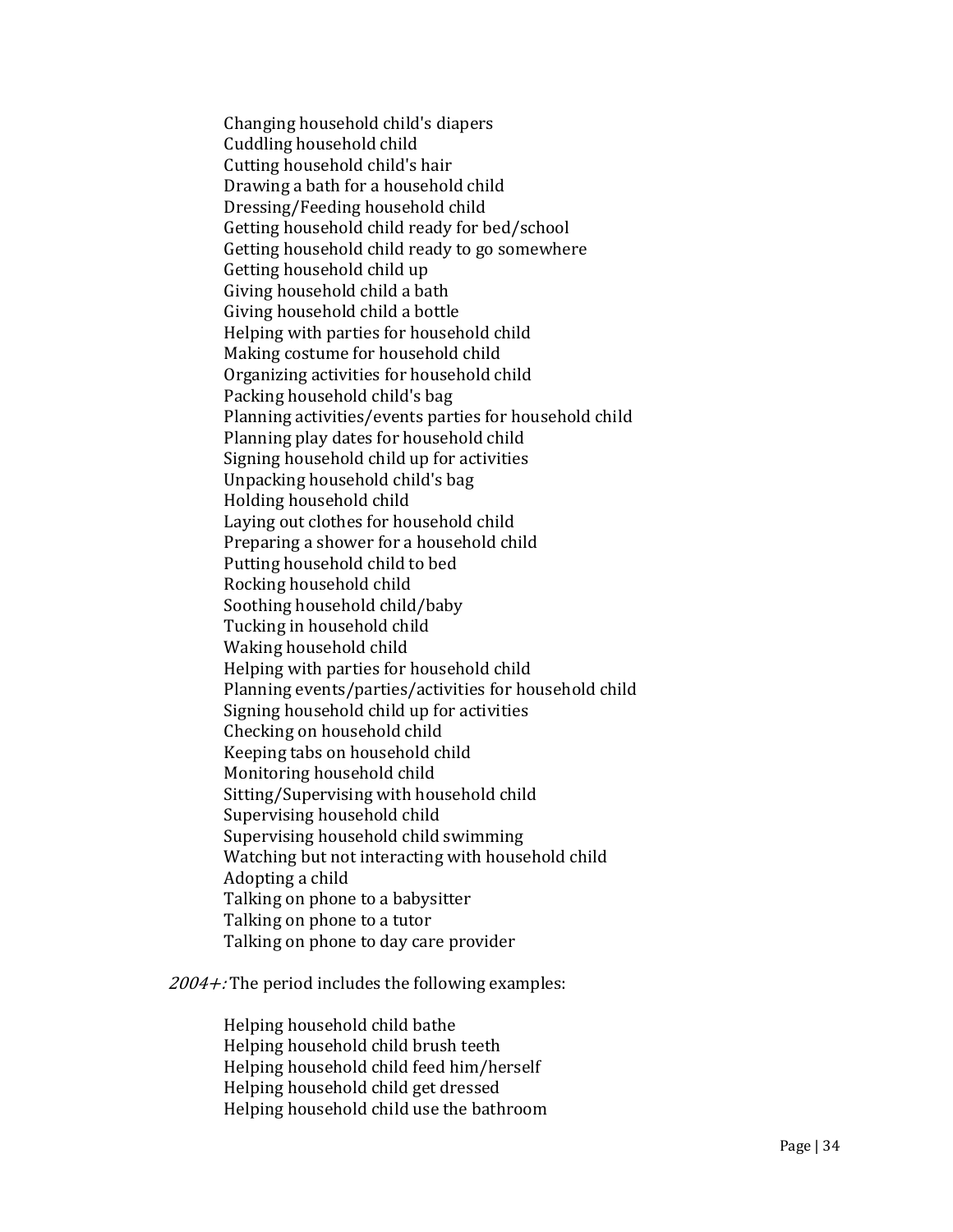$2005 +$ : The category also has the following examples:

Accompanying household child trick-or-treating Accompanying household child visiting Santa Claus

## 0535 Medical care of children

Description: This category comprises of medical care for children inside or outside the home.

1985: This includes examples such as "took soon to doctor" or "gave doctor medicine"

 $2003 +$ : The post 2003 period includes providing medical care to household children, obtaining medical care for household children, as well as waiting associated with household children's health.

Bandaging household child's cuts/burns Bandaging household child's scrapes Giving household child medicine Giving household child's insulin shot Helping household child with physical therapy Putting medicine on household child's burn Putting medicine on household child's cuts Sitting with sick household child Taking household child's temperature Accompanying household child to medical appointment Talking with household child's doctor, household child's nurse Waiting while doctor examines household child Waiting with household child at hospital Waiting with household child at physician's office Visiting household child in hospital

### 0536 Play with children

Description: This category comprises of time spent playing with household children.

1975-76: The category includes adults playing with children inside.

1985: This period includes time playing with household babies aged 0-2,"indoors or outdoors." Play time with children also includes indoor playing; other indoor activities with children - games such as "playing" unless obviously outdoor games.

1998-01: The category includes indoor playing.

 $2003 +$ : This period includes playing with household children, not sports.

Entertaining household child Giving household child a piggyback ride Horsing around with household child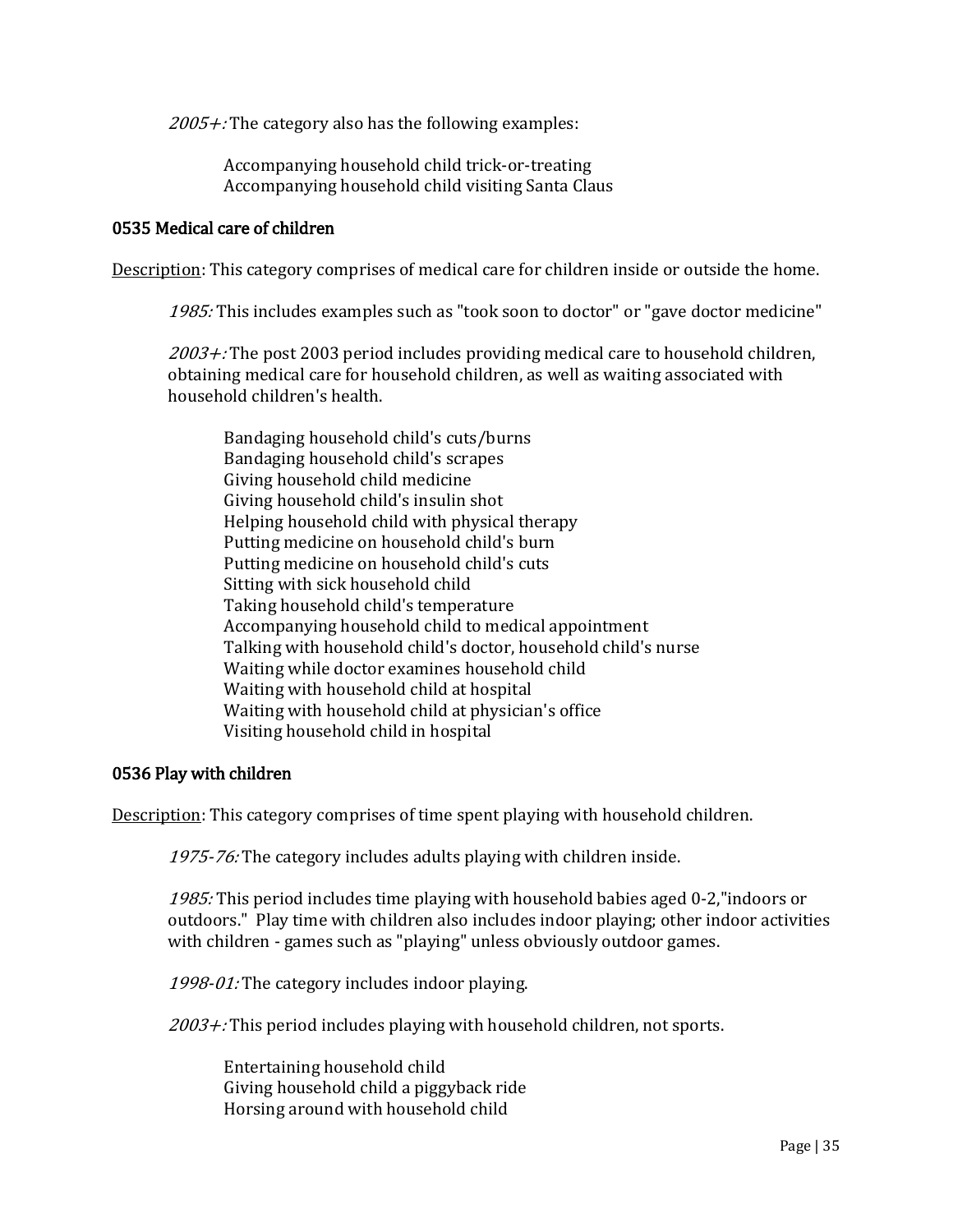Playing games w/household child only Playing with household child Singing/dancing with household child (2003) Tickling household child

 $2004 +$ : This includes dancing with household child

## 0537 Supervise child or help with homework

Description: This includes time spent supervising school work such as homework, exercises and lessons.

1975-76: In addition to helping in homework, this also comprises of time teaching children skills and how to do things.

1985: This period also includes the following examples:

 Helping/teaching children learn, fix, make things Helping son bake cookies Helping daughter fix bike

 $2003 +$ : The period includes arts and crafts with household children, helping or teaching household children (not related to education), helping with homework, attending meetings and school conferences, home schooling of household children, waiting associated with household children's education, and other activities related to household child's education.

Building model planes with household child Making holiday decorations w/household child Organizing coin collection with household child Helping household child do something (2003) Showing household child how to do something (2003) Teaching household child manners (2003) Teaching household child proper eating habits, proper hygiene (2003) Teaching household child to cook (2003) Teaching household child to tie shoelaces (2003) Checking household child's homework for completion Helping household child with a school project Helping household child with homework Picking up household child's books/assignments Quizzing household child before a test Reviewing household child's homework Signing household child's homework log Attending a PTA meeting Attending household child's back-to-school night Attending household child's parent-teacher conference Meeting w/school psychologist of household child Meeting with household child's tutor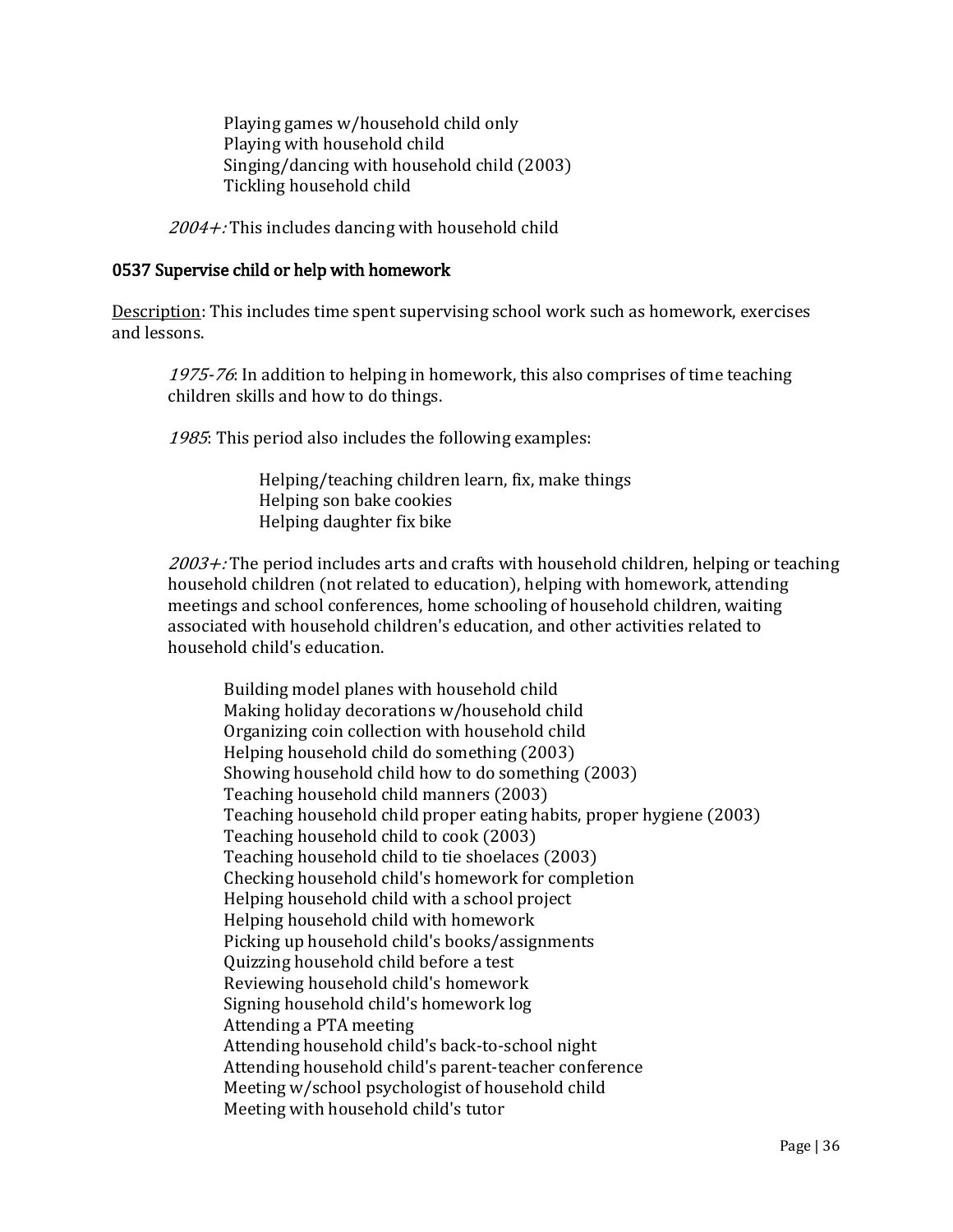Meeting with principal of household child Observing household child's class Talking to/with household child's tutor Talking with teachers of household child Home schooling a household child Waiting to meet with household child's teacher

 $2004 +$ : This period also includes the following:

Helping household child make arts and crafts Attending household child's school open house Meeting w/school speech pathologist of household child Meeting with guidance counselor of household child

## 0538 Read to, talk with child

Description: This is time spent reading to/talking with child, listening to children.

1965-66: Reading of tales or other non-school books to children, conversations with children, talking to children.

1985: In addition to time reading to child as well as having conversations with household children, this period also includes the following examples:

Giving child orders or instructions Asking them to help Telling children to behave Disciplining child Yelling at kids, spanking children Correcting children's behavior

 $2003 +$ : This period includes the following examples:

Listening to a household child read Reading to household child Reading with household child Fussing at/scolding household child Hearing about household child's day Lecturing household child Listening to household child sing/recite Singing to household child Singing with household child Talking with household child Telling household child to brush teeth, get ready for bed

2004+: This following were added after 2004 as well as 2007-2011 respectively.

Helping household child read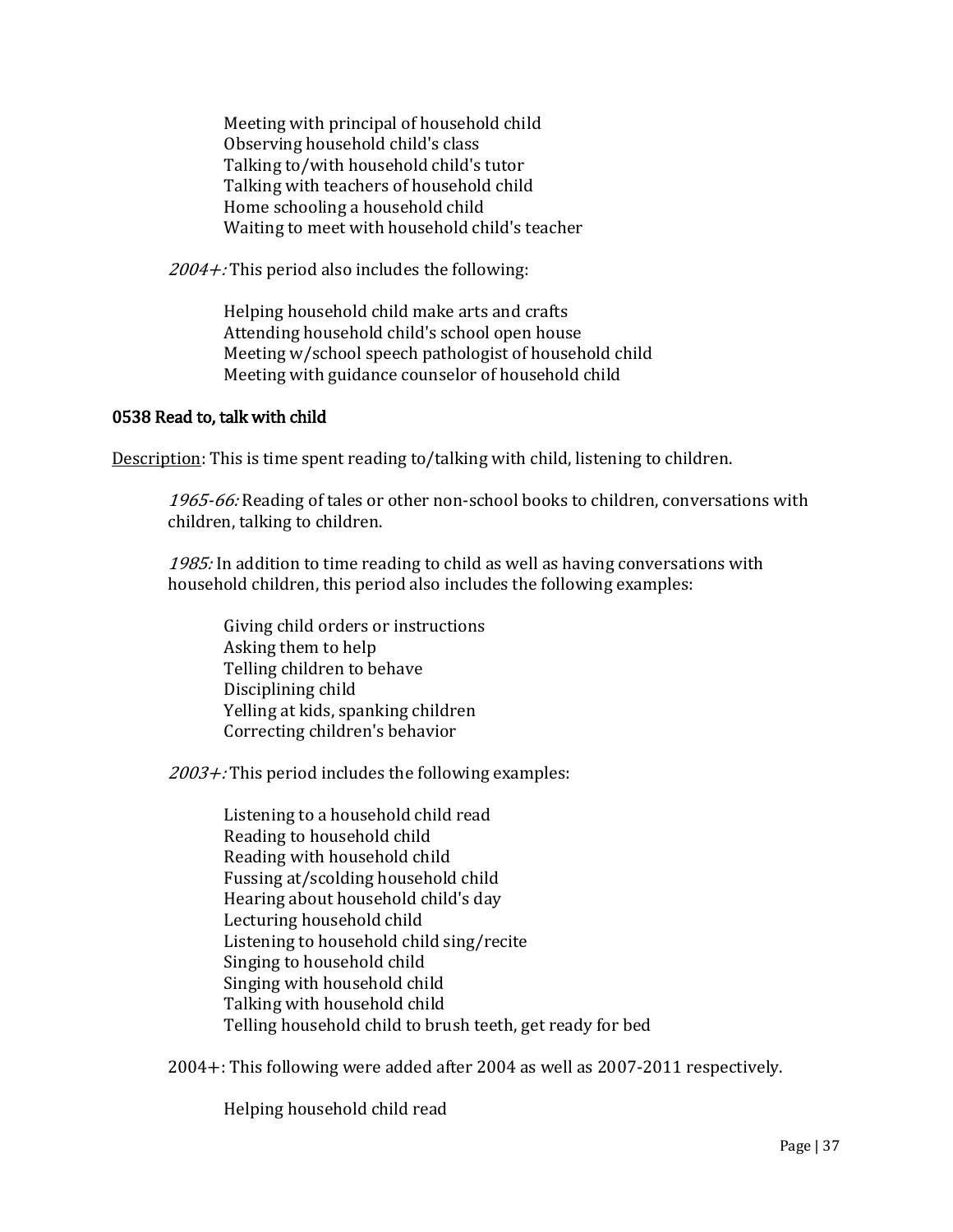Teaching household child to read Praying with household child (2007-2011)

## 0539 Other child care

Description: This includes time spent in other childcare such as unpaid babysitting.

1985: The period also includes the following examples:

Co-ordination or facilitating child's social or instructional non-school activities Child care outside respondent's home or to children not residing in household Other child care, including phone conversations relating to child care other than medical

 $2003 +$ : This period includes attending household children's events, waiting for or with household children, as well as picking up or dropping off household children.

Attending household child's recital Watching a household child's school play Watching household child's sporting event Waiting for household child to finish his/her activity Waiting for household child to get ready Waiting for school bus with household child Waiting to pick up household child Dropping off household child at babysitter's Dropping off household child at friend's house Dropping off household child at soccer practice Picking up household child from church Picking up household child from day care Picking up household child from school

 $2004 +$ : The following category examples were added post 2004:

Accompanying household child trick-or-treating Accompanying household child visiting Santa Claus

## 0600 Adult care, civic, voluntary and religious activity

This category captures time the respondent spends in adult care as well as civic, voluntary and religious activities. This includes adult care (0640), general voluntary activities (0641), political and civic activity (0642), union and professional activities (0643), volunteering for child or family organization (0644), volunteering for fraternal organization (0645), other formal volunteering (0646), activities for religious organizations (0648), as well as worshiping and religious activities (0649).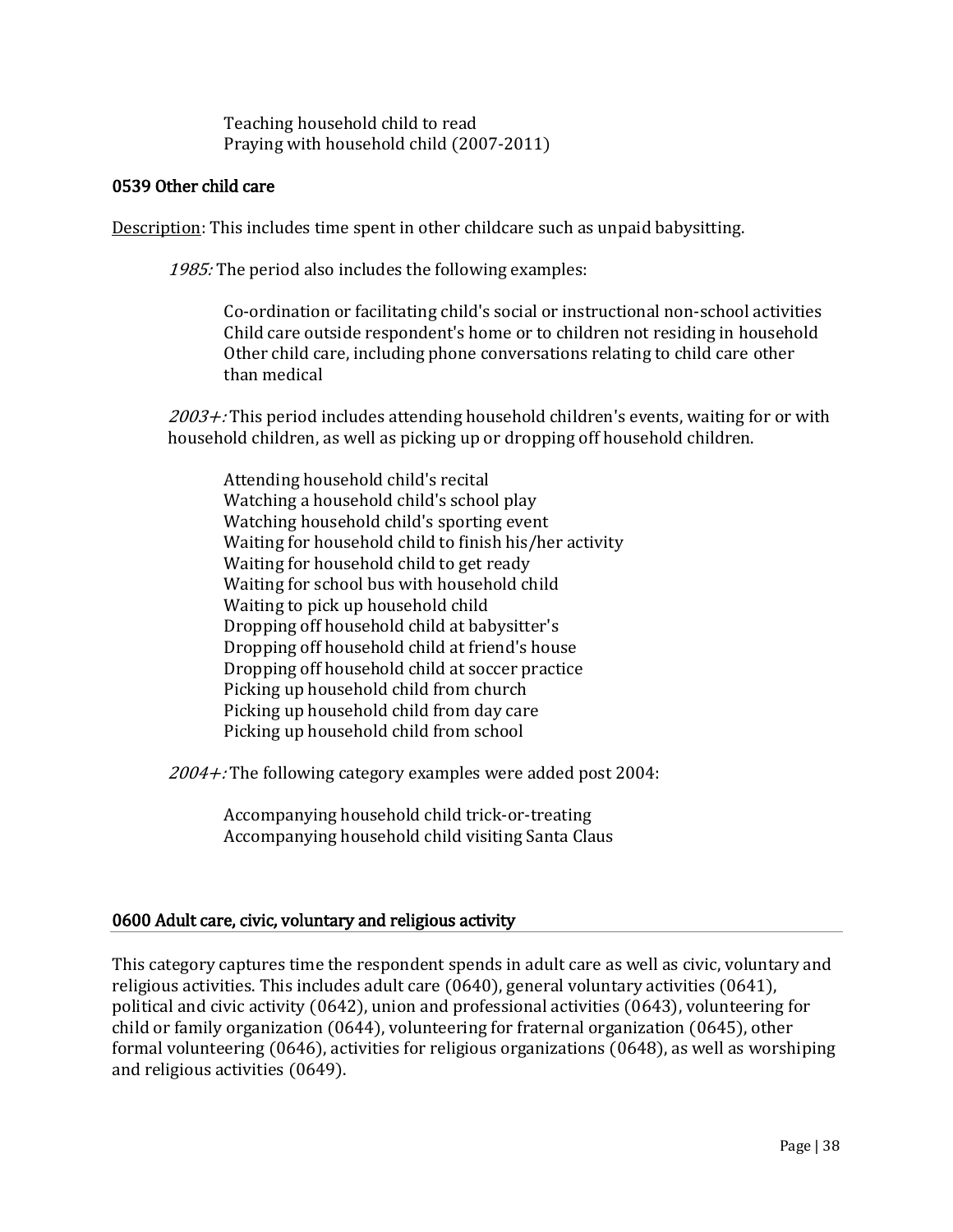## 0640 Adult care

Description: This includes time spent in care to adults.

1975-76: The period also includes the following examples:

Medical care to adults in household Non-medical care to adult from household Help/care for adult from other household Help/care for neighbors or friends Help or care for unspecified adults

1985: The period comprises of the following examples:

Medical care to adults in household Non-medical care to adults in household Routine non-medical care to adults in household: "got my wife up," "ran a bath for my husband" Help and care to relatives not living in household Helping caring for, providing for needs of relatives; (except travel) Helping move, bringing food, assisting in emergencies, doing housework for relatives Visiting when sick Help and care to neighbors, friends Help and care to others, unknown relationship to respondent

1992-94, 1998-01: The period is categorized under personal needs and care; help and care.

 $2003 +$ : Time in adult care broadly includes the following main categories: caring for household adults, helping household adults, caring for and helping non household children, activities related to non-household children's education/health, caring for non-household adults, and helping non-household adults. Listed are the category examples:

Bathing household adult Cutting household adult's hair Dressing/Feeding household adult Getting household adult ready to go somewhere Helping household adult dress Providing physical aid to household adult Putting household adult to bed Waking household adult Visiting household adult in hospital (2003-2004) Checking on household adult Monitoring/Supervising household adult Bandaging household adult Giving household adult medicine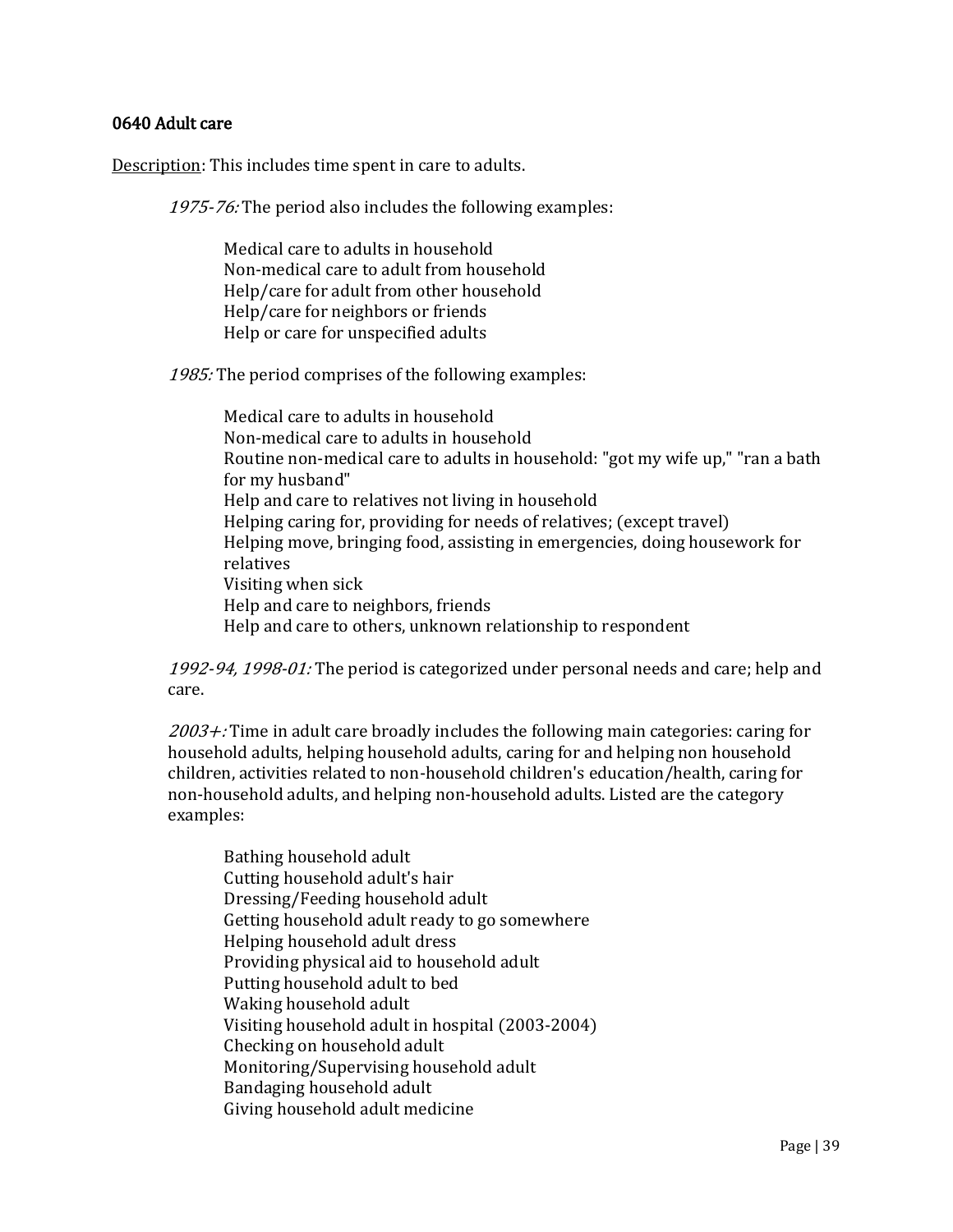Waiting to meet a household adult's care provider Waiting while doctor examines household adult Waiting with household adult at hospital/physician's office Helping household adult with computer, taxes/bills Running errands for household adult (not self) Shopping for household adult (not self) Making things for household adult Organizing parties for household adult Packing household adult's bags Planning activities/events/parties for household adult Dropping household adult off at senior center Picking up household adult from household adult's event Waiting for household adult to get ready Waiting to pick up household adult Bathing non-household child Carrying non-household child/baby Changing non-household child's diapers Cuddling non-household child Cutting non-household child's hair Drawing a bath for non-household child Dressing non-household child Feeding non-household child Getting non-household child ready to go somewhere Giving non-household child a bottle Holding non-household child Laying out clothes for non-household child Preparing a shower for non-household child Putting non-household child to bed Rocking non-household child Soothing non-household child/baby Tucking in non-household child Waking non-household child Listening to a non-household child read Reading to non-household children Reading with non-household children Entertaining non-household child Giving non-household child a piggyback ride Horsing around with non-household child Playing games with non-household child only Playing with non-household child Singing/dancing with non-household child Tickling non-household child Building model planes with non-household child Making holiday decorations with non-household child Organizing coin collection with non-household child Playing basketball with non-household child Riding bikes with non-household child Fussing at/scolding non-household child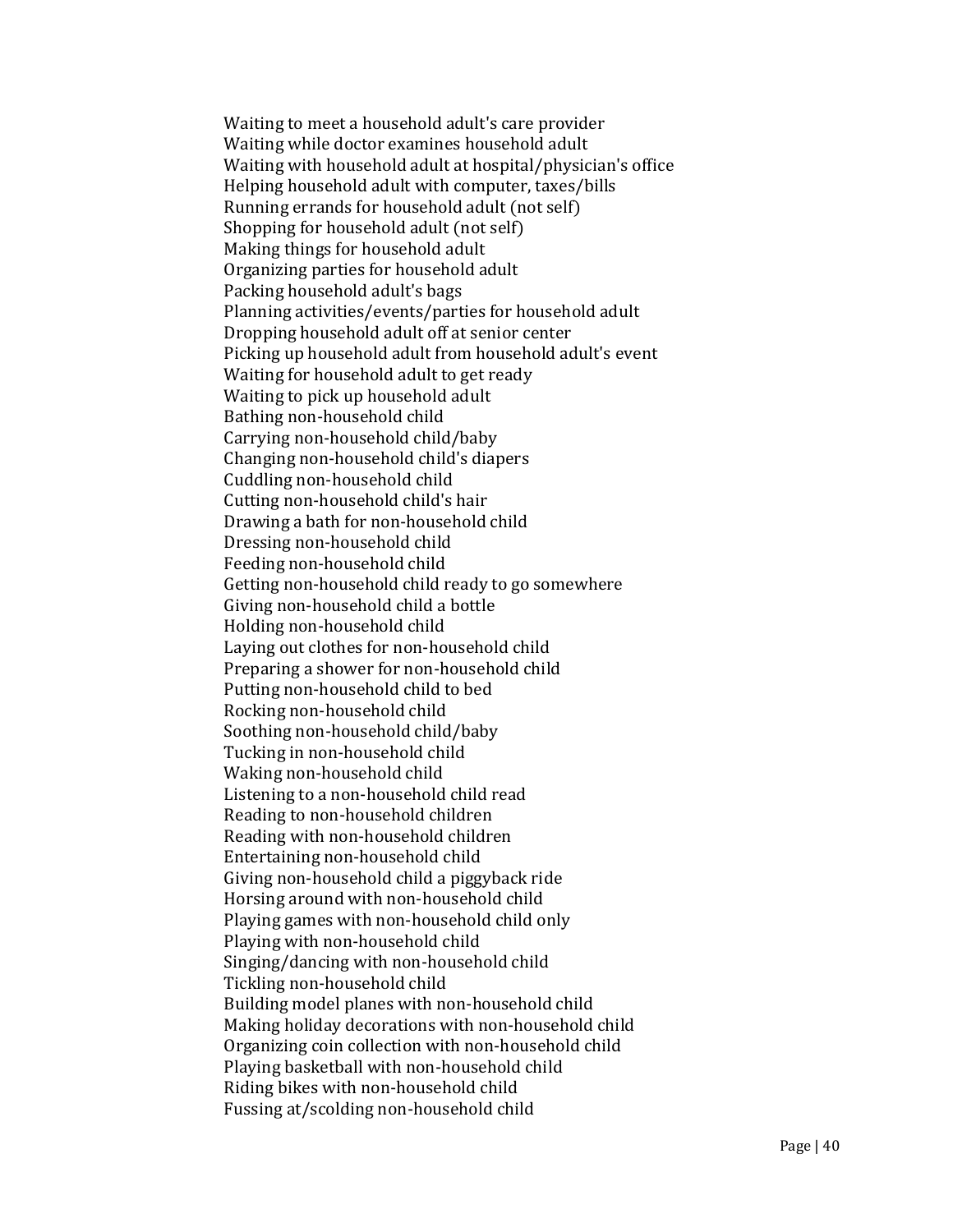Hearing about non-household child's day Lecturing non-household child Listening to a non-household child sing Praying with non-household child (2007-2011) Singing to non-household child Singing with non-household child Talking with non-household child Telling non-household child to brush teeth Telling non-household child to get ready for bed Helping a non-household child do something Showing non-household child how to do something Teaching non-household child manners/proper eating habits Teaching non-household child proper hygiene Teaching non-household child to cook Teaching non-household child to tie shoelaces Helping with party for non-household child Making costumes for non-household child Organizing activities for non-household child Packing non-household child's bag Planning activities/party/play dates for non-household child Signing non-household child up for activities Unpacking non-household child's bag Checking on non-household child Keeping tabs on non-household child Monitoring non-household child Supervising non-household child Supervising non-household child swimming Watching but not interacting with non-household child Checking on non-household child Keeping tabs on non-household child Monitoring non-household child Supervising non-household child Supervising non-household child swimming Watching but not interacting with non-household child Waiting for non-household child to finish his/her activity Waiting for non-household child to get ready Waiting for school bus with non-household child Waiting to pick up non-household child Dropping off non-household child at babysitter's Dropping off non-household child at friend's house Dropping off non-household child at soccer practice Picking up non-household child from day care Picking up non-household child from school Checking non-household child's homework Helping a non-household child with homework Helping non-household child with school project Picking up non-household child's books/assignments Quizzing non-household child before a test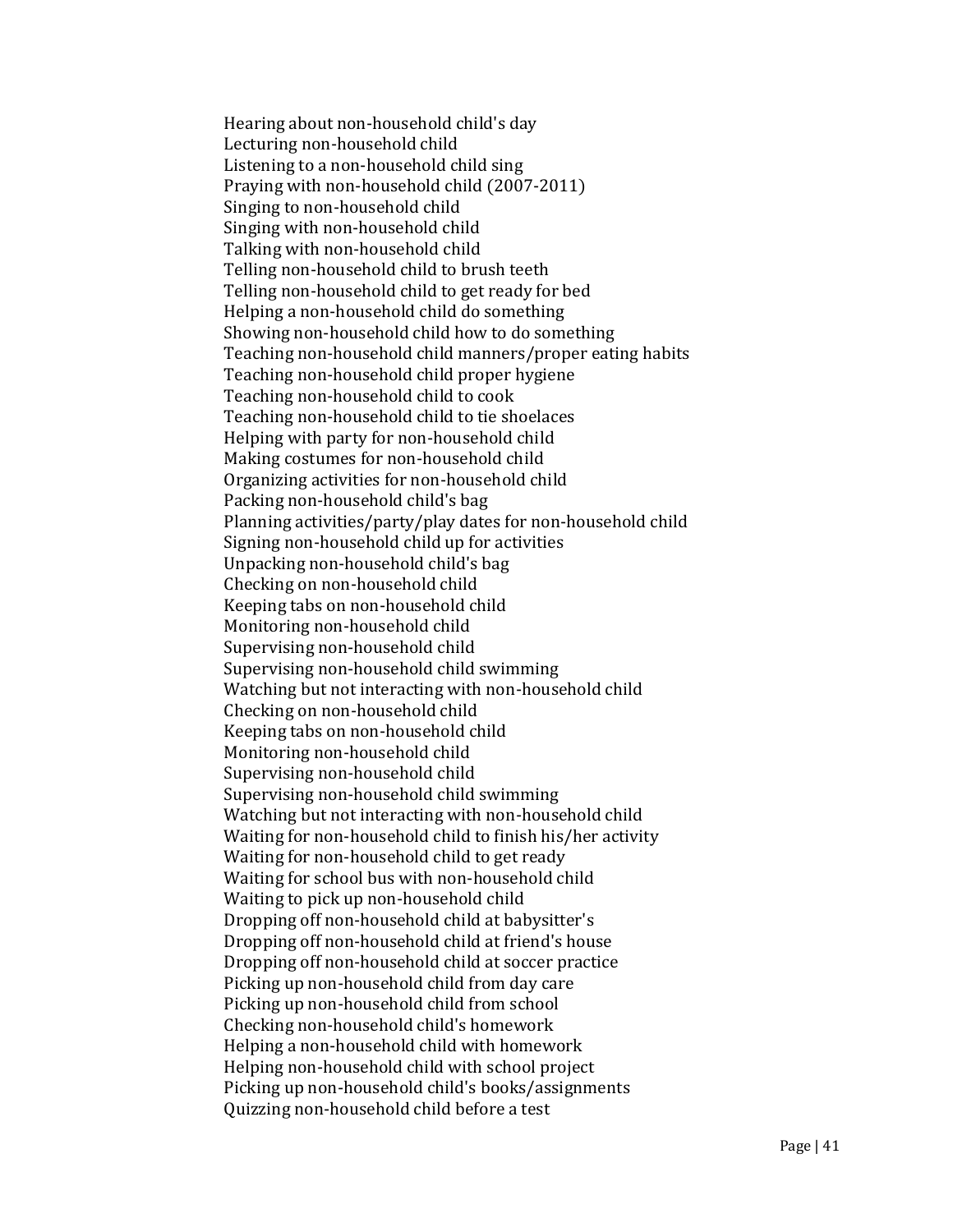Reviewing non-household child's homework Signing non-household child's homework log Attending non-household child's back-to-school night Attending non-household child's parent-teacher conference Attending PTA meeting Meeting with school psychologist of non-household child Meeting with non-household child's tutor Meeting with principal of non-household child Observing non-household child's class Talking to or with non-household child's tutor Talking with teachers of non-household child Waiting to meet with non-household child's teacher Home schooling a non-household child Bandaging non-household child's cuts/burns Bandaging non-household child's scrapes/cuts Giving non-household child medicine, insulin shot Helping non-household child with physical therapy Putting medicine on non-household child's burn/cuts Sitting with sick non-household child Taking a non-household child's temperature Accompanying non-household child to medical appointment Talking with non-household child's doctor/nurse Waiting while doctor examines non-household child Waiting with non-household child at hospital/physician's office Visiting a non-household child in the hospital Bathing non-household adult Cutting non-household adult's hair Dressing/Feeding non-household adult Getting non-household adult ready to go somewhere Helping non-household adult dress Providing physical aid to non-household adult Putting non-household adult to bed Waking non-household adult Checking on non-household adult Monitoring non-household adult Supervising non-household adult Visiting non-household adult in hospital (2003-2004) Accompanying non-household adult to medical appointment Meeting with non-household adult care provider Talking to non-household adult's doctors/nurses Talking to/with non-household adult care provider Waiting to meet a non-household adult care provider Waiting while doctor examines non-household adult Waiting with non-household adult at hospital/physician's office Cooking/preparing food for non-household adult Doing housework for non-household adult Doing laundry for non-household adult (not self) Shopping for non-household adult (not self)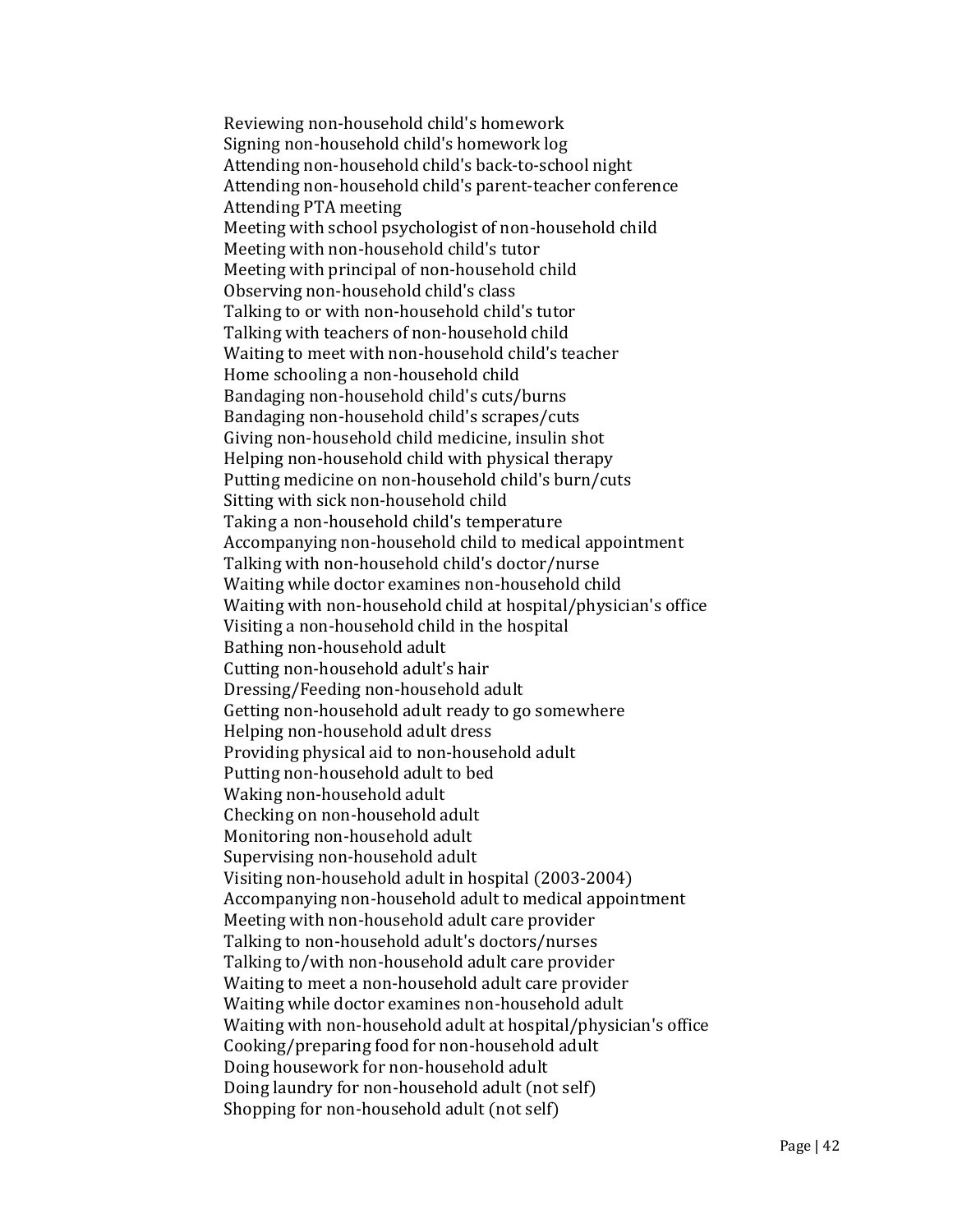Disposing of trash for non-household adult Fixing plumbing leak for non-household adult Mending fence for non-household adult Mowing the lawn for non-household adult Painting house for non-household adult Bathing/Walking dog for non-household adult Feeding pets for non-household adult Adjusting brakes for non-household adult Changing tires for non-household adult Fixing appliances/car/computer for non-household adult Maintaining sports equipment for non-household adults Helping non-household adult with computer applications Helping non-household adult with taxes/bills Doing paperwork for non-household adult Making things for non-household adult Organizing party for non-household adult Packing non-household adult's bags Planning activities/events/party for non-household adult Running errands for non-household adult (not self) Dropping non-household adult off at senior center Picking up non-household adult from adult's event Waiting for non-household adult to get ready Waiting to pick up non-household adult

 $2004 +$ : This period includes the following category examples:

Helping non-household child bathe Helping non-household child brush teeth Helping non-household child feed him/herself Helping non-household child get dressed Helping non-household child use the bathroom Helping non-household child read Teaching non-household child to read Dancing with non-household child Helping non-household child make arts and crafts Teaching non-household child how to play a sport Teaching non-household child to ride a bike Attending non-household child's school open house Meeting with school speech pathologist of non-household child Meeting with guidance counselor of non-household child

 $2005 +$ : This period includes the following category examples:

Strolling with a non-household child Walking with a non-household child Accompanying non-household child trick-or-treating Accompanying non-household child visiting Santa Claus Accompanying non-household child trick-or-treating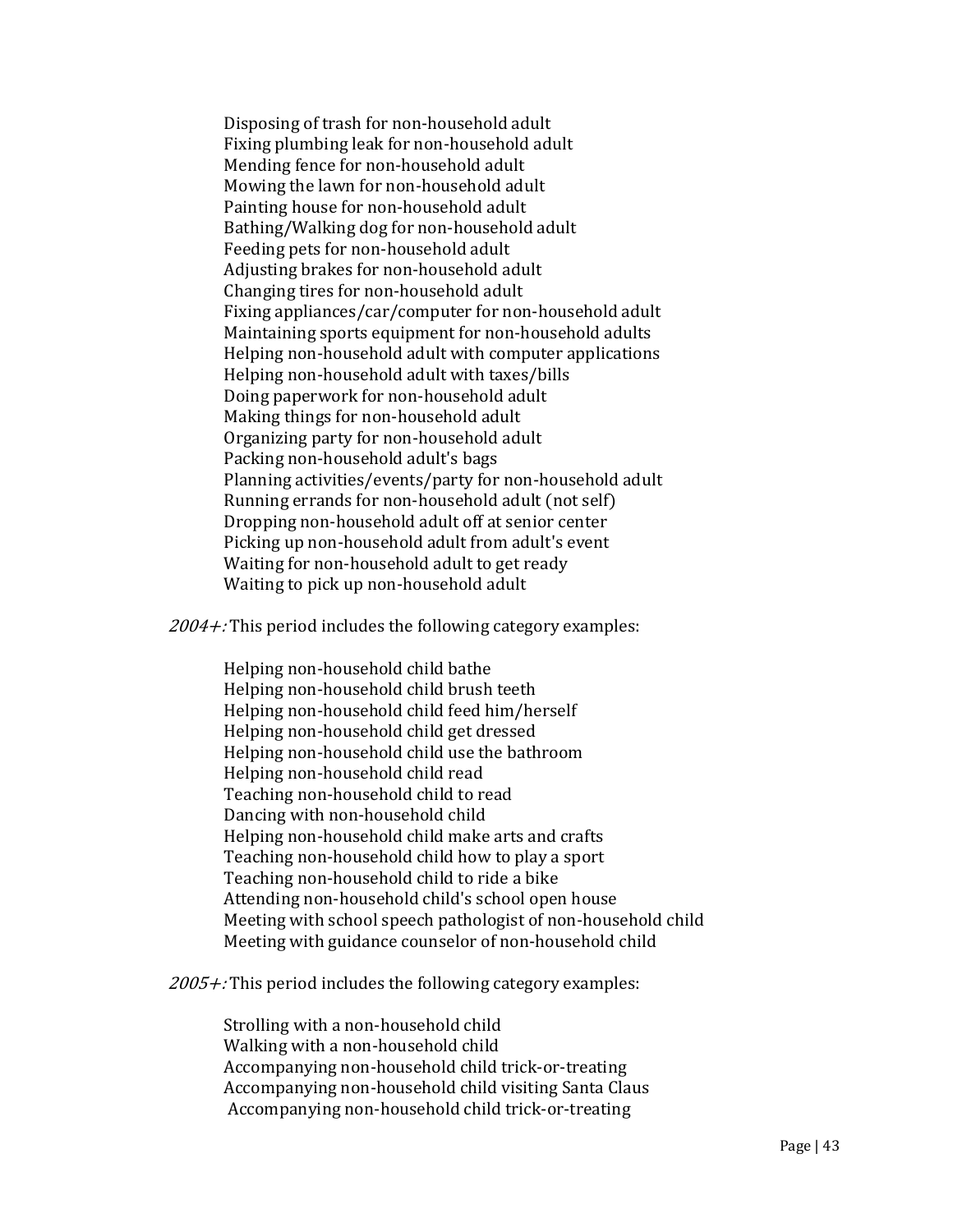Accompanying non-household child visiting Santa Claus

#### 0641 General voluntary activities

Description: General voluntary activities relate to organizational voluntary activities.

1965-66: The period includes time in non-paid collective civic activities (e.g. volunteers) as well as travelling connected to civic and collective participation activities, including waiting for activities means of transport travel.

1975-76: The period also includes miscellaneous volunteering.

1985: The period includes activities with miscellaneous organizations that do not fit under special interest/identity organizations, political party and civic participation, fraternal organizations, child/youth organizations, professional/union organizations, religious groups or religious practice as well as volunteer or helping organizations. Specifically, this time comprises of any activities as a member of an organization not fitting into these categories. Meetings and other activities are included as well. This time also includes interviewing and using questionnaire (etc…) under passive leisure activities.

1992-94, 1994-95, 1998-01: The period is categorized under volunteer and helping with organizations.

 $2003 +$ : Time in general voluntary activities broadly includes the following main categories: administrative and support activities, indoor and outdoor maintenance, building, and clean up activities, participating in performance and cultural activities, attending meetings, conferences, and training, and public health and safety activities. Listed are the category examples:

Checking e-mail Computer use, unspecified Designing website for volunteer organization Surfing the internet Writing/sending e-mail Organizing volunteer materials Preparing for a meeting Stuffing envelopes Reading books, journals, newspapers Reviewing notes, briefs, papers Reading books, journals, newspapers Editing newsletters Writing letters/memos Collecting monetary donations Raising money for charitable causes/political candidates Ringing a bell for the Salvation Army Baking cookies for the PTA bake sale Delivering/serving meals to shut-ins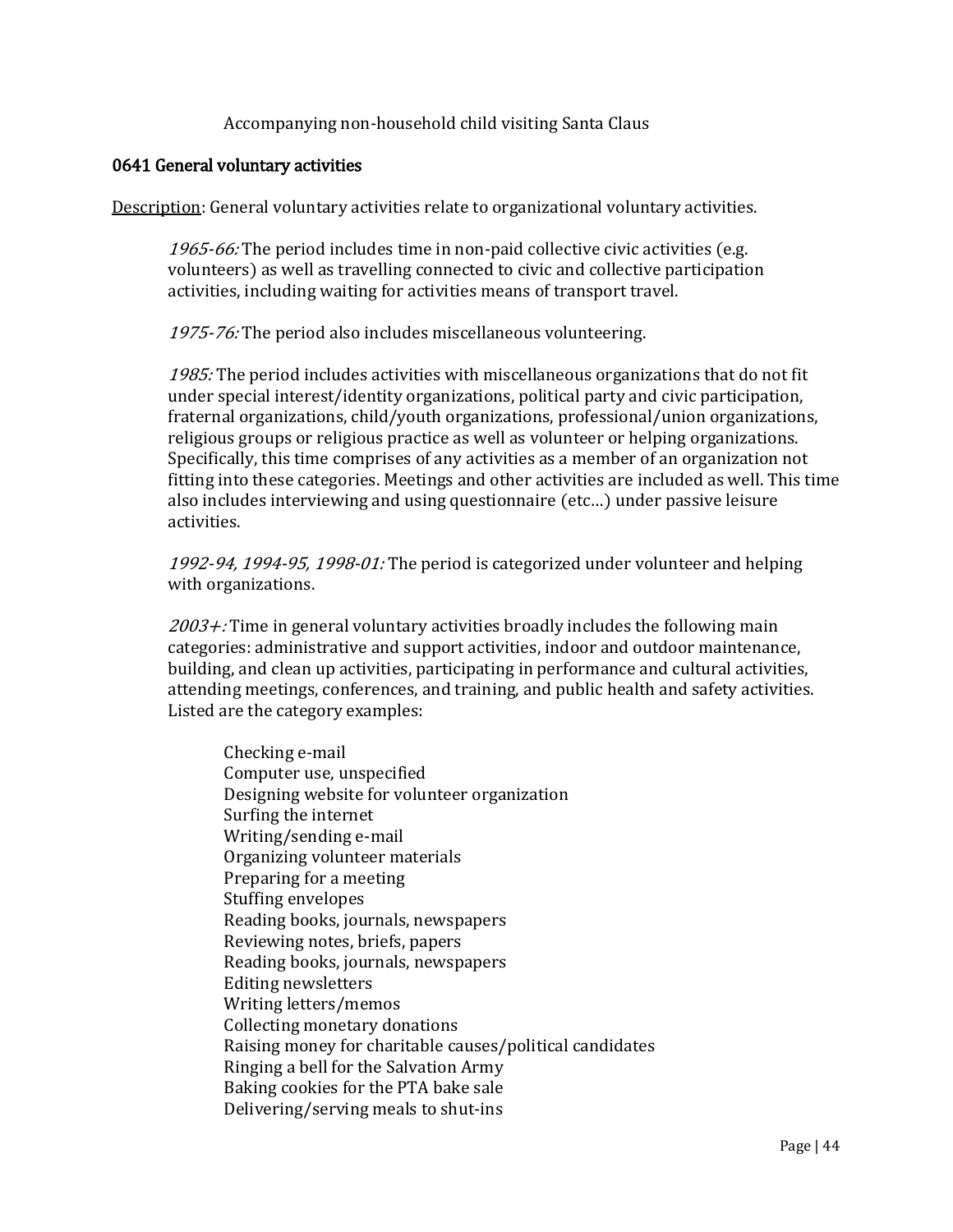Distributing groceries at food bank Preparing food for a fundraiser Serving food at a homeless shelter Working in a soup kitchen Collecting clothing for disaster relief Distributing blankets at a homeless shelter Reading to the blind Spending time with hospice patients Visiting shut-ins or the elderly Walking dogs at animal shelter Assisting in a classroom Being a Big Brother/Big Sister Coaching teams Counseling at a halfway house Doing vocational training Leading Boy Scout meeting Leading religious youth group Teaching parenting classes Teaching Sunday school Tutoring Working a hotline for victim support services Building a wildlife refuge area Building houses for Habitat for Humanity Building playgrounds Cleaning parks/streets Doing environmental clean-up Maintaining hiking trails Picking up trash Planting trees Renovating a house Repairing cars, tools or equipment Acting in a performance Auctioneering a benefit auction Dancing in a performance Emceeing a charity function Performing music Being a docent/museum guide Donating blood, providing medical care Being on duty as firefighter Patrolling for neighborhood crime watch

 $2004 +$ : This period includes the following category examples:

Addressing envelopes Filing Preparing/organizing schedules Donating books Donating clothing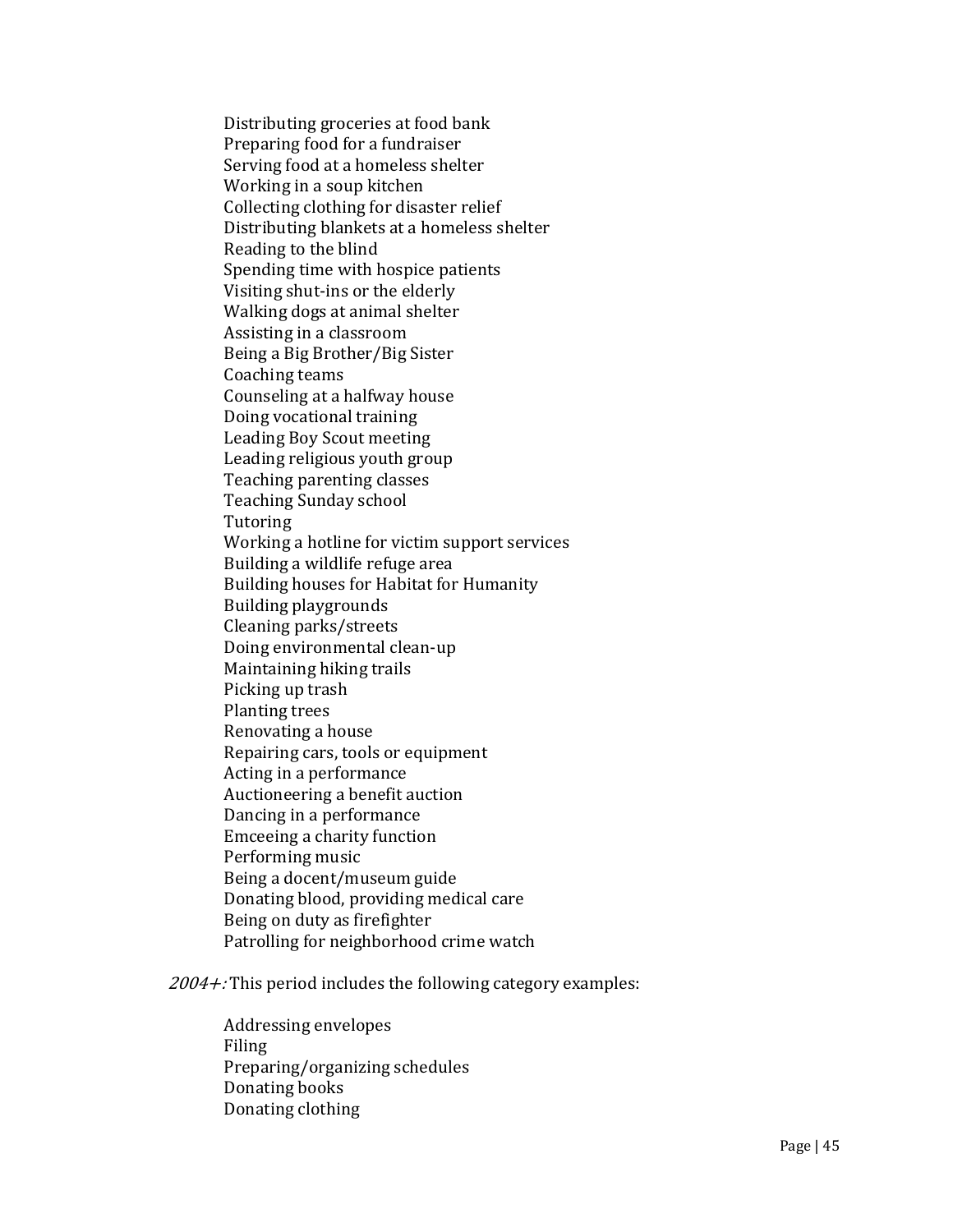Sorting books, clothing

 $2006 +$ : This period includes practicing for a performance related to volunteer activities.

 $2007 +$ : This period includes the following category examples:

Reading scriptures Reading the Bible Reading scriptures Reading the Bible Donating books Donating clothing Sorting books, clothing Counted church offering Leading a blessing Teaching bat/bar mitzvah class, confirmation class Teaching religious class Teaching/leading Bible study, religious class

 $2012 +$ : This period includes the following category examples:

Reading scriptures Reading the Bible Donating books Donating clothing Sorting books Sorting clothing Counted church offering Leading a blessing Teaching bat/bar mitzvah class Teaching confirmation class, religious class Teaching/leading Bible study, religious class

## 0642 Political and civic activity

Description: This category comprises of time spent in politicial or civic programs.

1965-66: The period includes time in programs of political or union training course including political courses. This also comprises of time in participation as member of a party, of a union, etc.

1975-76: The period also includes time spent in meetings with political or civic groups as well as other political/civic activities.

1985: This period includes time spent on political party and civic participation (i.e. Citizens' groups, Young Democrats, Young Republicans, radical political groups, civic duties).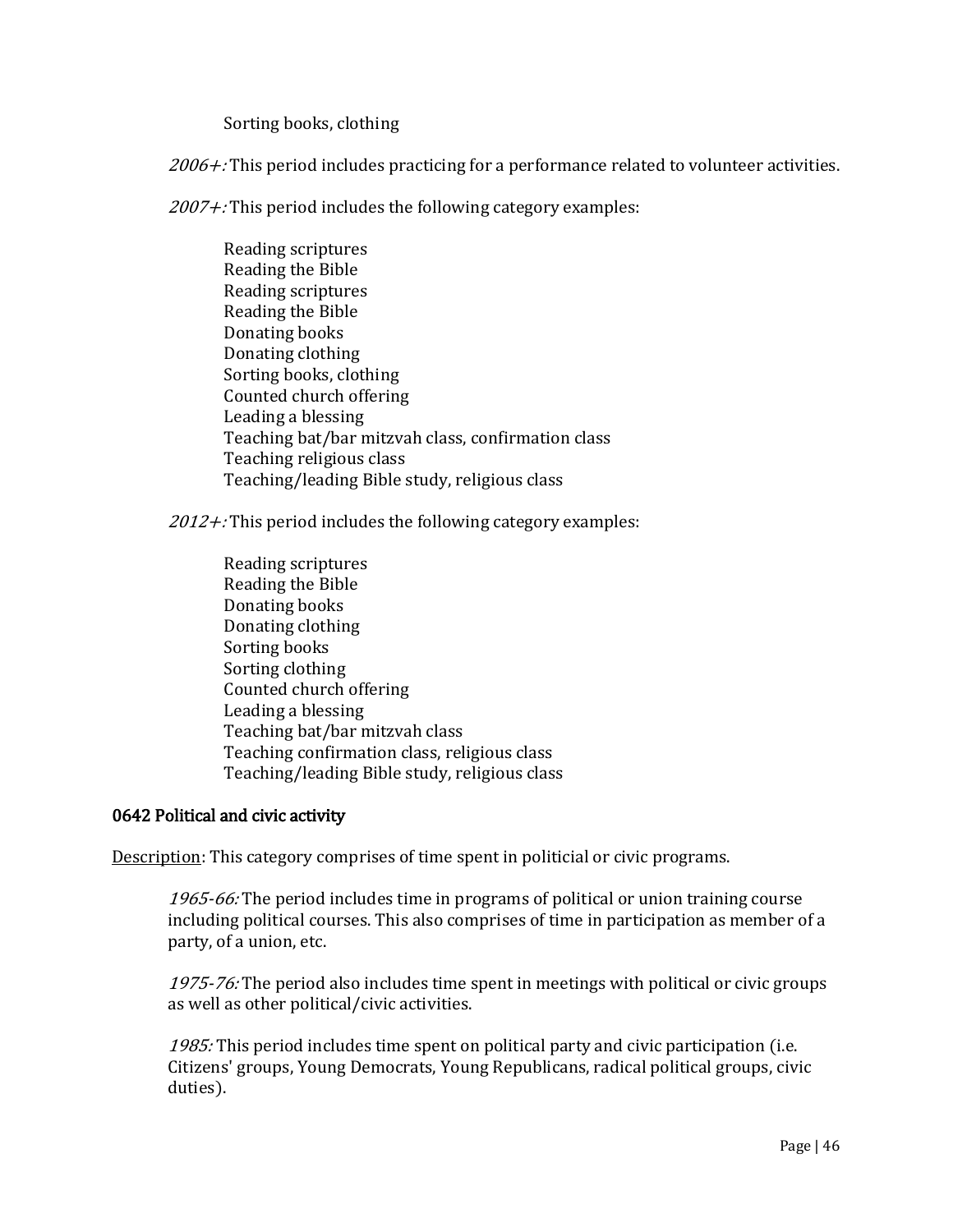Meetings- political/citizen organizations Attending meetings of a political party or citizen group, including city council Other activities, political/citizen organizations Participation in political party and citizens' groups, including social activities, voting, jury duty, helping with election, and meals

 $2003 +$ : Time in political and civic activities broadly includes time in civic obligations and participation and waiting associated with such activities.

## 0643 Union and professional activities

Description: This category comprises of time spent in union or professional activities.

1965-66: The period comprises of time in participation in various factory councils (committees, commissions).

1975-76: The period also includes time spent in union/professional group meetings as well as other union/professional group activity.

1985: This period includes time spent in professional and union organizations (State Education Association; AFL-CIO; Teamsters)

Meetings; professional/union Attending meetings of professional or union groups Other activities, professional/union Other activities as a member of a professional or union group including social activities and meals

1992-94, 1994-95. 1998-01: The period is categorized as time with professional unions and organizations.

2003+: Time in union and professional activities includes

#### 0644 Volunteer for child or family organization

Description: This is time spent in family or youth organizations.

1975-76: The period also includes time spent in meetings of family/youth organizations as well as other family/youth group activities.

1985: This period includes time spent in child/youth/family organizations (for example, PTA, PTO; Boy/Girl Scouts; Little League, YMCA/YWCA; school volunteer)

Meetings, family organizations Attending meetings of child/youth/family oriented organizations Other activities, family organizations Other activities as a member of child/youth/family oriented organizations including social activities and meals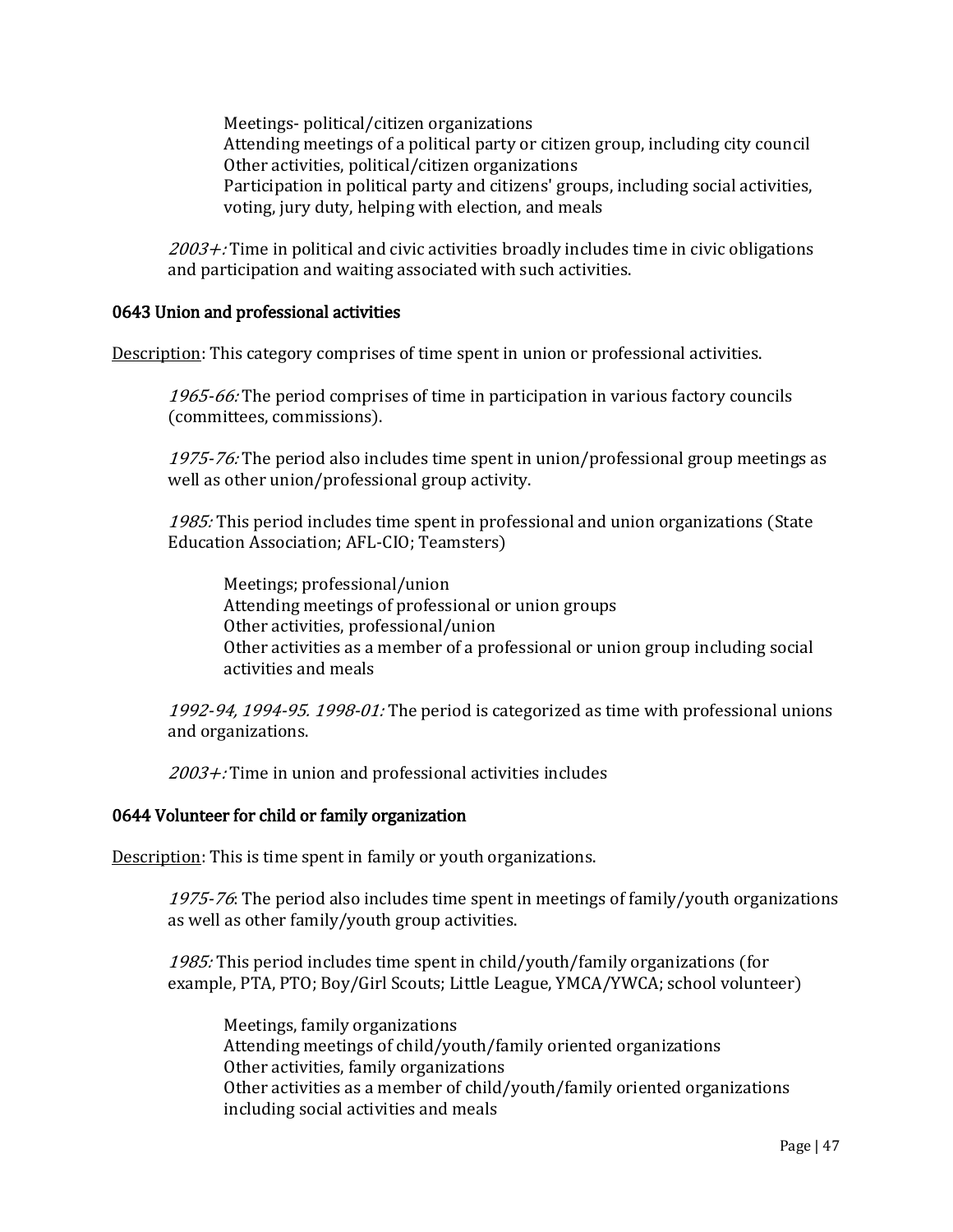1992-94, 1998-01: The period is categorized as time with child, youth, and family organizations.

1994-95: The period is categorized as time with family organizations.

## 0645 Volunteer for fraternal organization

Description: This is time spent in fraternal organization activities.

1975-76: The period also includes time spent in fraternal organizations as well as other fraternal organization activities.

1985: This period includes time spent in fraternal organizations (Moose, VFW, Kiwanis, Lions, Civilian, Chamber of Commerce, Shriners, American Legion)

Meetings, fraternal organizations Attending meetings of fraternal organizations Other activities, fraternal organizations Other activities as a member of fraternal organizations including social activities and helping activities and meals

1992-94: The period is categorized as time with fraternal organizations.

#### 0646 Other formal volunteering

Description: This is time spent in other types of formal miscellaneous volunteering.

1965-66: The period includes time in voluntary activity as an elected official of a social or political organization, participation in meetings, participation in other associations (family, parent, military, etc.), and miscellaneous organization participation.

1975-76: The period also includes time spent in meetings of identity groups and other identity group activities. Time in other formal volunteering also includes attending meetings of voluntary group, office volunteer, fundraising activity for voluntary group, direct help to persons as a member as well as other voluntary activities for group.

1985: This period includes time spent in special interest/identity organizations (i.e. groups based on sex, race, national origin, NOW; NAACP; Polish-American Society; neighborhood or block organizations; CR groups; senior citizens; Weight Watchers). Further, this also includes time in volunteering or helping in organizations (hospital volunteer group, United Fund, Red Cross, Big Brother/Sister)

Meetings: identity organizations Attending meetings of special interest, identity organizations Other activities, identity organizations Other activities as a member of a special interest, identity organization, including social activities and meals Attending meetings of volunteer, helping organizations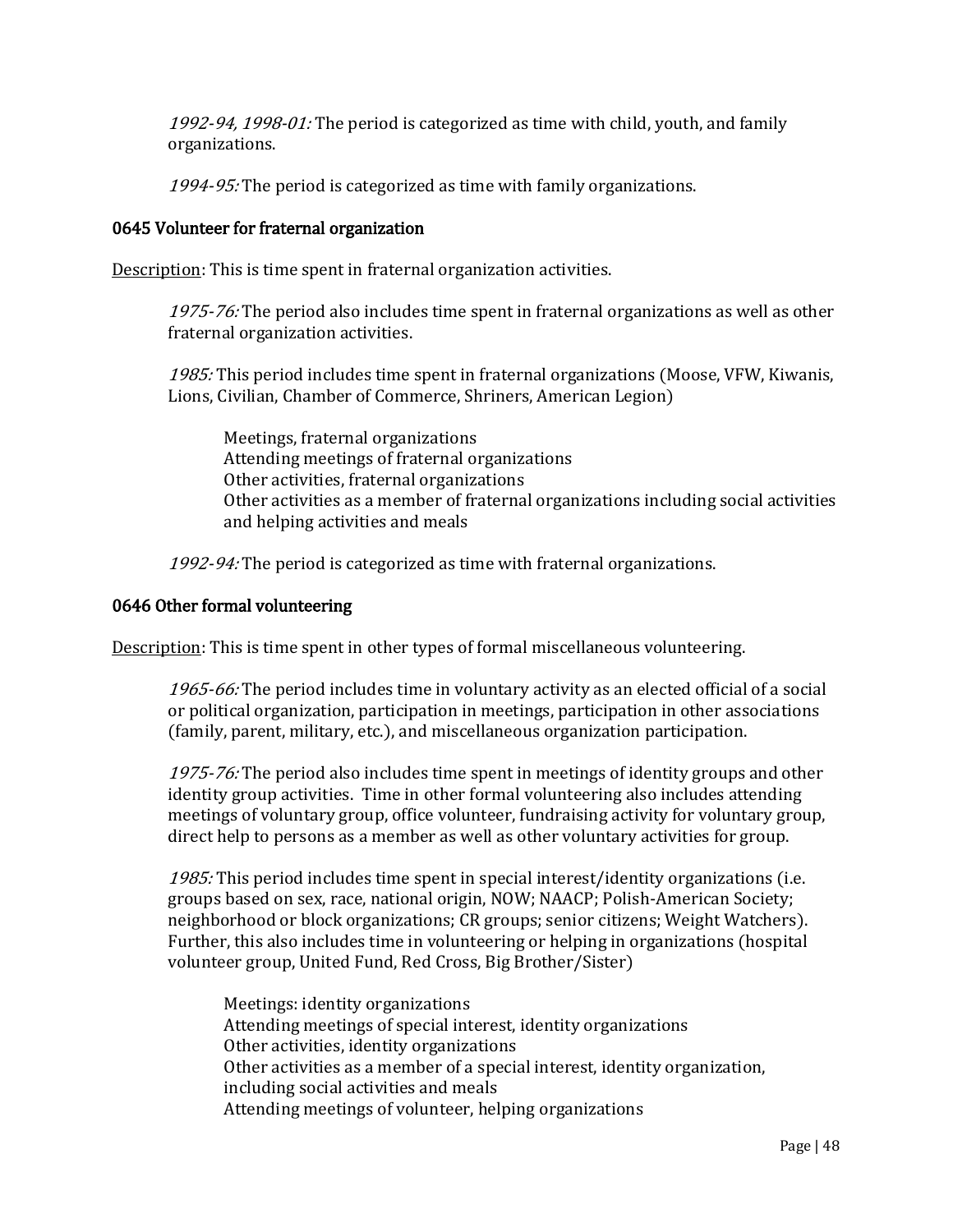Officer work; work as an officer of volunteer, helping organizations, respondent must indicate he/she is an officer to be coded here Fundraising activities as a member of volunteer helping organization Collecting money, planning a collection drive Direct help to individuals or groups as a member of volunteer helping organizations Visiting, bringing food, driving Other activities as a member of volunteer helping organizations, including social events and meals

1992-94, 1998-01: This is time spent with special interest groups and other organizations.

## 0648 Activities for religious organization

Description: This is time spent in religious organizations.

1965-66: The period includes time in participation in religious organizations and religious practice.

1975-76: The period also includes time spent in religious charity group meeting, other religious charity activity, other religious group meetings and other religious group act/social.

1985: This period includes time spent in religious groups.

Meetings: religious helping groups Attending meetings of helping-oriented church groups, ladies aid, circle, missionary society, Knights of Columbus Other activities; religious helping groups Other activities as a member of groups including social activities and meals Meetings: other church groups; attending meetings of church group, not primarily helping-oriented, or unknown if helping-oriented Other activities, other church groups; other activities as a member of church groups which are not helping oriented or unknown if helping, including social activities and meals Choir practice Bible class

1992-94, 1994-95, 1998-01: The period is categorized as time with religious groups.

#### 0649 Worship and religious activities

Description: This is time spent attending religious practice and services.

1965-66: The period includes time in religious practice and attending religious ceremonies.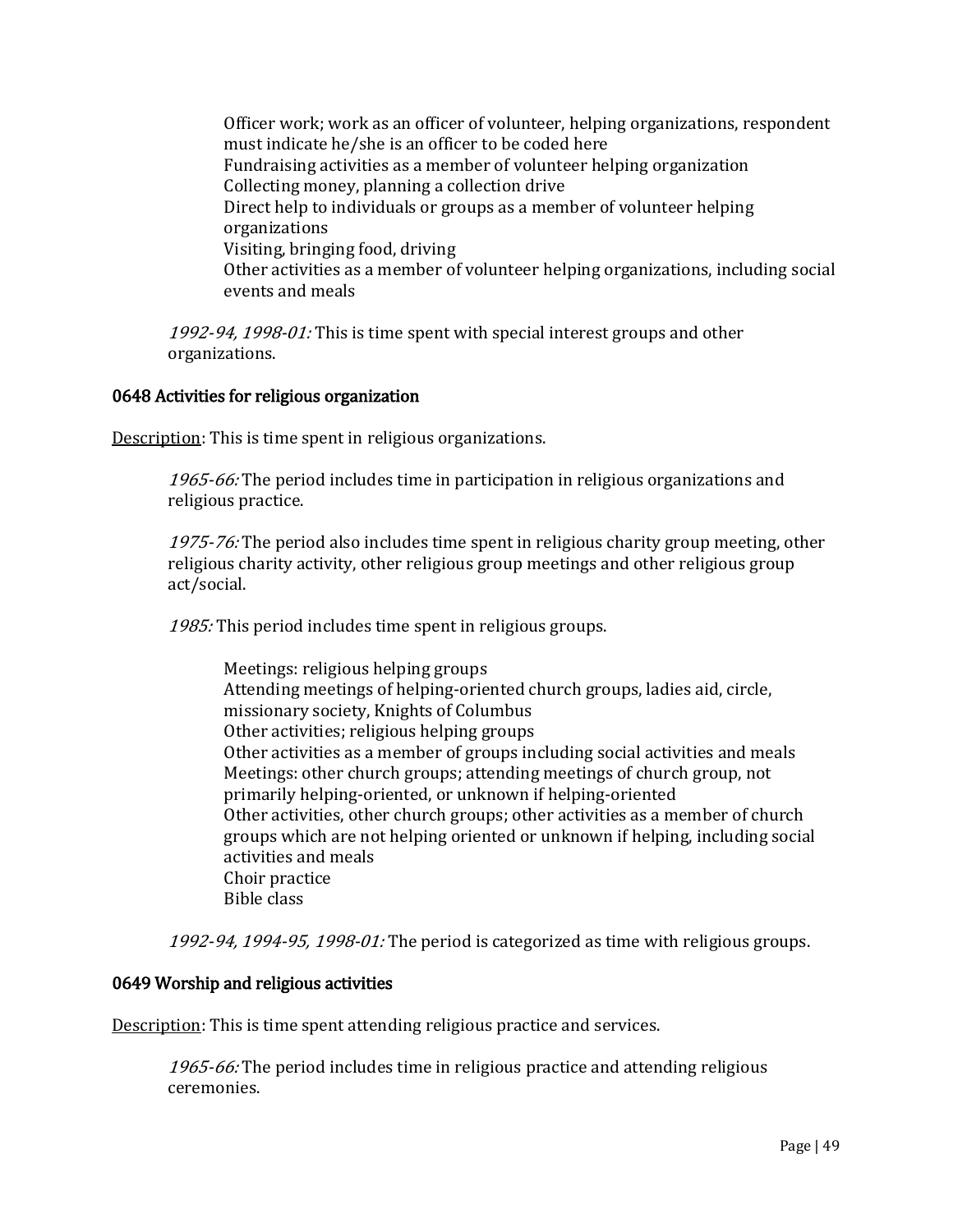1975-76: The period also includes time spent in attending religious services and private worship.

1985: This period includes time spent in religious practice.

Attending services of a church or synagogue, including participating in the Service Ushering Singing in choir Leading youth group Going to church, funerals Individual practice Religious practice carried out as an individual or in a small group Praying, meditating Bible study group (not at church) Visiting graves

1992-94, 1998-01: The period is categorized as time in religious practices.

1994-95: The period is categorized as time in worship and religious activities.

 $2003 +$ : Time in worship and religious activities include attending religious services, participating in religious practices, waiting associated with religious and spiritual activities, and security procedures linked to these activities.

Attending a baptism/christening, a bar mitzvah/briss Attending church revival, church services, confirmation service Attending funerals Attending mosque, synagogue, temple Attending wakes, memorial services Attending/participating in weddings Attending church choir practice Cleaning up after religious ceremonies Decorating for religious ceremonies Leading church choir, musical groups Participating in church musical performance Playing the church organ, alone, with others Putting flowers on graves Rehearsing for religious ceremonies Singing in the church choir Ushering for religious services Visiting graves Being searched at security checkpoint Opening bags for security search Passing through metal detector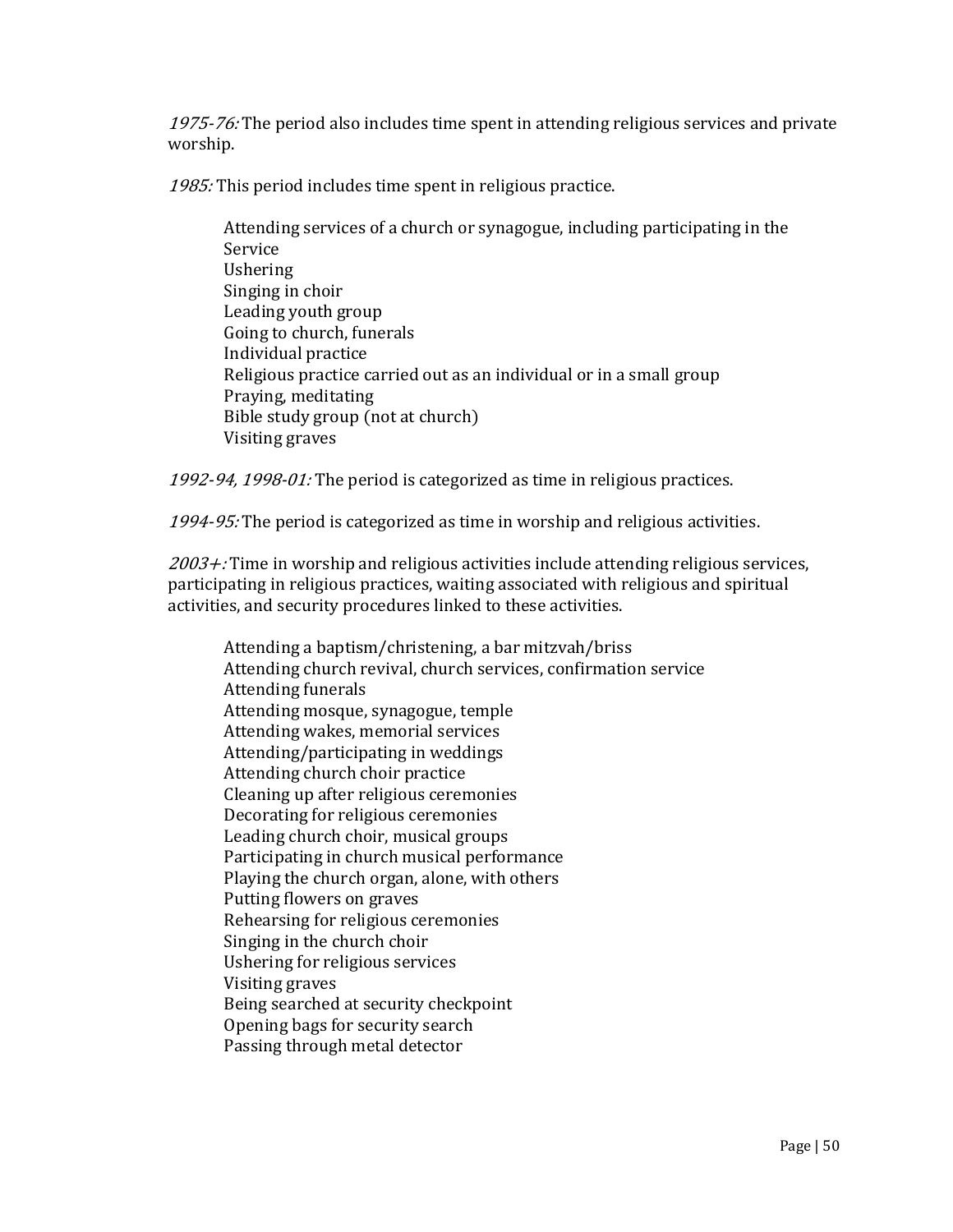$2004 +$ : The following are post 2004 category examples.

Attending a religious retreat Opening Advent calendar day Conducting religious rites in the home Lighting menorah candles (Hanukkah), attending Advent wreath

 $2007 +$ : The following are post-2007 category examples.

Attending a blessing Attending/hearing confession Saying prayers for a Seder Preparing the sacrament/communion Reading the Bible/Koran/Torah/Talmud/scriptures Studying the Bible/Koran/scriptures Meditating for religious purposes Attending a wedding rehearsal Leading blessings Attending Passover Seder

## 0700 Out of home free time and leisure

This category captures time the respondent spends in out-of-home free time and leisure activities. This includes general out-of-home leisure (0750), attending sporting event (0751), going to the cinema (0752), attending the theater, concert or opera (0753), going to museums or exhibitions (0754), attending other public event (0755), time at restaurant, café, or bar (0756), attending parties or receptions (0757), as well as imputed time away from home (0758).

# 0750 General out-of-home leisure

Description: This captures time in out-of-home leisure and socializing.

1965-66: Time in general out-of-home leisure includes attending receptions that don't fit under sports events, movies, museums, party, café or bar.

1975-76: This is time spent in other types of socializing.

1985: This period includes time spent in socializing related to other events that don't fit under visiting, party, at a bar, dancing, or travel.

1998-01: This period is categorized as time in entertainment.

 $2003 +$ : Time in general out of home leisure includes security procedures related to arts and entertainment, other types of arts and entertainment, as well as waiting associated with arts and entertainment.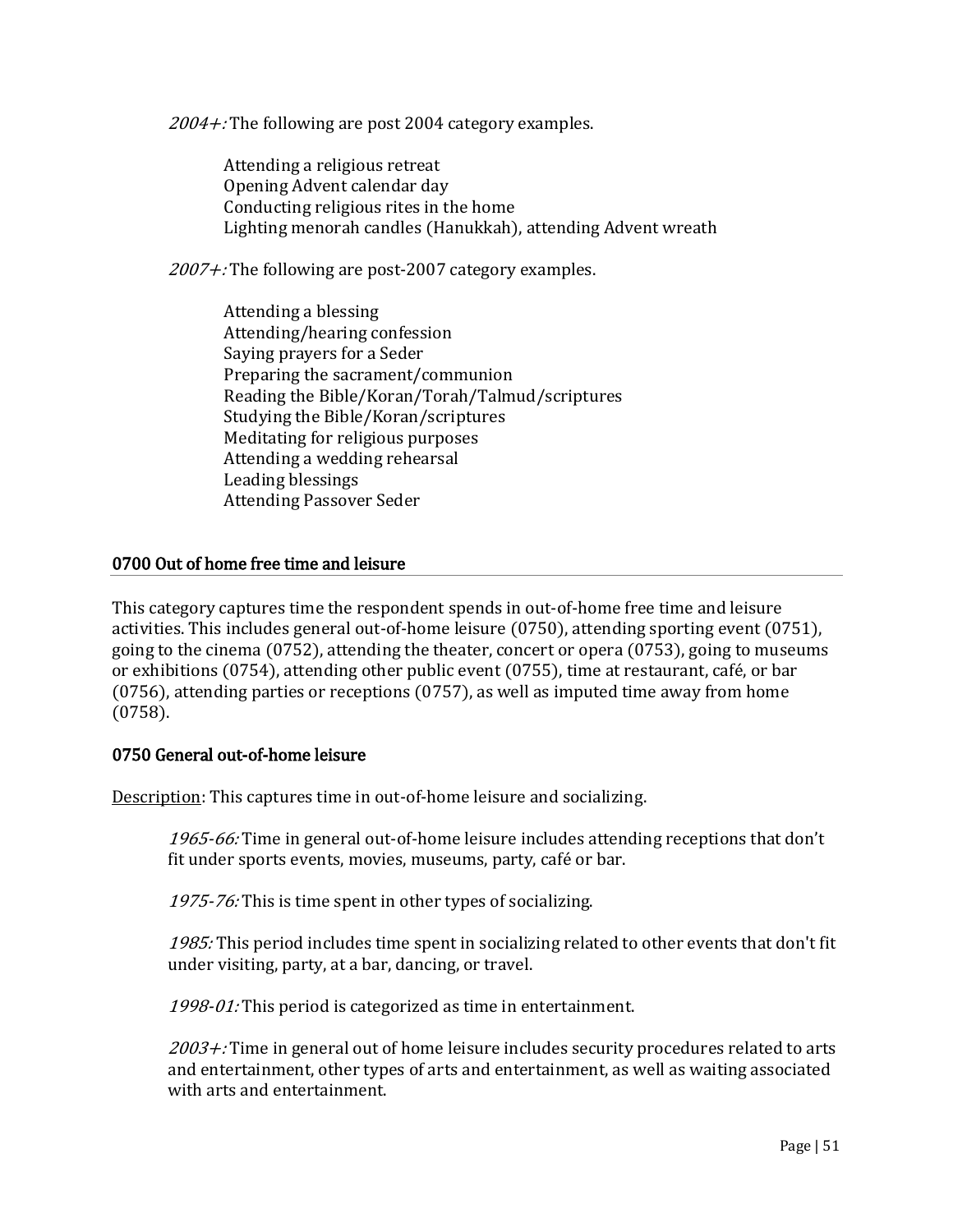Being searched at security checkpoint (art/entertainment) Opening bags for security search (art/entertainment) Passing through metal detector (art/entertainment) Attending a book signing, carnival Attending a festival, flower show Attending a poetry reading, an amusement park Attending an art/history/music lecture, an auto show Attending the circus, the county fair Setting off fireworks Sightseeing Taking a guided nature walk Visiting historic sites Watching a parade/fireworks

## 0751 Attend sporting event

Description: This captures time in out-of-home leisure and socializing.

1985: This period includes time spent attending sports events - football, basketball, hockey, etc.

 $2003 +$ : Time in this activity include attendance to a variety of sports related events, waiting associated as well as security procedures related to/ with sports, exercise, and recreation.

Watching aerobics Watching baseball - Talking to a baseball player Watching biking - Watching a bicycle race Watching billiards, pool players, snooker players Watching boating, canoeing, crewing, kayaking Watching rafting, sailing, yachting Watching bowling, duck pins, ten pins Watching climbing, spelunking, caving Watching dancing Watching equestrian sports, a steeple chase Watching horseback riding, polo games, fencing, fishing Watching clam-digging, crabbing, deep-sea fishing, fly fishing Watching football, tag football, touch football Watching golfing, a golf tournament, gymnastics Watching balance beam completion Watching parallel bar competition, tumbling Watching hockey, field hockey, ice hockey Watching martial arts, karate, kickboxing Watching racquet sports, badminton Watching handball, racquetball, squash Watching tennis, rodeo competitions, rollerblading Watching roller-skating, skateboarding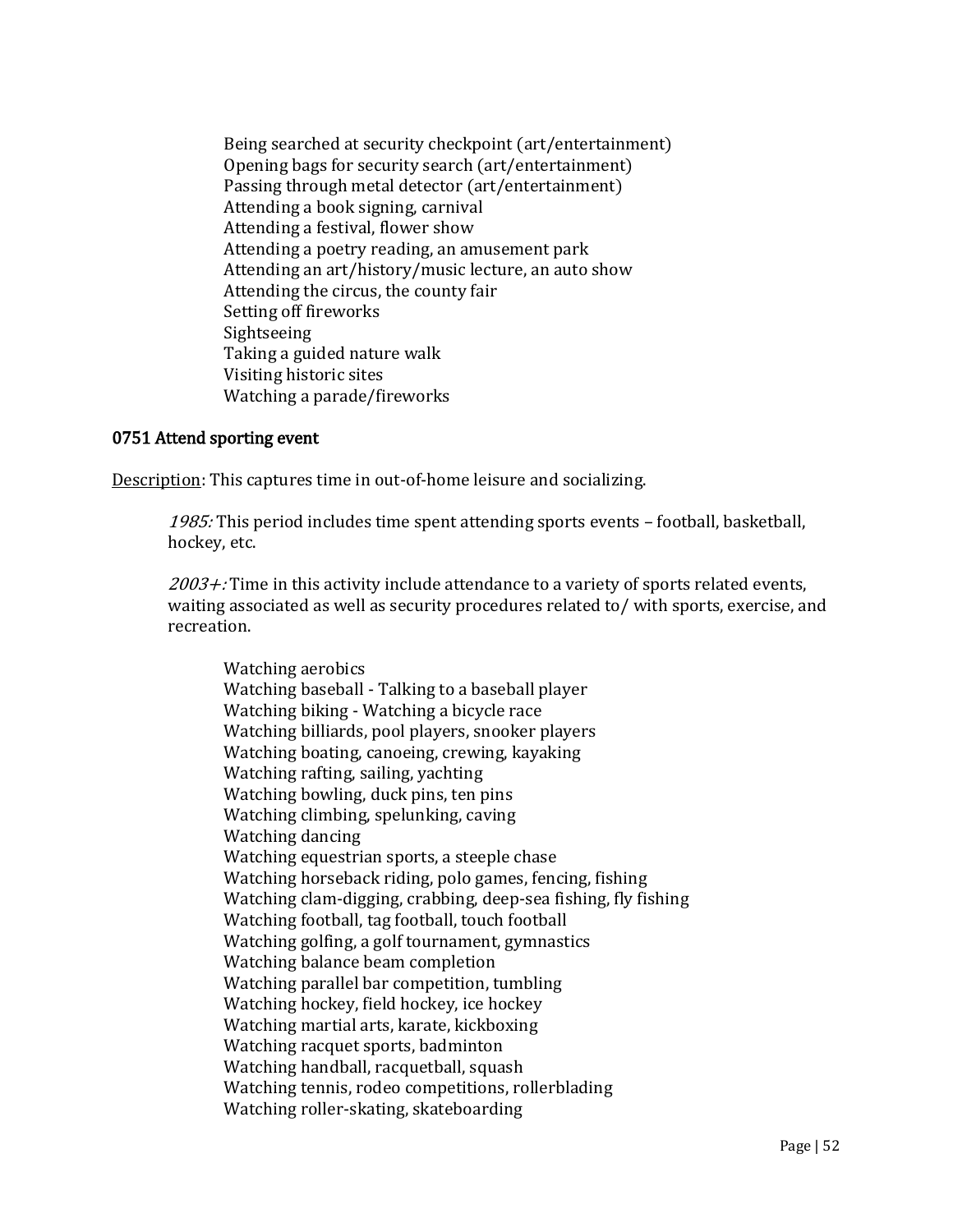Watching rugby, a marathon, a running race Watching skiing, ice skating, snowboarding, snow tubing Watching soccer, softball, wiffle ball, vehicle touring or racing Watching 4-wheeling, a drag race Watching a motocross race, a stock car race Watching snowmobiling, volleyball Watching walking sporting event, water sports Watching a swim/dive meet, a water polo match Watching water aerobics, weightlifting or strength training Watching people working out, unspecified Watching wrestling, archery, ballooning Watching baton twirling, boxing Watching bungee jumping, cheerleading, croquet game Watching dart playing, discus, hang-gliding, javelin, ping-pong Watching pole vaulting, skeet-shooting Watching skydiving, windsurfing

2005+: The following are post-2005 category examples.

Watching an organized run Watching cross country running Watching lacrosse

#### 0752 Go to cinema

Description: This is time spent at the movies.

#### 0753 Theater, concert, opera

Description: This is time spent at the theater or concert and other types of performing arts.

1975-76: This is time spent at the theater, concert, opera as well as ballet.

1998-01: The 1998 survey includes time at the theater and the 1999 survey also includes time watching videos.

 $2003 +$ : Time in this activity include attendance to performing arts. The following are the category examples:

Attending a concert, comedy club Attending dance troupe performances Attending jazz bar, musicals Attending opera, plays Attending the ballet Attending the theater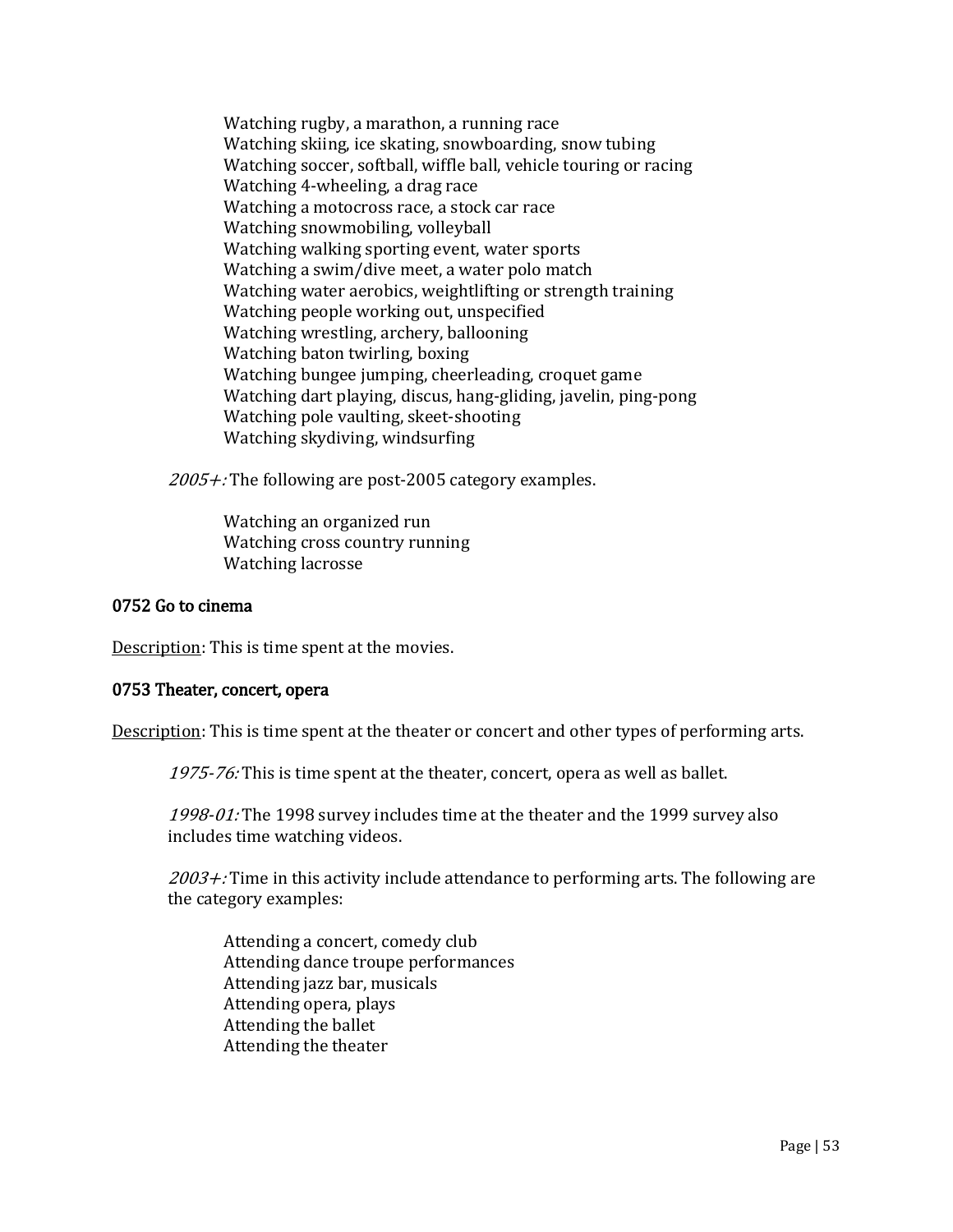## 0754 Museums, exhibitions

Description: This is time spent at the museums, galleries and art events.

1975-76: This also includes time in galleries and zoos.

1998-01: Time in museum and exhibitions is generally categorized under attending arts events.

 $2003 +$ : Time in this activity include attending museums. The following are the category examples:

Attending a botanical garden Attending an arboretum Attending an art gallery, exhibitions Visiting the zoo

## 0755 Attend other public event

Description: This captures time attending miscellaneous events except for the 1998-01 period.

1985: This is time spent at miscellaneous spectacles, events: circus, fairs, and rock concerts.

1998-01: This is time in telephone conversations in the 1998 survey.

#### 0756 Restaurant, cafe bar

Description: This captures time in social activities such as bars and lounges.

1965-66: This includes time at the café, bar, tearoom or pubs.

1975-76: This period also comprises of time at cocktail lounge.

1985: The period includes time spent at the bar, cocktail lounge, nightclub, socializing or hoping to socialize at bar, lounge as well as dancing.

1998-01: This is time spent at bars, lounges, as well as other social activities.

 $2003 +$ : The period includes time in eating and drinking, waiting associated with eating and drinking, and attending gambling establishments. The following are the category examples:

Attending Passover Seder Waiting for a table Waiting for food to be delivered Waiting for the check Waiting for the pizza delivery person, to place an order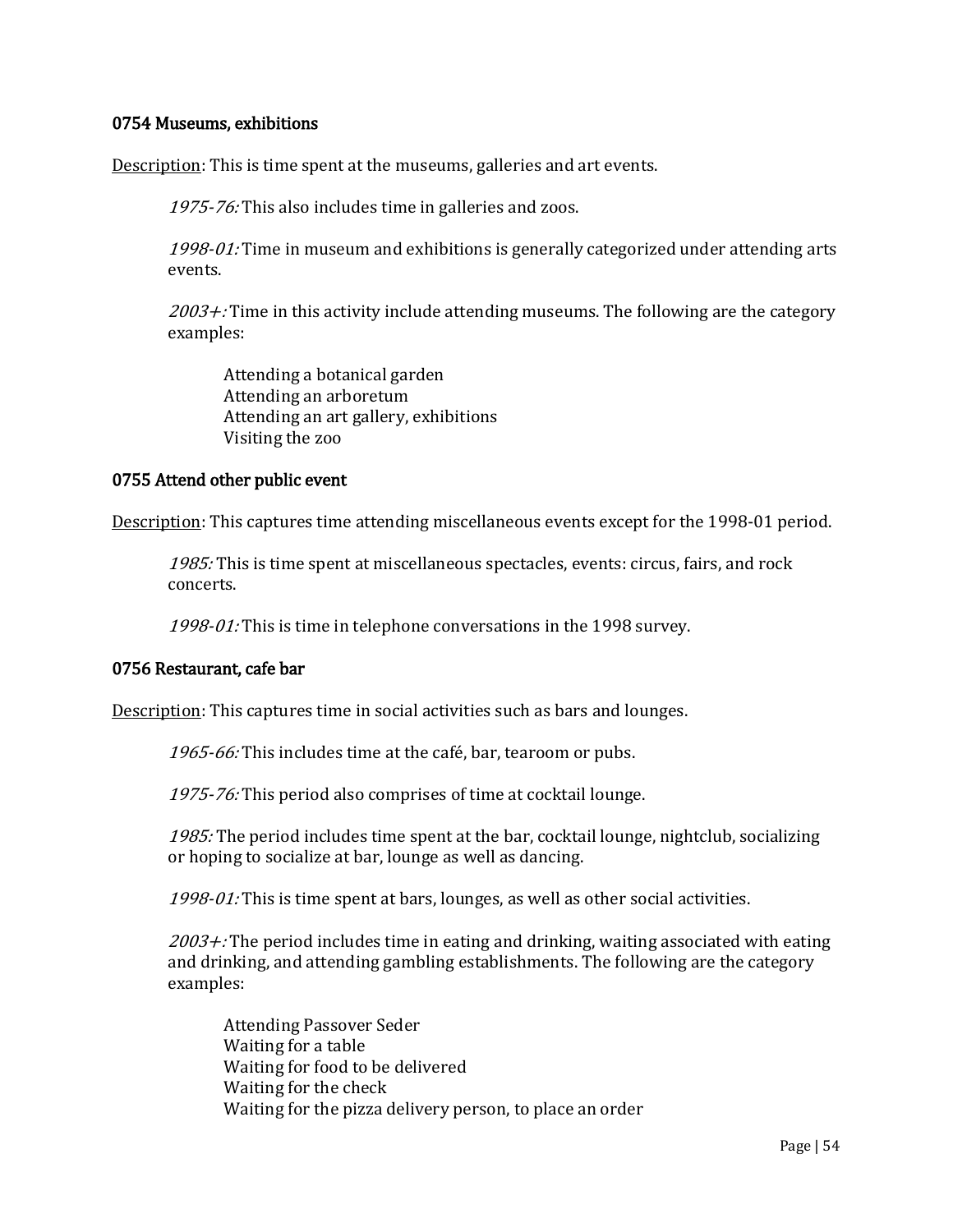Attending a casino Betting on the horses, gambling Playing craps Playing keno

 $2005 +$ : This period includes taking a lunch break as well.

#### 0757 Parties or receptions

Description: This captures time in parties and events.

1965-66: This includes time in parties or receptions with meals offered to or offered by friends.

1975-76: This period also comprises of time in dancing events.

1985: This also includes time at weddings.

1998-01: The period includes time in picnics as well.

 $2003 +$ : The period includes time attending or hosting parties, receptions or ceremonies, attending meetings for personal interest, or attending or hosting social events.

Attending a charity social event Attending bachelor/ette party/birthday parties, graduation ceremonies Attending parties, receptions Opening birthday presents Attending a Boy Scout/Girl Scout meeting (for self) Attending a church circle meeting, a fraternal lodge meeting Attending a homeowner's association meeting Attending a senior citizens meeting, AA meetings Attending an Al-anon meeting, book club meetings Attending club meetings (not school) Attending fraternity/sorority meetings/professional meetings (not work)

 $2004 +$ : The period also includes attending holiday open house and housewarming.

#### 0758 Imputed time away from home

Description: Imputed time away from home is defined as time when the person has been travelling, following time at an unspecified other (not missing) location away from home or another home.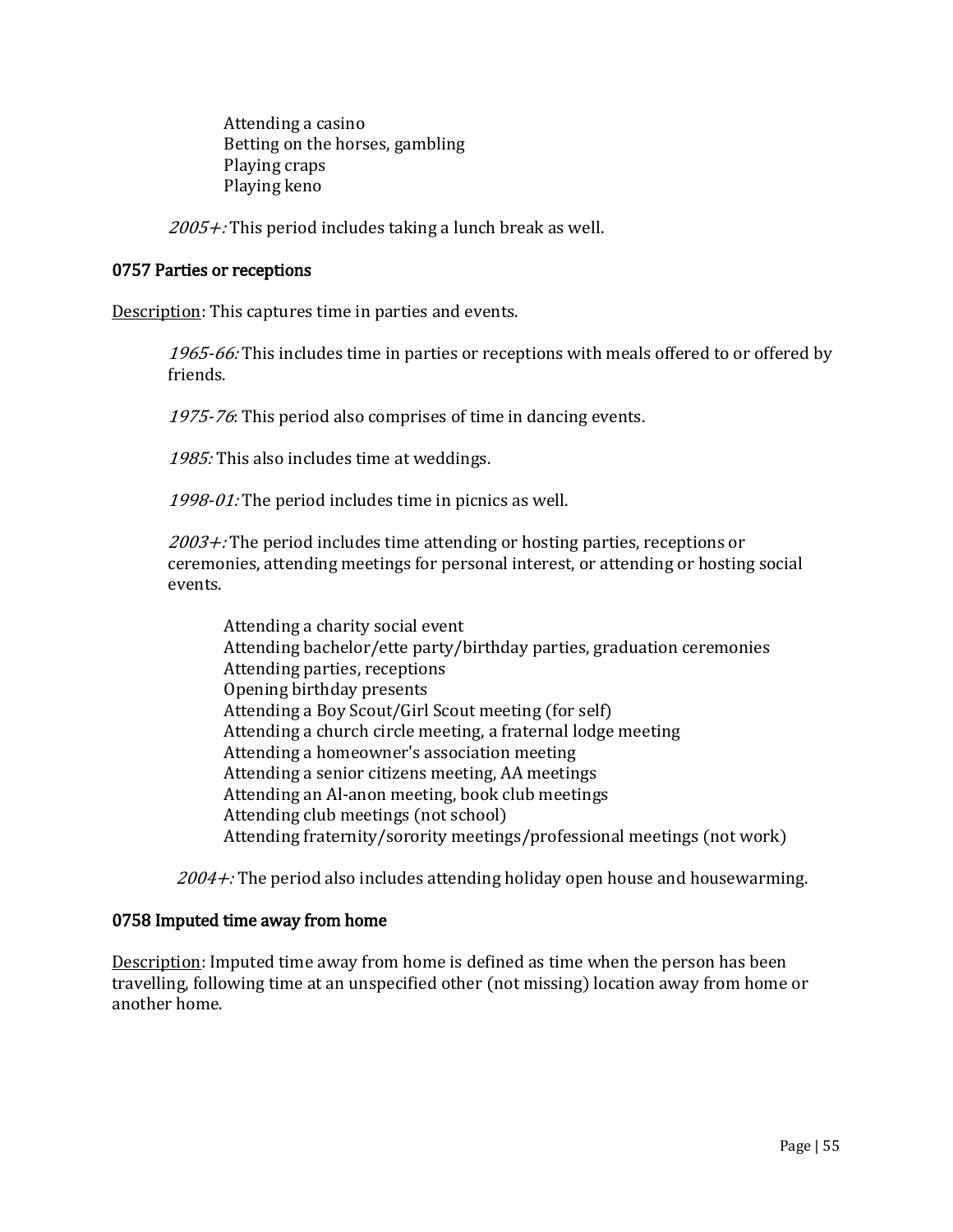#### 0800 Sports, exercise and outdoor activities

This category captures time the respondent spends doing sports, exercise and outdoor activities. This includes sports and exercise (0860), walking (0862), cycling (0863), outdoor recreation (0864), physical activity, sports with child (0865), hunting, fishing, boating, hiking (0866), gardening (0867), pet care, and walking dogs (0868).

## 0860 Sports and exercise

Description: Sports and exercise captures time in physical exercise and playing sports.

1965-66: This includes time practicing a sport or physical exercise – active sports.

1975-76: The period includes time spent playing football, tennis/squash, golf, swimming, ski/water ski, bowling, ping-pong, Frisbee, catch, exercise and yoga. It also includes time in snowmobile, dune buggy, gliding, ballooning, jogging/running, motorcycling, horse bike riding, as well as sports classes or training.

1985: This is time in active sports and outdoors. The following are the category examples in addition to the ones mentioned for the 1975-76 period:

Basketball, baseball, volleyball, hockey, soccer, field hockey Paddleball Golf, miniature golf Ice skating, sledding, roller skating Bowling, pool, ping-pong, pinball Frisbee, catch Exercises, yoga, weightlifting Judo, boxing, wrestling Gymnastics Watching another person do active leisure activities

1993-94: This is time in active sports and exercise.

 $2003 +$ : The period includes time in the following category examples:

Doing high/low-impact aerobics, doing step aerobics Talking to aerobics instructor/ baseball coach Playing basketball, talking to basketball referee Registering for a bike race Playing snooker Shooting pool Canoeing, crewing, kayaking, rafting Sailing, yachting Playing duck pins/ten pins Mountain climbing, rock climbing Horseback riding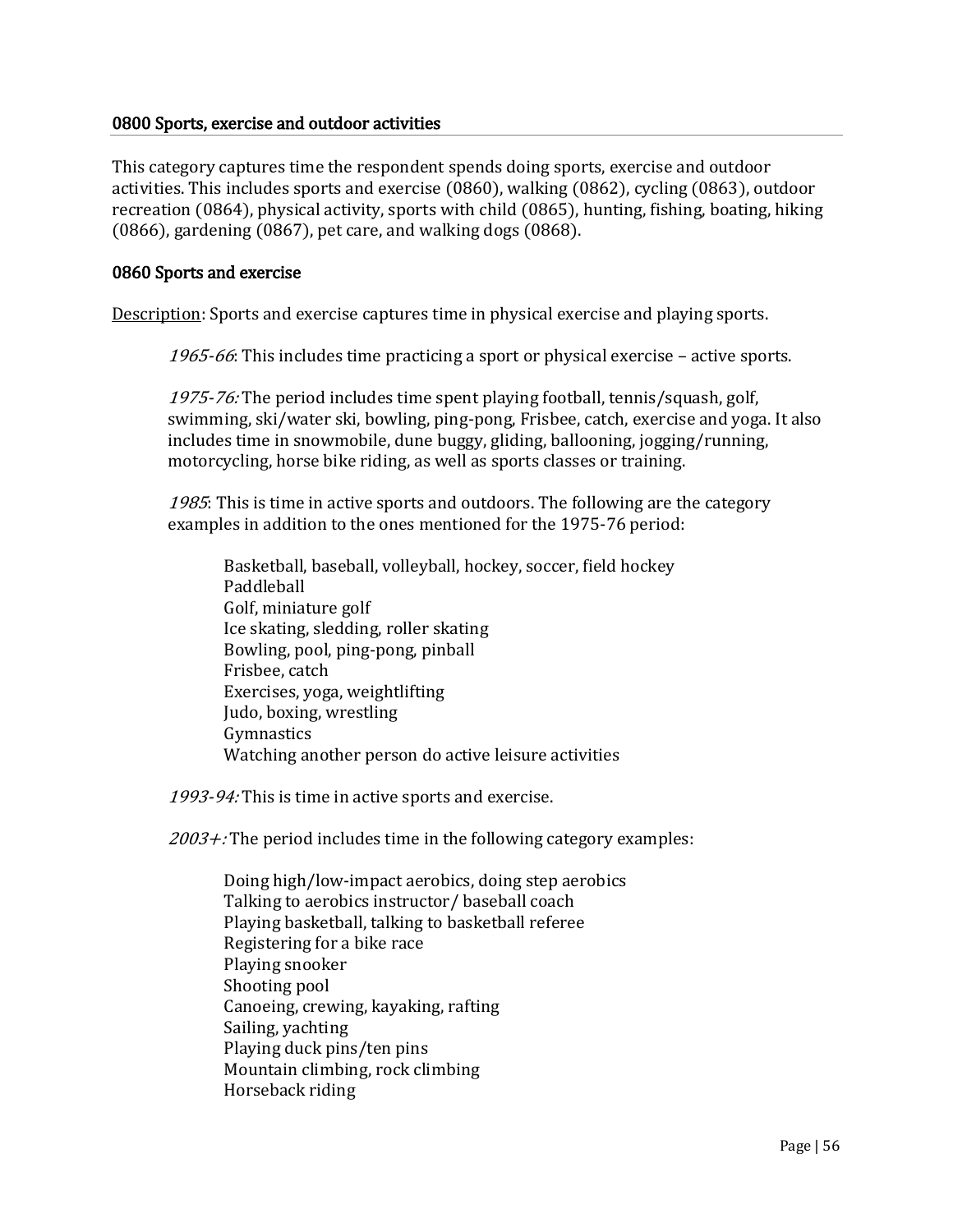Playing polo Steeple chase Fencing Fishing, Clam-digging, Crabbing, Deep-sea fishing, Fly fishing Talking to the boat captain Playing flag football/touch football Talking to the football referee Golfing Hitting balls at the driving range Playing the back/front 9 Practicing putting Talking to the caddy Doing gymnastics, talking to the gymnastics coach Tumbling Using parallel bars, balance beam Using the pommel horse, uneven bars Hiking Playing hockey, field hockey, ice hockey Talking to the hockey coach Hunting deer/elk, ducks, hunting games Talking to the hunting guide Martial arts, doing karate, kickboxing Talking to martial arts instructor Playing badminton, handball, lacrosse, racquetball, squash, tennis Talking to the tennis coach Barrel riding Calf roping, roller-skating, skateboarding Playing rugby Running/Jogging, running a marathon Talking to race officials Snow tubing Playing soccer, softball, wiffle ball Using the rowing machine, Stairmaster, treadmill 4-wheeling Doing motocross Drag racing Snowmobiling Stock car racing Playing Wally ball Walking Water sports, surfing, boogie-boarding Diving, playing water polo River tubing, scuba diving, snorkeling, surfing, swimming Talking to the swimming coach Waterskiing Bodybuilding, lifting weight, stretching Freestyle wrestling Greco-Roman wrestling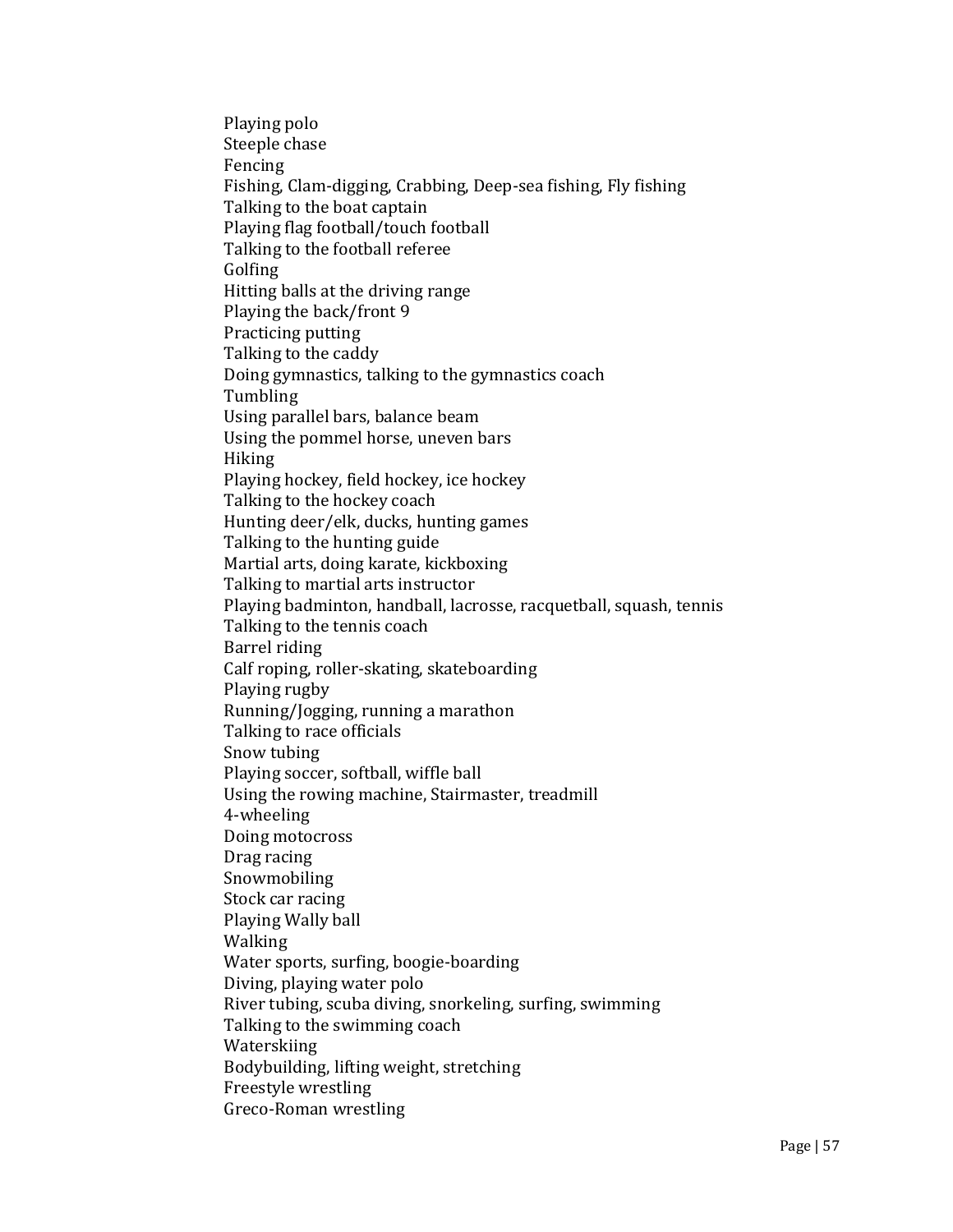Talking to the wrestling referee Yoga, Pilates, talking to the yoga instructor Archery, ballooning Baton twirling, boxing Bungee jumping, cheerleading Collecting firewood for camp Cricket, croquet, curling Digging a latrine, discus Foot bag, hang-gliding Horseshoes, javelin Kite flying Paintball, ping-pong, playing Frisbee golf Pole vaulting Setting up camping tent, starting a campfire Shooting league Skeet-shooting, skydiving Table tennis, tai chi Target practice, throwing darts Windsurfing

 $2004 +$ : The period includes the following examples as well.

Riding in a go-cart Water aerobics

 $2005 +$ : The post 2005 period includes the following examples. Another example "riding" in or driving a dune buggy" was added in 2006 and doing cardio, unspecified was added post 2008.

Playing in the snow Running a race/organized run Running cross country Riding stationary bicycle, spinning

#### 0862 Walking

Description: Walking mainly captures time taking walks for pleasure.

1965-66: This includes time spent taking walks.

1975-76, 1985: This is time spent walking for pleasure.

1998-01: This is time spent walking in the 1998 survey. It also includes hiking in the 1999 survey.

 $2003 +$ : The period includes time walking as well as other times that were not coded but the respondent specified that he/she was walking in the "where" codes.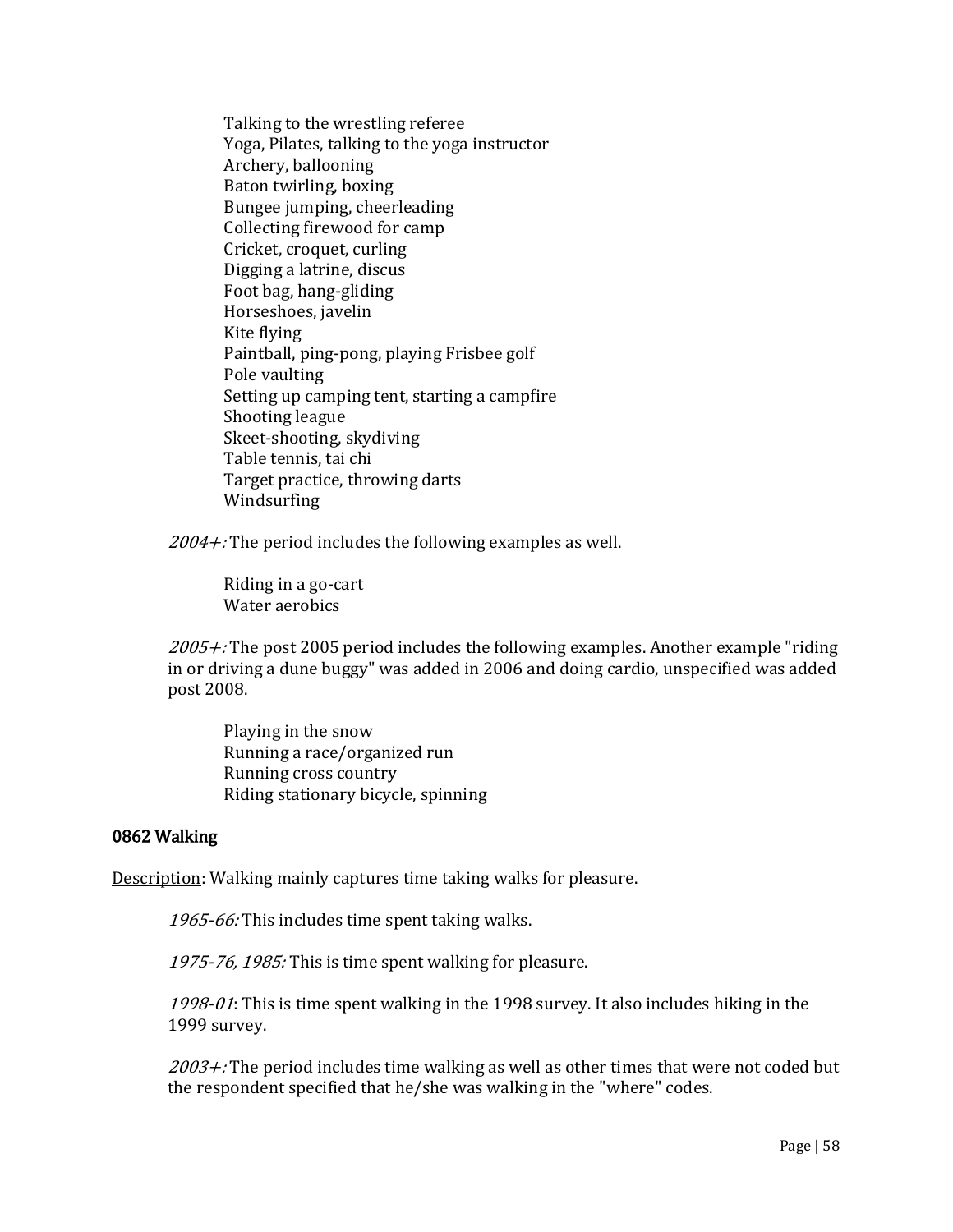# 0863 Cycling

Description: This is time spent bicycling.

 $2003 +$ : The period includes time spent biking as well as time registering for a bike race.

## 0864 Outdoor recreation

Description: Outdoor recreation captures time in outdoor recreational activities.

1975-76: The following are the activities and category examples included for this period:

Putter in yard Camping Excursions Picnics

1985: This is time in excursions, pleasure drives, rides with family.

 $2003 +$ : The period includes time spent climbing, spelunking, and caving.

Mountain climbing Rock climbing

#### 0865 Physical activity, sports with child

Description: This is time in physical and outdoor activities.

1965-66: This includes time in outdoor games/playing and walks.

1985: This includes time in outdoors playing, coaching/leading outdoor, nonorganizational activities; outdoor activities with children including sports, walks, biking, and other outdoor games.

1993-94: This is time generally categorized under outdoor playing.

 $2003 +$ : The period includes time playing sports with household children as well as nonhousehold children

Playing basketball with household child Riding bikes with household child

2004+: The following were added post 2004:

Teaching household child how to play a sport Teaching household child to ride a bike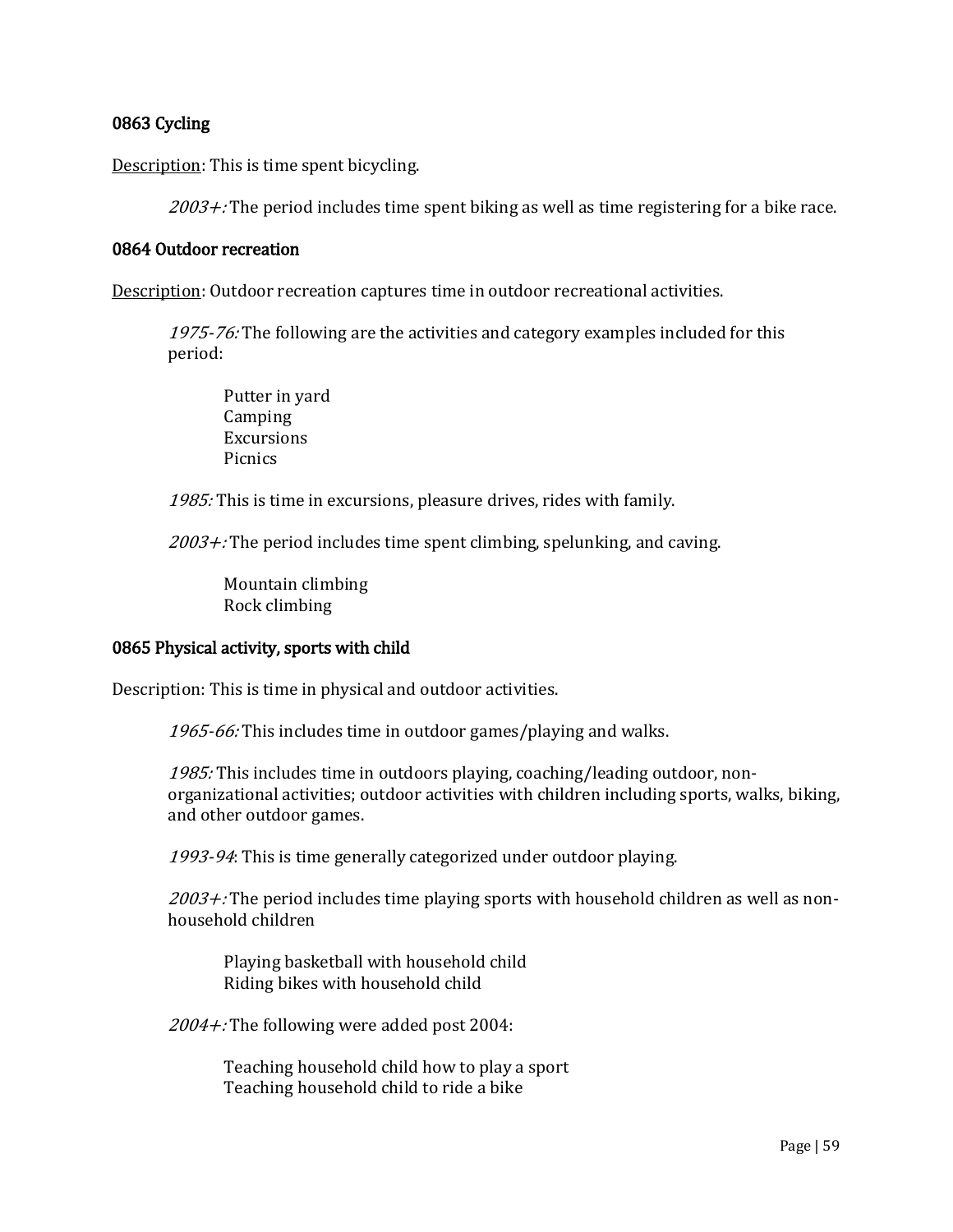2005+: The following were added post 2005:

Strolling with a household child Walking with a household child

## 0866 Hunting, fishing, boating, hiking

Description: This is time in activities such as excursions related to hunting and hiking.

1965-66: This includes time excursion, hunting, fishing, and hiking.

1985: In addition to hunting, fishing, boating, and hiking, this period also includes time in sailing, canoeing, and camping on the beach.

 $2003 +$ : The period includes time boating, fishing, hiking, and hunting.

Canoeing, crewing Kayaking, rafting Sailing, yachting Clam-digging, crabbing Deep-sea fishing, fly fishing Talking to the boat captain Hunting deer/elk/ducks Hunting game Talking to the hunting guide

#### 0867 Gardening

Description: This is time in gardening activities.

1965-66: This period includes time in gardening when the animal is not present.

1985: The following are the category examples for this period:

Flower or vegetable gardening Spading, weeding, composting, Picking, worked in garden Care of house plants

1993-94, 1994-95, 1998-01: This is time in plant care.

 $2003 +$ : The period includes time in lawn, garden and houseplant care. Adding chemicals to lawn, applying pesticides Blowing leaves Collecting eggs, honey Cutting the grass Digging in the vegetable garden Doing yard work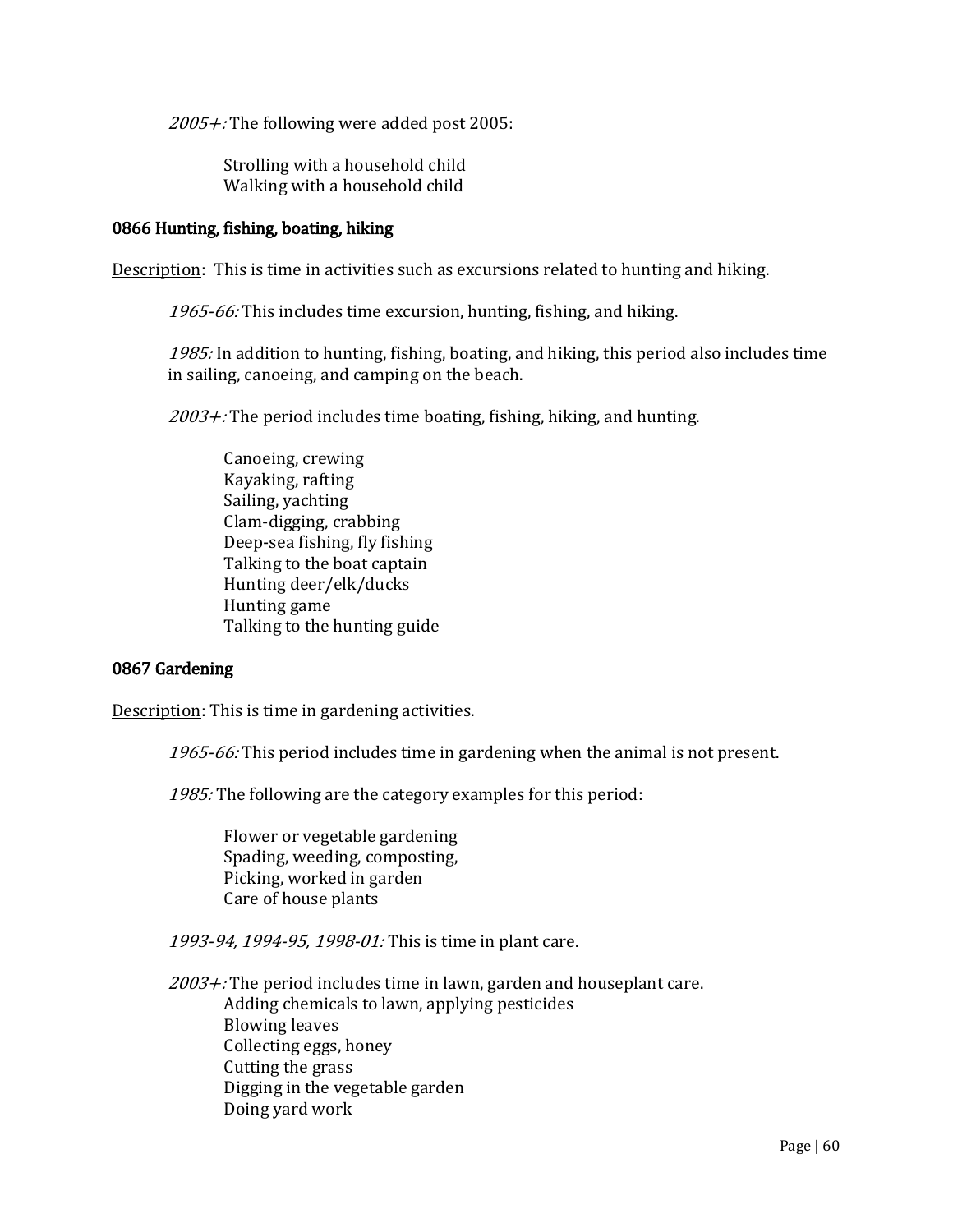Edging Fertilizing garden/lawn **Gardening** Gathering nuts Hunting mushrooms Laying paving stones Mowing the lawn Mulching Picking fruit and vegetables Picking up branches, twigs Planting Planting beans, flowers, fruits and vegetables, fruit tree, tomatoes Pruning shrubs Pruning tree Putting pesticides on lawn Putting snail killer around vegetables Raking leaves Seeding Sowing flower or vegetable seeds Spraying for bugs, spraying fruit trees/rose bushes Spreading mulch Trimming branches/hedges Turning sprinkler on or off Tying up tomatoes Watering garden, houseplants, lawn, outdoor plants Weeding (general), weeding flower garden, vegetable garden

## 0868 Pet care, walk dogs

Description: This is time in animal care.

1965-66: This period includes time in gardening and animal care when the animal is present.

1985: The following are the category examples for this period:

Care of animals/livestock when respondent is not a farmer Care of household pets including activities with pets Playing with the dog Walking the dog

1993-94, 1994-95, 1998-01: This is time in animal care.

 $2003 +$ : The period includes time in care for animals and pets (not veterinary care).

Adopting a pet Bathing/brushing dog Burying animals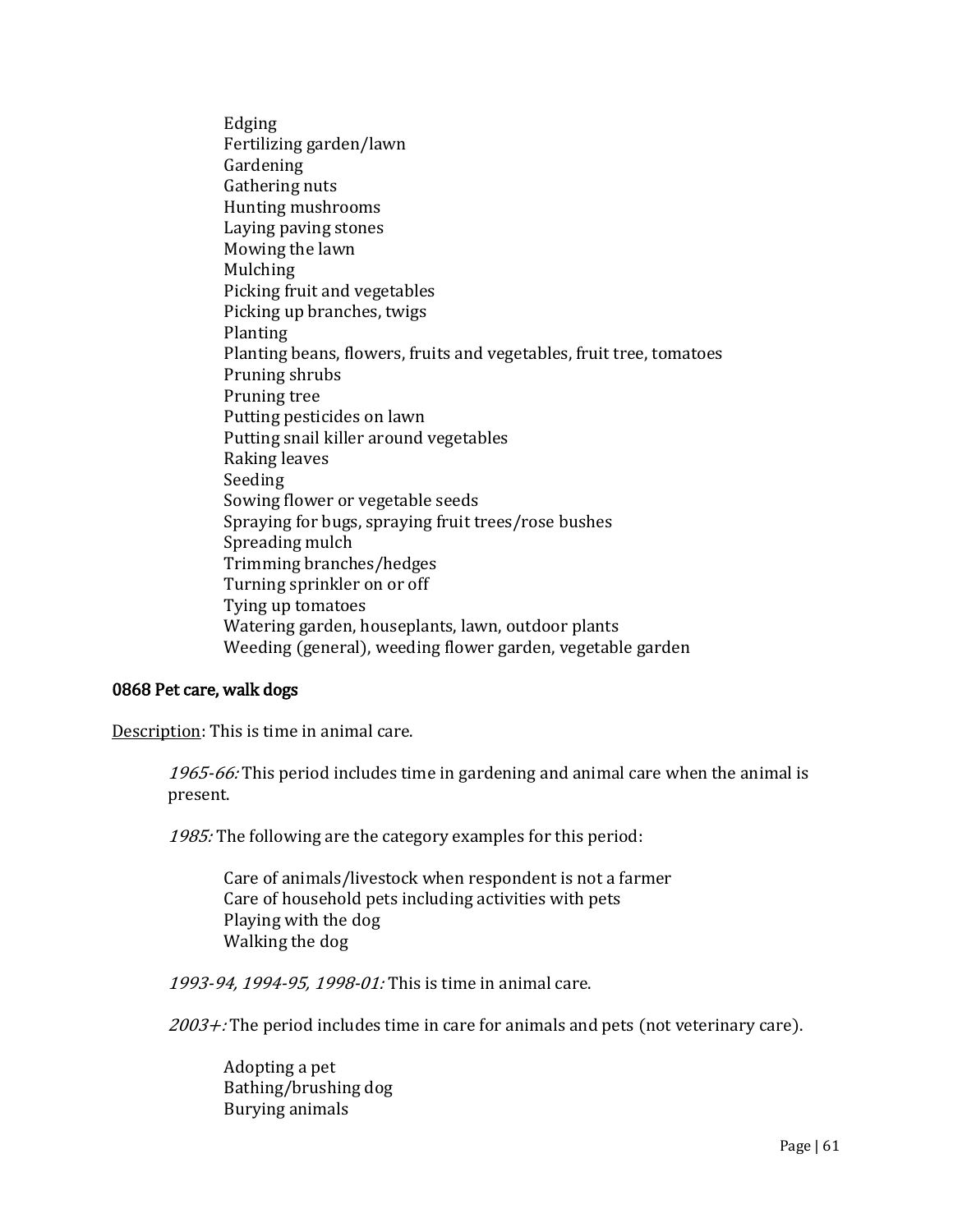Caring for an orphaned animal or household pets Changing dog's water Cleaning the litter box/cleaning up after pets Clipping cat's claws/dog's nails Exercising pets Feeding a raccoon, astray Feeding birds, cat, ducks Feeding fish, guinea pig, horses Feeding rabbit, squirrels Feeding the dog, pets (general) Watering pets Filling the bird feeder Grooming horse, pets (general) Nursing a sick animal Petting animals Playing with animals/with the dog Providing medical care to pets Taking pets for a walk Tending a wounded bird Visiting an animal shelter to select pet Walking the dog Watching kittens/puppies being born

## 0900 In home free time leisure

This category captures time the respondent spends in in-home free time and leisure. This includes general indoor leisure (0970), imputed in-home social (0971), receiving or visiting friends (0972), other in-home social, games (0973), playing musical instrument, singing activities (0974), artistic activity (0975), crafts (0976), hobbies (0977), as well as relaxing, thinking, doing nothing (0978).

## 0970 General indoor leisure

Description: This is time in other types of active leisure and pasttimes.

1965-66: This period includes time in other pastimes.

1975-76: This is time in other active leisure.

1985: The 1985 period comprises of time in other active leisure as well as hanging around.

1993-94, 1994-95, 1998-01, 2003+: Not available.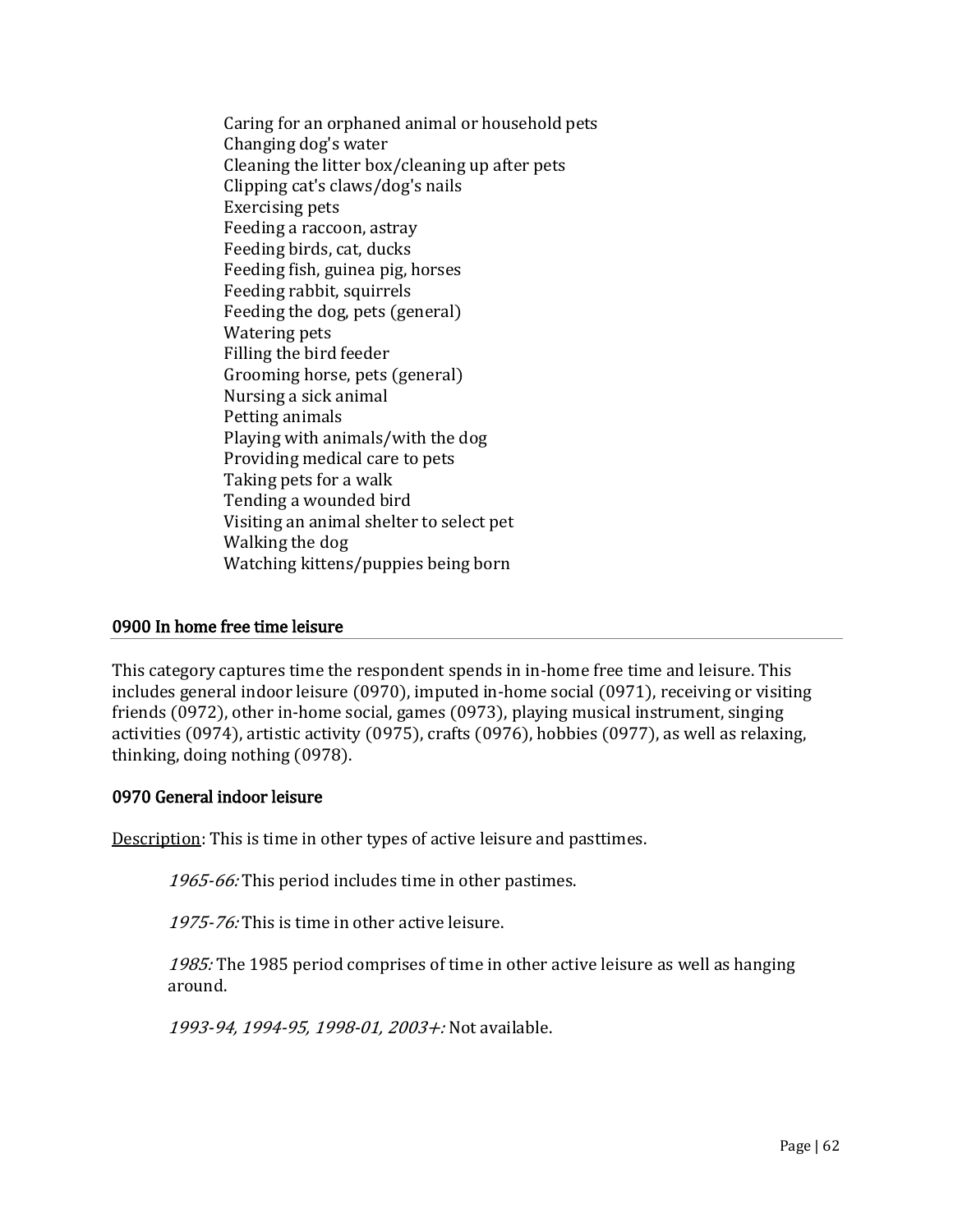## 0971 Imputed in-home social

Description: Imputed social time is defined as time from original codes where the diarist reported to activity of the person with whom they interacted but not their own activity and time where no activity was recorded but other people were recorded as present. In the case of the 1975-76 and 1985 data, there is a code for recording the activity of someone else who was present rather than the diarist's own activity. These cases are recoded as imputed social activity when they appear as either a main or a secondary activity. This activity is not available for the 1993-1994, 1994-95, 1998-01 as well as the 2003+ samples.

## 0972 Receive or visit friends

Description: This comprises of time visiting with or receicing friends.

1965-66: This period includes time receiving visit of friends or visiting with friends.

1975-76: This time is generally categorized as visiting with others.

1985: The following are the category examples for this period:

Visiting with others Socializing with people other than respondent's own household members either at respondent's home or another home Talking/chatting in the context of receiving a visit or paying a visit Watching another person do active leisure activities (for children)

1993-94: This period is generally categorized as visiting under entertainment/social activities.

 $1998-01$ : This is time visiting and socializing.

 $2003 +$ : The period includes time in socializing and communicating with others.

Accompanying family while they run errands Accompanying friends while they run errands Arguing with family, with friends Entertaining family/friends Giving gifts to friends/presents to adults Greeting family/friends Greeting neighbors/acquaintances/other parents Hanging out with family/with friends Hugging or kissing family Hugging/kissing acquaintances/others, friends, neighbors Spending time with family, friends Talking to/with other parents Talking with acquaintances, with family, with friends, with neighbors Visiting with family, with friends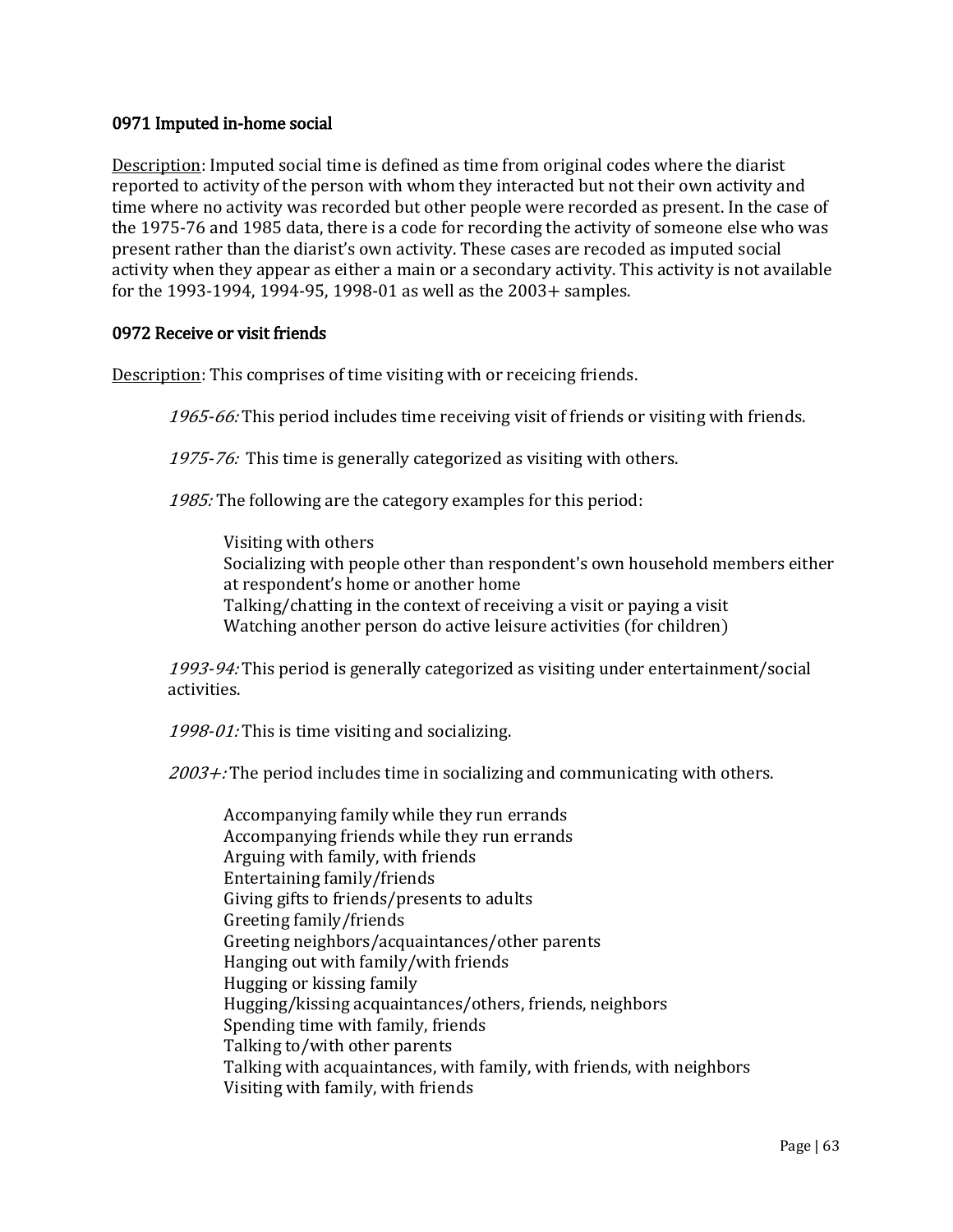$2004 +$ : This period includes the following examples as well.

Opening birthday presents (with others) Opening Christmas gifts (with others) Opening gifts (with others) Opening wedding presents (with others)

 $2005 +$ : This period includes the following examples:

Accompanying family/friends to look at family/friend's new house Visiting adult in nursing home Visiting household/non-household adult in hospital (2005-2007)

#### 0973 Other in-home social, games

Description: This comprises of time in social and society games.

1965-66: This period includes time in society games or parlor games.

1975-76: This is time playing cards, board games, social games, and puzzles.

1985: The following are the category examples for this period:

Playing card games (bridge, poker) Playing board games (Monopoly, Yahtzee, etc.), bingo, dominoes, Trivial Pursuit Playing social games (scavenger hunts), "played games" unknown kind Puzzles Playing with toys Playing indoors or unknown where; "played a game"

1993-94, 1994-95, 1998-01: This period is generally categorized as playing games under recreation.

 $2003 +$ : The period includes time spent playing games:

Playing board games/playing cards Playing computer games Playing games over the internet Playing Scrabble Working jigsaw puzzles/crossword puzzles

 $2004 +$ : This period includes the following examples as well.

Hiding Easter eggs Hiding matzo (Passover) Hitting a piñata Spinning dreidels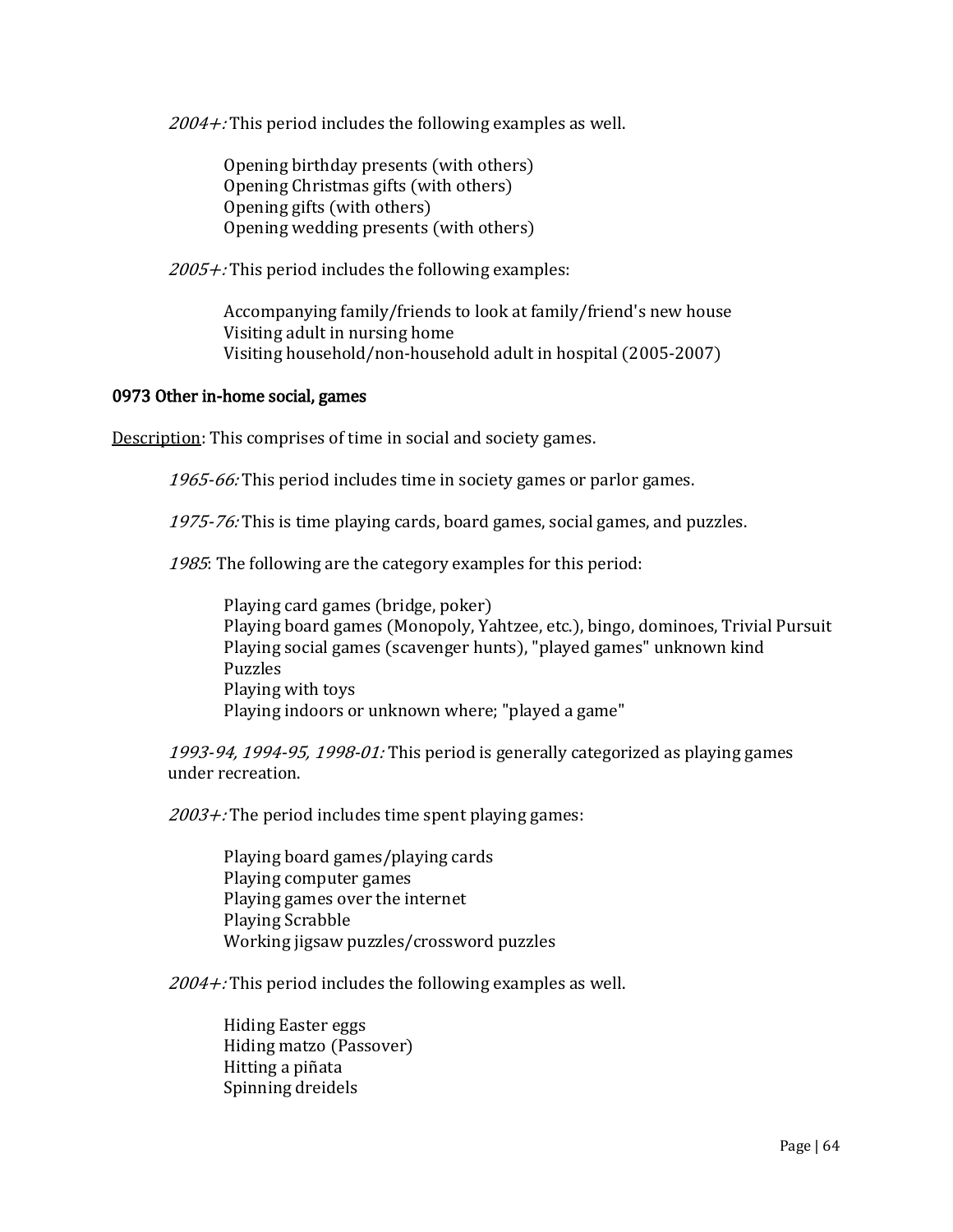## 0974 Play musical instrument, singing activities

Description: This comprises of time in musical activities such as playing an instrument.

1965-66: This period includes time in playing a musical instrument, singing as well as making music.

1975-76: This is time playing a musical instrument, singing, acting, as well as non-social dancing.

1985: The following are the category examples for this period:

Playing a musical instrument, (include practicing), whistling Singing Acting (rehearsal for play) Non-social dancing (ballet, modern dance, body movement) Pretend, dress-up, "played house," "played fireman"

1993-94, 1995-94, 1998-01: This period is generally categorized as music/drama/dance under recreation.

2003+: Not available for this period.

#### 0975 Artistic activity

Description: This comprises of time in artistic activities such as painting.

1965-66: This period includes time spent in artistic creations (sculpture, painting, pottery, literature, etc.) - generally categorized as art work.

1975-76: This is time spent on doing sculptures, painting, and drawing as well as time spent on literature or writing poetry. This period also includes time in photography.

1985: The following are the category examples for this period:

Sculpture, painting, potting, drawing Literature, poetry, writing {not letters), writing a diary Photography

1993-94: This period is generally categorized as art under recreation.

1998-01: This is time spent doing art.

 $2003 +$ : The period includes time spent writing for personal interest.

Writing in diary Writing in journal Writing stories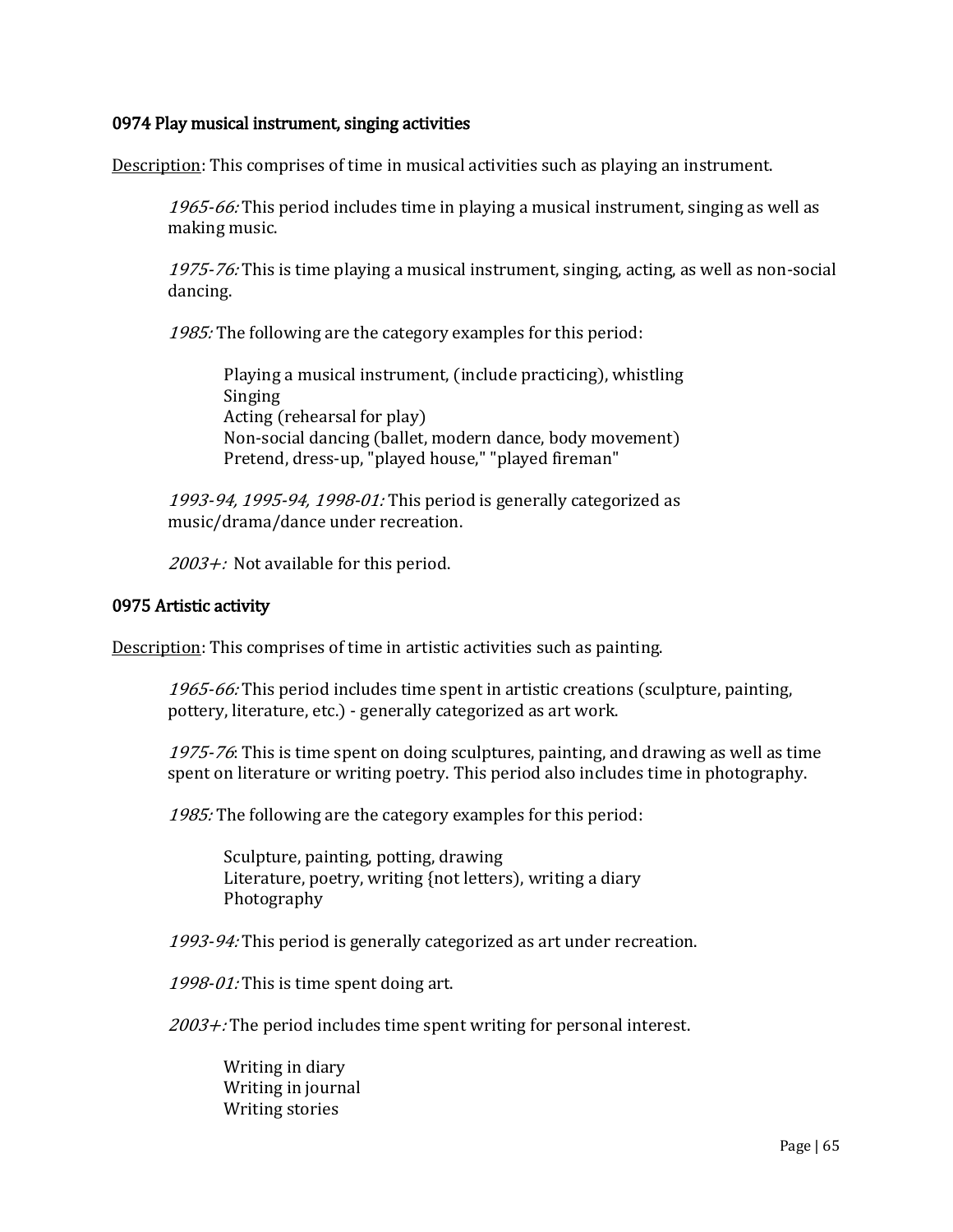$2004 +$ : The period includes time spent editing for personal interest as well.

 $2005 +$ : The period includes time spent writing lyrics.

 $2011 +$ : The period includes time spent blogging.

# 0976 Crafts

Description: This comprises of time in crafts such as knitting and sewing.

1965-66: This period categorizes time in crafts as ladies' work (confection, needle work, dressmaking, knitting, etc.) – generally characterized as ladies hobbies.

1975-76: The period includes time spent on preserving foodstuffs, knitting, sewing, needlework, carpentry and woodwork as a hobby.

1985: The following are the category examples for this period:

Preserving foodstuffs (cleaning, pickling) Knitting, needle-work, weaving, crocheting (including classes), crewel, embroidery, quilting, quilling, macramé Sewing

1993-94, 1994-95, 1998-01: This period is generally categorized as domestic crafts under recreation.

2003+: The period includes

Artistic painting Jewelry making Making holiday/other decorations Making pottery/sculpting Model making Photography Putting pictures in albums Taking photographs Wood working

 $2004 +$ : The period includes the following category examples as well.

Dyeing Easter eggs Making Christmas decorations Making Halloween costumes for self Stringing popcorn Taking pictures, snapshots Videotaping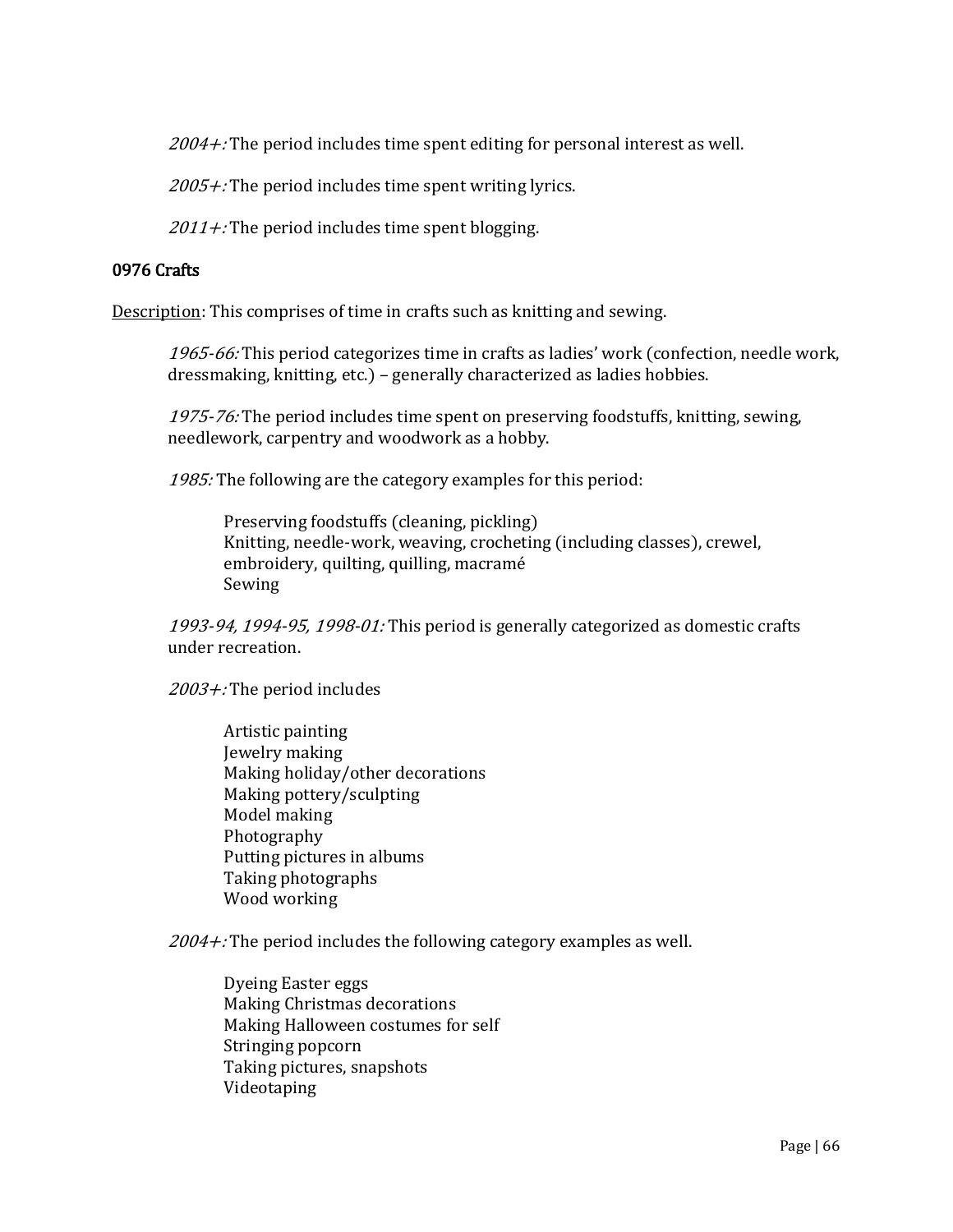$2007 +$ : The period includes scrapbooking or making a scrapbook as well.

## 0977 Hobbies

Description: This comprises of time in hobbies such as collecting and repairing as a hobby.

1965-66: This period includes time technical hobbies, collections.

1975-76: This is time spent working on cars as hobby, repairing leisure equipment, collections and scrapbooks.

1985: The following are the category examples for this period:

Working on cars - not necessary to their running; customizing, painting Working on or repairing leisure time equipment (repairing the boat, "sorting out fishing tackle") Collections, scrapbooks Carpentry and woodworking (as a hobby)

1993-94, 1994-95, 1998-01: This period is generally categorized as hobbies under recreation.

 $2003 +$ : The period includes time collecting as a hobby as well as other hobbies that exclude arts and crafts.

Organizing coin collection Bird watching Researching family tree

 $2005 +$ : This period includes collecting/organizing stamps as a category example as well.

#### 0978 Relax, think, do nothing

Description: This comprises of time in no visible activities such as thinking, relaxing etc.

1965-66: This is time spent relaxing, reflecting, thinking, planning, doing nothing - no visible activity.

1975-76: This is time spent relaxing, thinking, planning, reflecting, doing nothing, sitting, other passing leisure, smoking dope.

1985: The following are the category examples for this period:

Relaxing Thinking, planning, reflecting Doing nothing, "sat"; just sat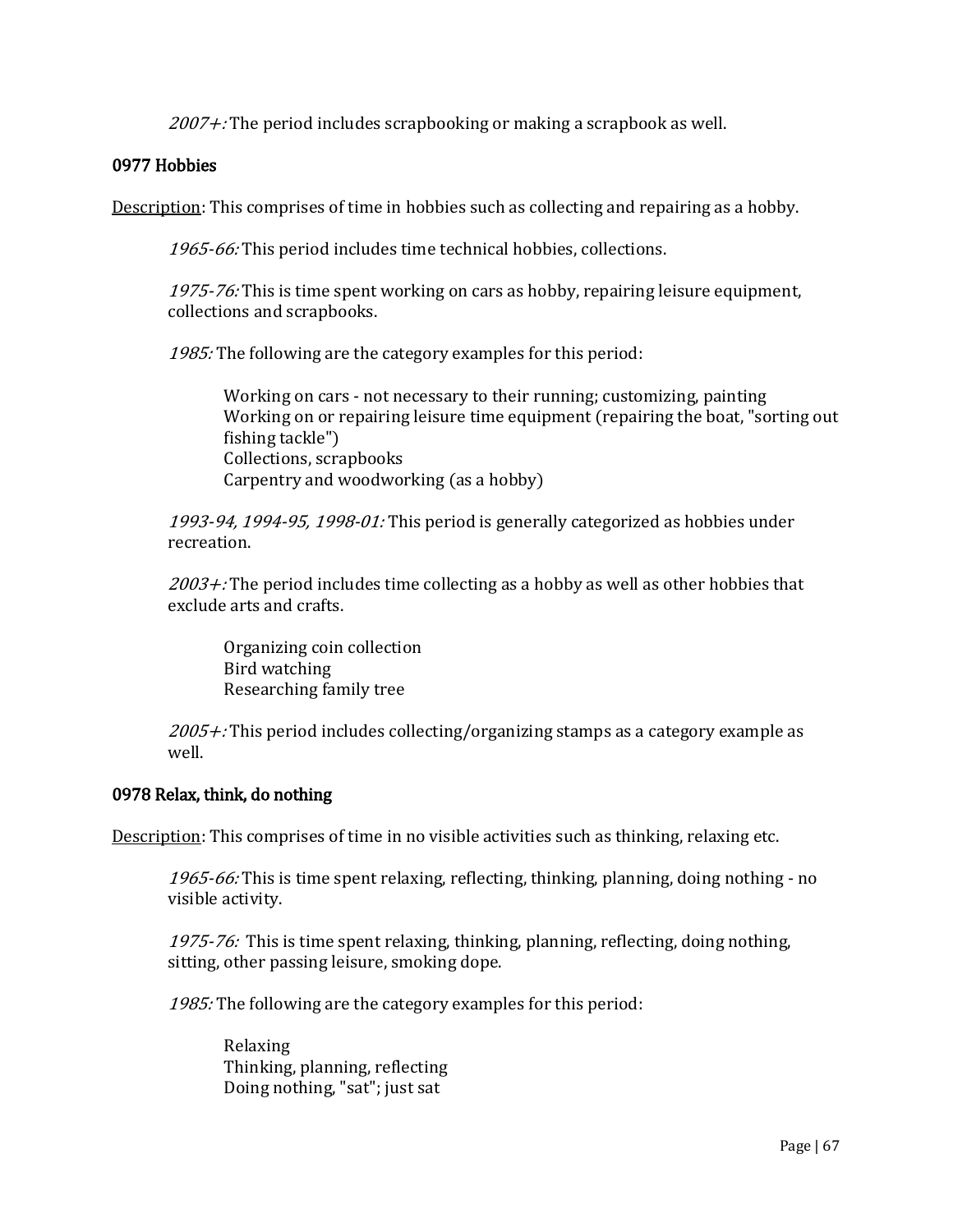Other passive leisure, smoking dope, pestering, teasing, joking around, messing around, laughing

1993-94, 1994-95, 1998-01: This period is generally categorized as thinking/relaxing under communications.

 $2003 +$ : The period includes time relaxing and thinking, using tobacco and drug, as well as waiting associated with socializing, relaxing and leisure.

Breaks at work, unspecified activity Daydreaming Doing nothing/goofing off/wasting time Fantasizing Grieving Hanging around/hanging out (2003) Reflecting Resting/relaxing/lounging Sitting around Sunbathing Thinking (2003-2004) Watching husband assemble lawnmower Watching husband cook dinner Watching wife garden Wondering Worrying/crying Chewing tobacco Having a cigarette Rolling a cigarette Smoking a cigarette/cigar/pipe Smoking marijuana/pot/weed Using recreational drugs

 $2004 +$ : The period includes the following category examples as well.

Hanging around/hanging out (alone) Sitting in the hot tub/Jacuzzi/whirlpool Sitting in the sauna

 $2007 +$ : The period includes lying around as a category example as well.

## 1000 Media and computing

This category captures time the respondent spend in reading, using media, and computers. This includes reading books (1081), reading periodicals (1082), reading newspapers (1083), listening to music, CD etc (1084), listening to the radio (1085), watching TV, video (1086),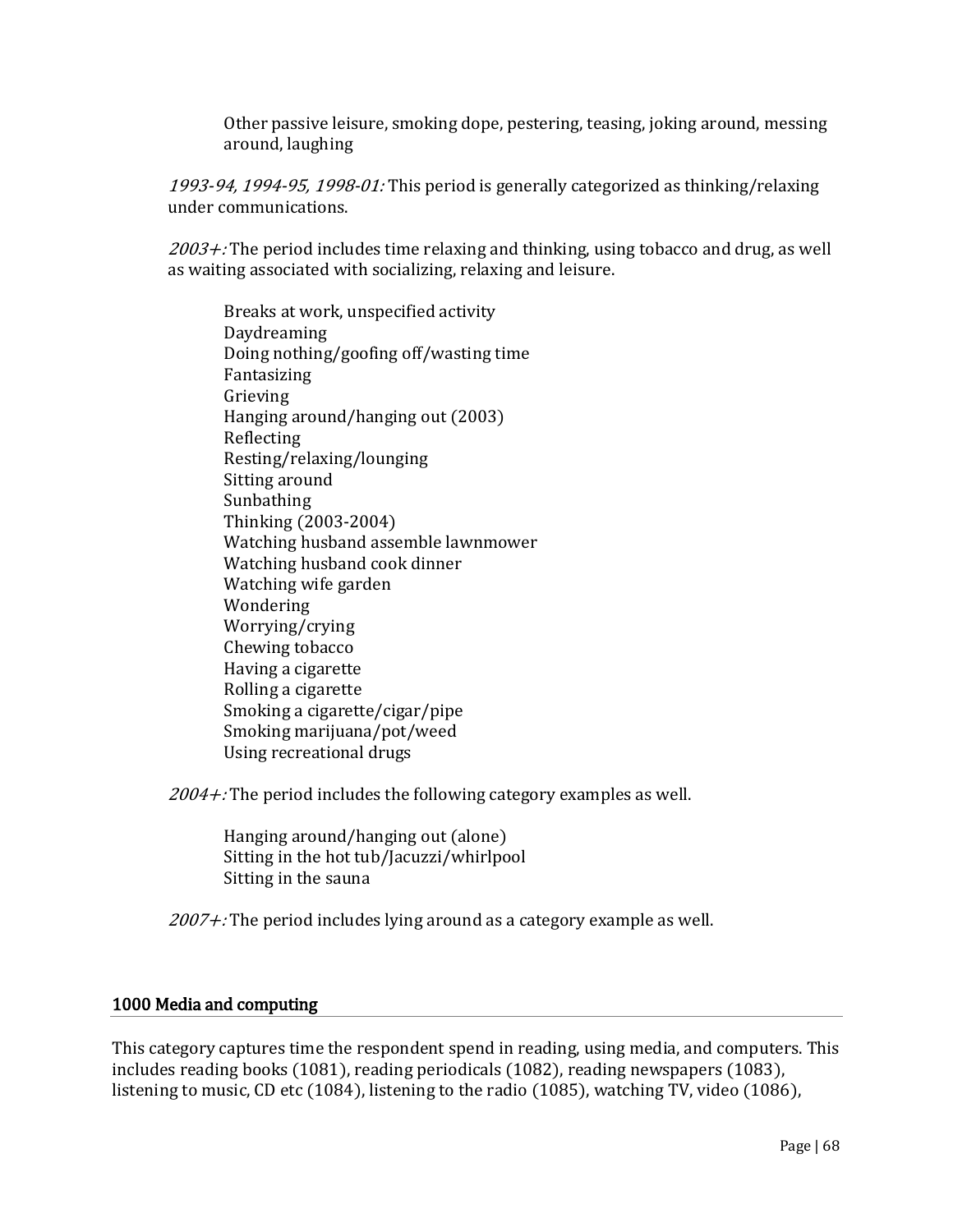writing by hand (1087), having a conversation, using a phone, texting (1088), and using a computer (1089).

## 1081 Read books

Description: This comprises of time reading books.

1985: This is time being read to or listening to a story.  $2003 +$ : This period includes time in reading for personal interest with the following category examples:

Being read to Borrowing books from the library Browsing at the library Checking out library books Doing research Flipping/leafing through magazine Listening to books on tape Reading a book on a Kindle or other electronic book reader (personal interest)  $(2011+)$ Reading a magazine/book Reading scripture Reading the Bible Reading the newspaper Reading, unspecified Returning library books

 $2011 +$ : This includes reading a book on a Kindle or other electronic book reader as a category example as well.

#### 1082 Read periodicals

Description: This comprises of time reading magazines, pamphlets etc.

1965-66: This is time spent reading reviews, periodicals, pamphlets and reading magazines.

1975-76, 1985: This is time spent reading pamphlets and magazines as well as reading other types of unspecified media.

 $2003 +$ : Not available for this period.

#### 1083 Read newspapers

Description: This is time spent reading newspapers and is not available for the period post 2003.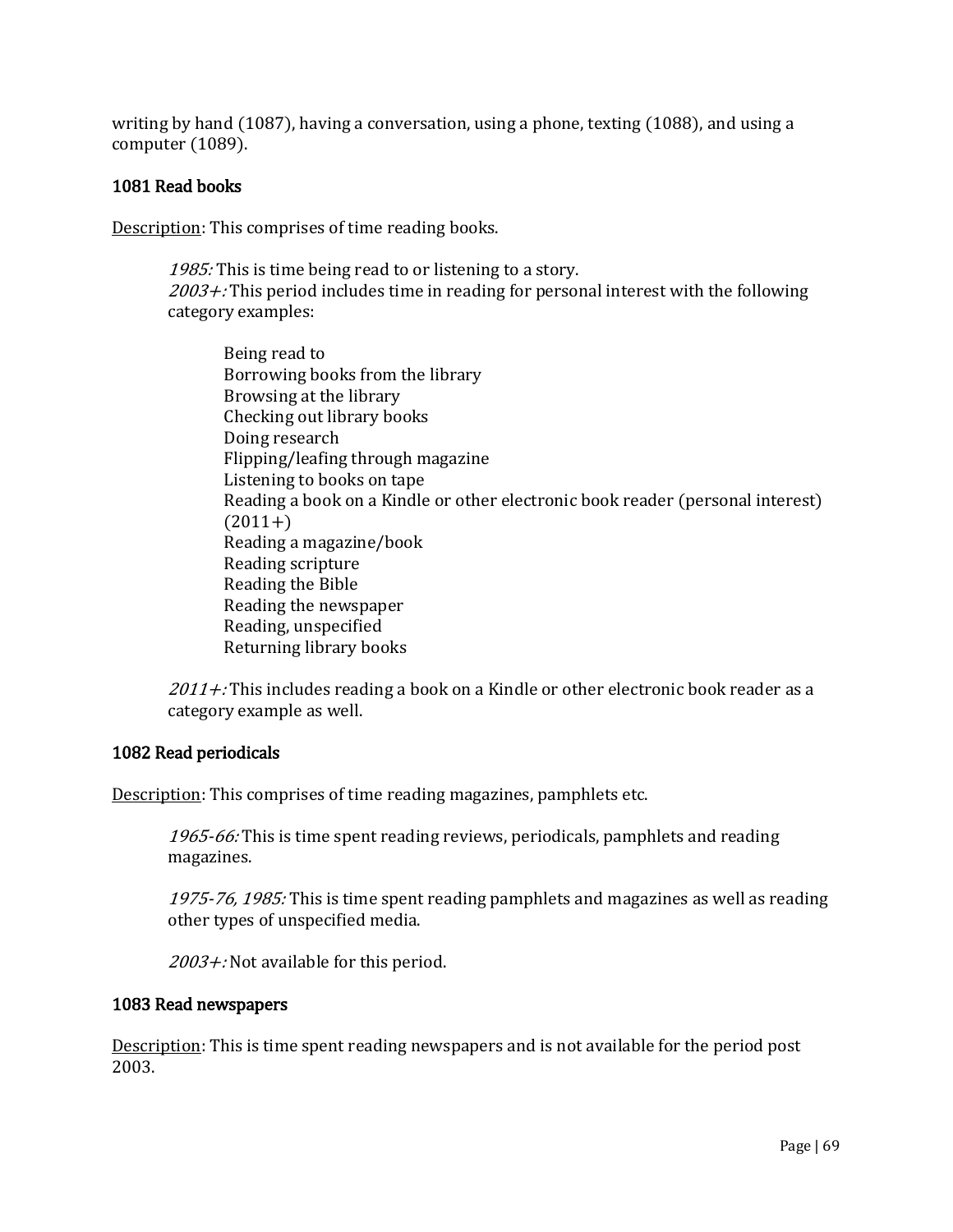## 1084 Listen to music, CD etc

Description: This comprises of time listening to music in various medium.

1965-66: This is time spent listening to and playing records.

1975-76: This is time spent listening to music and records.

1985: The period comprises of time spent listening to records, tapes, listening to music, listening to others playing a musical instrument, and recording music.

 $2003 +$ : This period includes the following category examples:

Listening to recorded music Listening to records/CDs/DVDs/tapes Listening to someone play the piano Playing musical instrument (leisure) Tuning musical instruments

 $2004 +$ : This period includes the following category examples:

Christmas caroling Singing Singing karaoke

 $2005 +$ : This period also includes composing music as a category example.

#### 1085 Listen to radio

Description: This activity includes time spent listening to radio.

1985: This period also includes time radio transmitting (i.e. CB radio, shortwave).

 $2003 +$ : This period includes the following category examples:

Listening to a radio talk show Listening to music on the radio Listening to public radio Listening to the top ten on the radio

#### 1086 Watch television, video

Description: This comprises of time watching TV and videos.

1965-66, 1975-76: This is time spent watching television.

1985: This is time spent watching cable TV, TV, VCR, and home movies.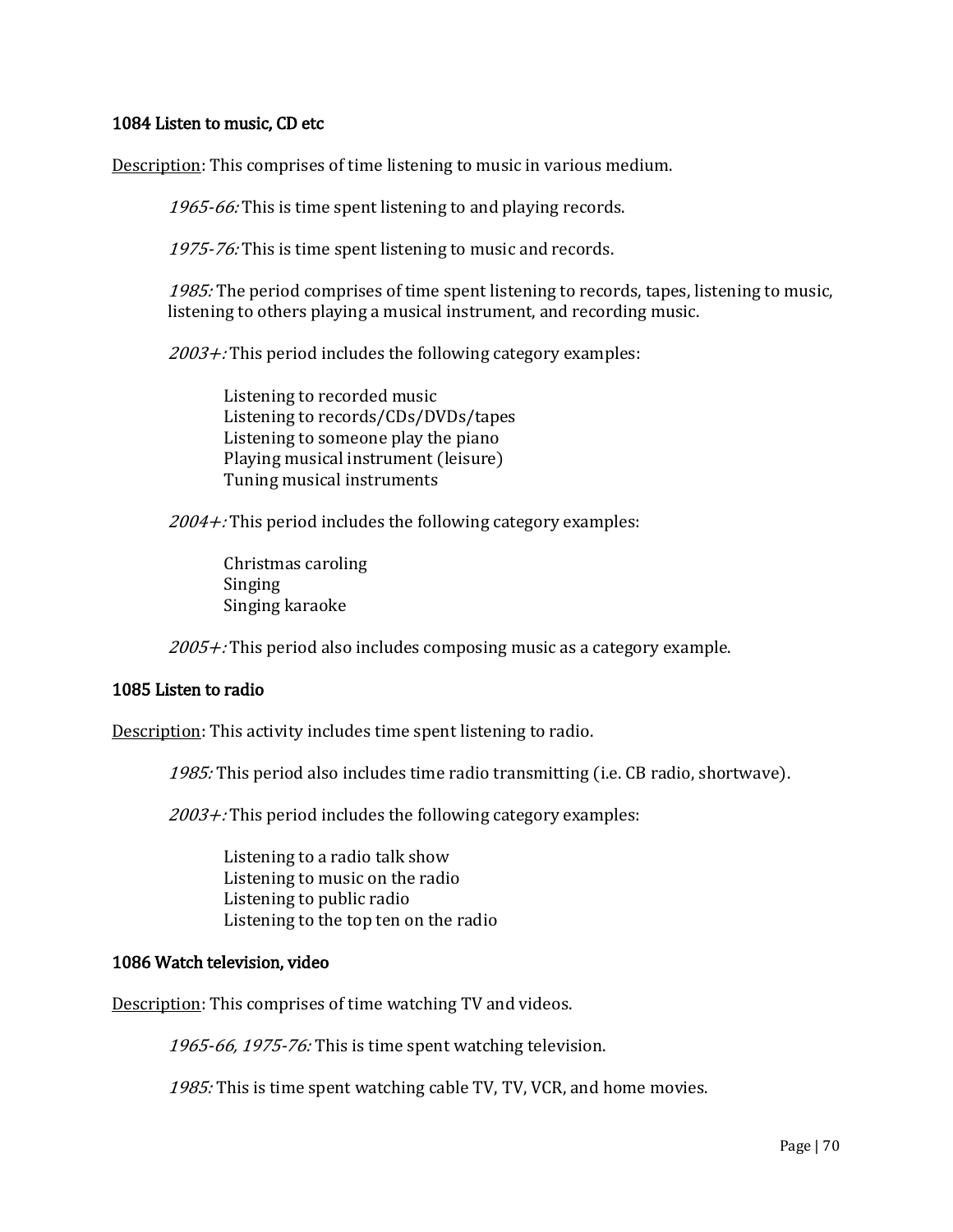$2003 +$ : This period includes time spent watching television and movies (non-religious) as well as watching religious TV:

Borrowing movies from the library Returning movies to library Rewinding a tape or DVD (2003-2004) Setting TiVo/DVR (2011+) Setting the VCR or DVD player Watching a DVD/video/instructional video Watching home movies/home videos Watching TV Watching TV/DVDs on computer (personal interest) (2011+) Watching videos on YouTube (2011+)

 $2011 +$ : This period includes the following category examples as well:

Setting TiVo/DVR Watching TV/DVDs on computer Watching videos on YouTube

# 1087 Writing by hand

Description: This comprises of time writing letters or correspondences.

1965-66, 1975-76: This is time spent writing private correspondence and letters.

1985: This period comprises of time reading/writing letters, reading mail, as well as typing.

2003+: The post 2003 period includes time on household and personal mail and messages (except for emails):

Bringing in newspaper/mail Checking phone messages Checking to see if mail came Collecting mail Getting mail in Looking at/checking mail Mailing letters, payments Mailing/picking up letters Mailing/picking up packages Reading mail Sending express mail Sending reg./cert. packages/mail Signing for certified mail Sorting mail Throwing away junk mail Writing cards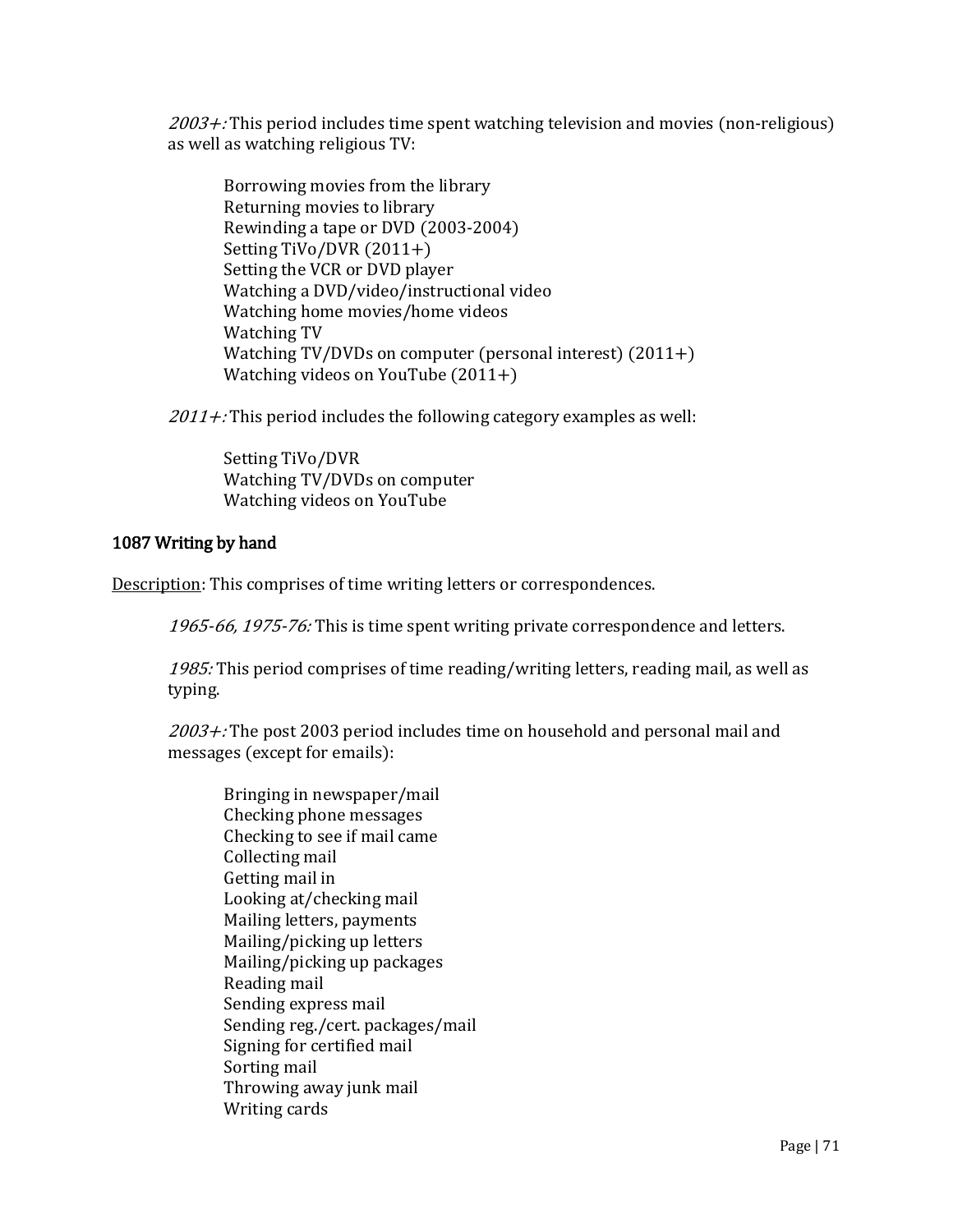Writing letters

 $2004 +$ : We also have the following category examples for this period:

Addressing holiday cards Writing Christmas cards Writing Valentines

#### 1088 Conversation, phone, texting

Description: This captures time in conversations.

1965-66: This is time spent in conversations, including phone conversations.

1975-76: This is time spent in phone conversations, face-to-face conversations, and conversation with household members.

1985: The period includes time in activities relating to the following category examples:

Placing local calls Receiving local calls Placing long distance calls Receiving long distance calls Phone conversations Visiting by phone Other talking/conversations Face-to-face conversations Conversations with household members only – adults only or children and adults Arguing or fighting with people other than household members only, household and non-household members, or unknown Arguing or fighting with household members only Being disciplined, spanked, bawled out for misbehaving Receiving instructions, orders

 $2003 +$ : This period includes time on telephone calls to/from family members, telephone calls to/from friends, neighbors, or acquaintances as well as other unidentified phone calls.

Talking on phone to relatives, boyfriend, girlfriend Talking on phone to fiancée Talking on phone to friends/neighbors/acquaintances

 $2011 +$ : This period also includes time skyping with family members.

#### 1089 Use computer

Description: This captures time using a computer for various activities.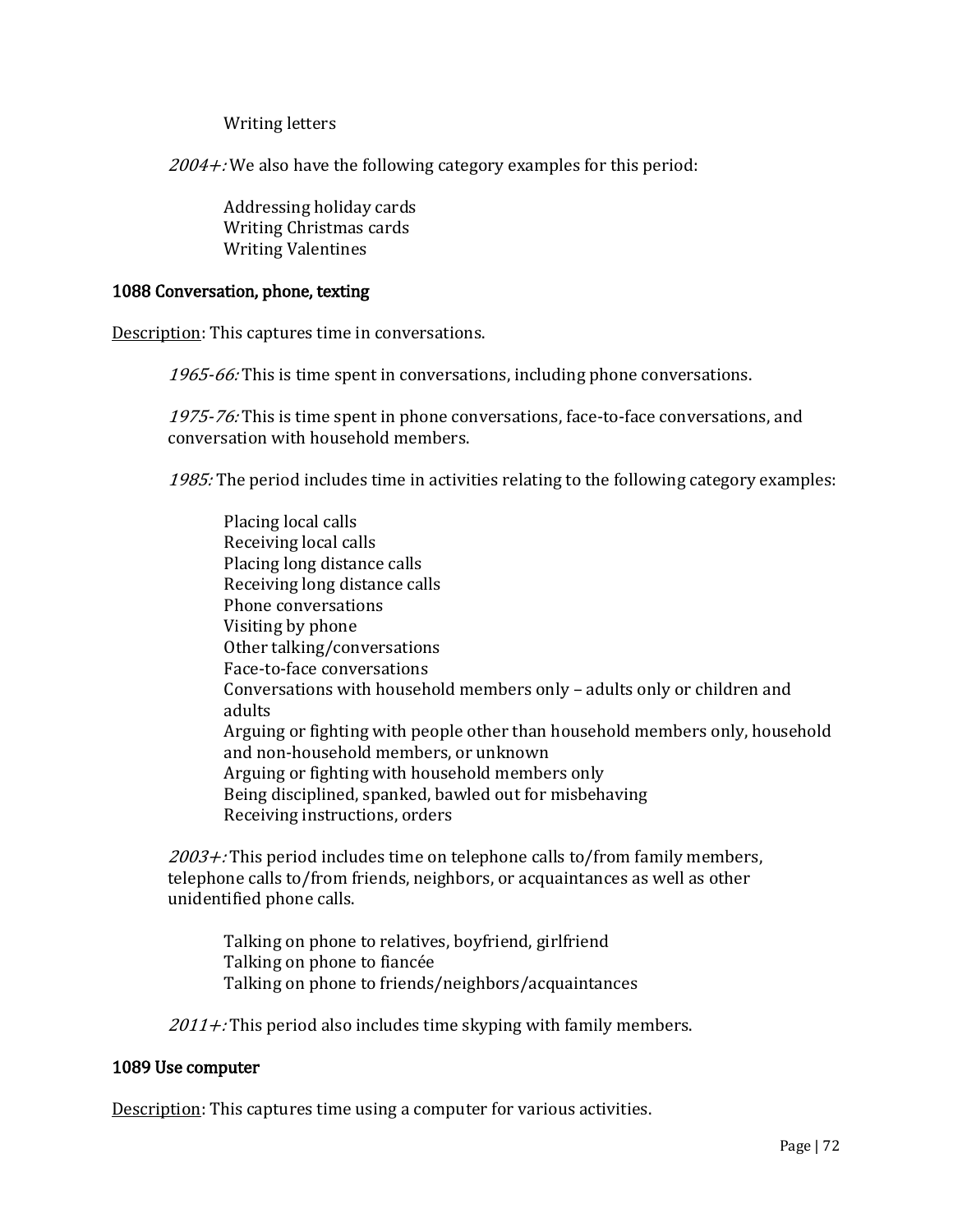1965-66, 1975-76: Not available for this period.

1985: This includes using a computer, using a computer for education, computer games for children and adults, and other computer use.

 $2003 +$ : This period includes time in household and personal email and messages as well as computer use for leisure (excluding games)

Browsing on the internet Computer use, leisure Computer use, unspecified Designing/updating website Downloading files, music, pictures Participating in a chat room Surfing the internet Surfing the web

 $2006 +$ : The period also includes the category example: burning CDs.

 $2011 +$ : This also includes time checking Facebook, Myspace, or other social networking Web sites, and using Twitter or tweeting.

### 1100 Travel

This category captures time the respondent spent in travel. This includes imputed travel (1190), personal or adult care travel (1191), travel as part of paid work (1192), travel to/from work and other work travel (1193), travel related to education (1194), travel related to consumption (1195), travel related to child care (1196), travel for volunteering or worship (1197), and other type of travel (1198).

### 1190 Imputed travel

Description: Imputed travel for both main and secondary activity is defined as time when the person changed location from their own home or another home to another specified location (not to an unknown location or to a general "other" location), or changed from one type of specified (not general "other") location to another specified type of location but did not indicate an episode of travel. When the change of location was from an away from home location to a restaurant, bar or café, as a number of diaries use such a change of location to mark walking into the restaurant or food court next to shops in a shopping mall or the canteen at a workplace, this time is not defined as imputed travel. In the 2003+ period, this is time being searched at security checkpoint, opening bags for security search, and passing through metal detector for work related activities.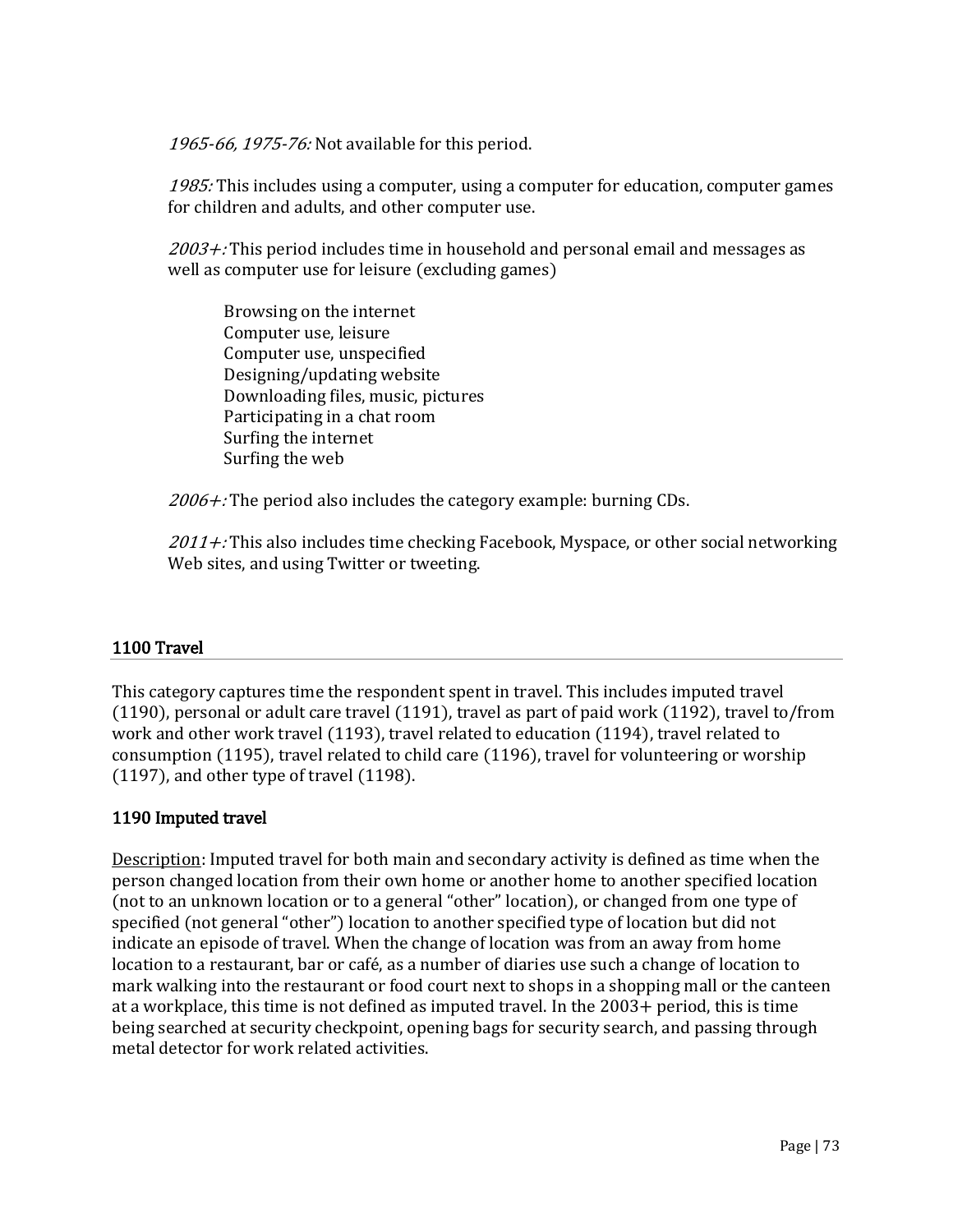#### 1191 Personal or adult care travel

Description: This comprises of time travelling related to personal and adult care.

1965-66: This includes travelling related to the following activities: Personal hygiene dressing (getting up, going to bed, etc.), personal medical care at home, care given to adults, meals and snacks at home, meals outside home or the canteen, night sleep (essential), daytime sleep (incidental), nap or rest, private activities, non-described, including waiting for means of transport.

1975-76: This includes time generally categorized under travel related to personal care.

1985: This is time spent on other personal travel; travel related to other personal care activities; waiting for related travel; travel for unknown purpose of trip - e.g., "went to Memphis" (no further explanation given).

1993-94, 1994-95, 1998-01: This is generally travel related to personal care.

 $2003 +$ : This is travel related to personal care as well as eating and drinking.

 $2005 +$ : This period further includes the following activities in addition to the 2003+ period: caring for and helping household children and caring for non-household children.

### 1192 Travel as part of paid work

Description: This comprises of time travelling related work.

1965-66, 1975-76, 1985: Not available for this period.

1993-94, 1994-95, 1998-01: This is generally time spent in travel during work time.

 $2003 +$ : This is generally time categorized under travel related to work related activities.

## 1193 Travel to/from work and other work travel

Description: This comprises of time travelling related to other types of work travel.

1965-66: This is time described as displacements during work if they can be specifically isolated from travel from job.

1975-76: This includes time generally categorized under travel related to job search, travel to/from work making other stops and travel directly to/from workplace.

1985: This is time spent on travel related to job search, unemployment benefits, welfare, food stamps, and waiting for related travel. This also includes time traveling to and from the workplace when respondent's trips to and from work were both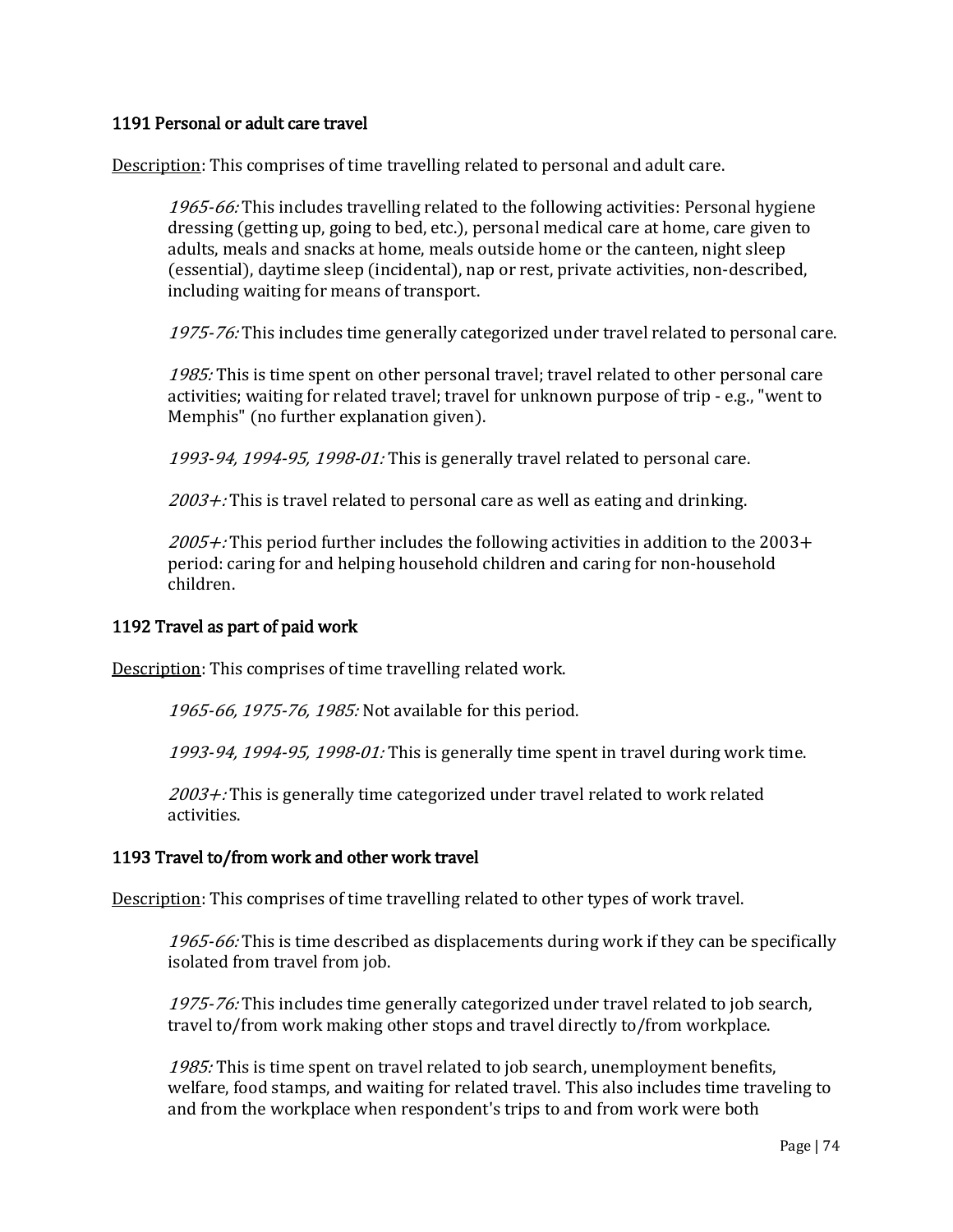interrupted by stops, as well as waiting for related travel. Finally, this category also comprises of time spent traveling to and from the workplace, including time spent waiting for transportation.

1993-94, 1994-95, 1998-01: This is generally time spent travelling to/from work.

 $2003 +$ : This is generally time categorized under travel related to working.

### 1194 Travel related to education

Description: This comprises of time travelling related to schooling and education.

1965-66: This is travel related to the following activities: full time attendance to classes (undergraduate or post-graduate student), studies being the principle activity, reduced programs of professional or special training courses (including after work classes organized by the plant or enterprise in question), attendance to lectures (occasionally), programs of political or union training course, homework prepared for different courses and lectures (including related research work and self-instruction), reading of scientific reviews of books for personal instruction, other study, as well as time waiting for means of transport.

1975-76: This includes time generally categorized under other school-related travel.

1985: The period comprises of travel time to/from library, travel directly from home to school, including waiting, travel directly from school to home, including waiting, other school-related travel, travel related to education; waiting for related travel; and travel to school not originating from home.

1993-94, 1994-95, 1998-01: This is generally time spent travelling for education.

 $2003 +$ : This is generally time categorized under travel connected to taking a class, extracurricular activities (e.g., sports), and generally related to education.

### 1195 Travel related to consumption

Description: This comprises of time travelling related to purchases and consumption.

1965-66: This is travel related to the following activities: purchasing of everyday consumer goods and products, purchasing of durable consumer goods, and personal care outside home (e.g. hairdresser), medical care outside home, administrative services, offices, repair and other services (e.g. laundry, electricity, mechanics), waiting, queuing for the purchase of goods and services including time waiting for means of transport.

1975-76: This includes time generally categorized under travel related to goods or services.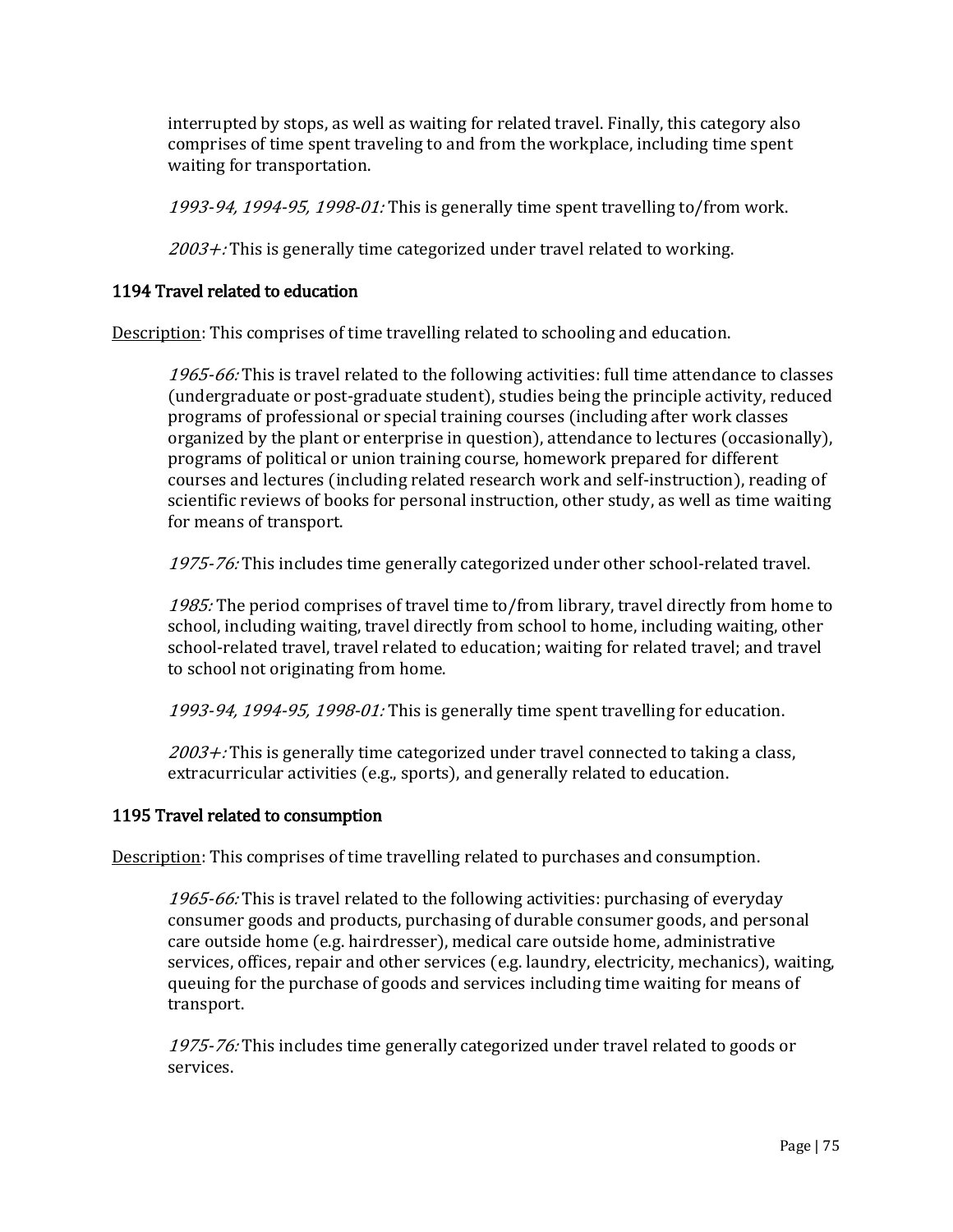1985: The period comprises of travel time related to obtaining goods and services and/or household activities.

1993-94, 1994-95, 1998-01: This is generally time spent travelling for obtaining goods and services.

 $2003 +$ : This is time categorized under travel connected to household activities, grocery shopping, other type of shopping, consumer purchases, professional and personal care services, as well as activities related to using household services such as home maintenance or garden services. This also comprises of travel time related to government services and civic obligations.

# 1196 Travel related to child care

Description: This comprises of time travelling related to care for babies and children.

1965-66: This is travel related to the following activities: care to babies, care to older children, supervision of school work (exercises and lessons), reading of tales or other non-school books to children, conversations with children, indoor games and manual instruction, outdoor games and walks, medical care (visiting the children's' doctor or dentist, or other activities related to the health of children), including time waiting for means of transport.

1975-76: This includes time generally categorized under travel related to child care.

1985: The period comprises of travel time related to child's social and instructional non-school activities, as well as child care activities.

1993-94, 1994-95, 1998-01: This is generally time spent travelling for childcare.

 $2003 +$ : This is time categorized under travel connected to caring for and helping household children. It also comprises of time travelling for activities associated with other type of care (besides education and health) and help for household members.

### 1197 Travel for volunteering or worship

Description: This comprises of time travelling related to participation in social, political or union activities.

1965-66: This is travel related to the following activities: Participation as member of a party, of a union, voluntary activity as an elected official of a social or political organization, other types of participation in meetings, non-paid collective civic activities (e.g. volunteers), participation in religious organizations, religious practice and attending religious ceremonies, participation in various factory councils (committees, commissions), participation in other associations (family, parent, military, etc.), including time waiting for means of transport.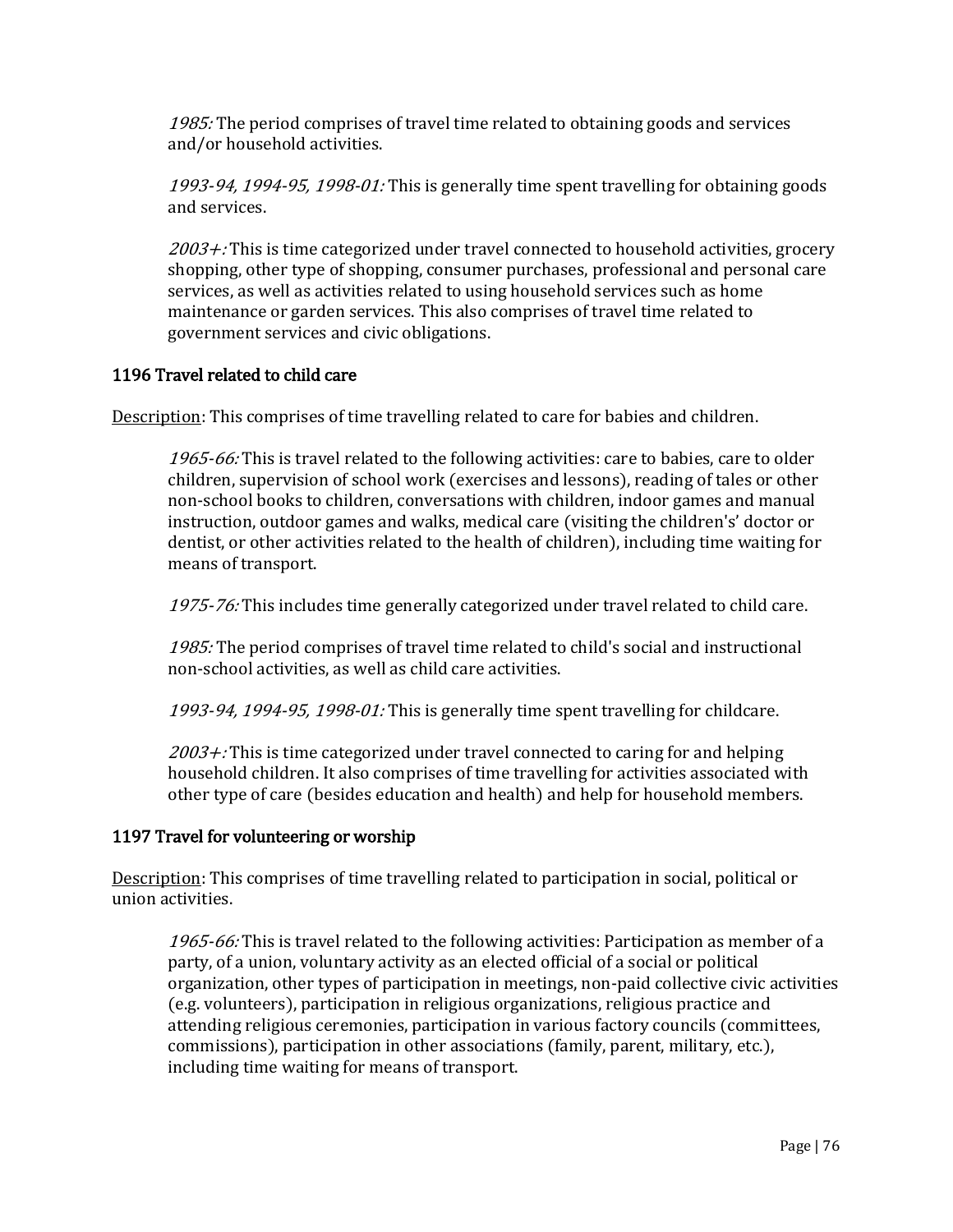1975-76: This includes time generally categorized under travel associated to membership activities, voluntary activities, and adult care.

1985: This is travel related to organizational activities as a member of a volunteer organization, travel associated to all other organizational activities, as well as travel related to help and care to others. This time also comprises of waiting for related travel.

1993-94, 1994-95, 1998-01: This is generally time spent travelling for organizational activities.

 $2003 +$ : This is time categorized under travel connected to religious or spiritual activities, as well as volunteering.

## 1198 Other travel

Description: This comprises of time travelling related other types of travel.

1965-66: This is travel related to the following activities: spectacles, entertainment and social life, sports and active leisure, as well as passive leisure.

1975-76: This includes time generally categorized under travel related to public events, sports and leisure, as well as passive leisure.

1985: This is travel related to socializing, sports and active leisure, vacation travel, waiting in car for adult, travel of child with adult when not clear whether child participated in adult's purpose of trip - e.g. went to bank (with parent) and waited in car, as well as other waiting connected to this type of travel.

1993-94, 1994-95, 1998-01: This is generally time spent travelling for social activities, recreation, and passive leisure.

 $2003 +$ : This is time under non categorized travel, travel related to socializing, relaxing and leisure, arts and entertainment, sports, exercise and recreation, phone calls, and security procedures. The non-categorized travel includes the following examples:

Car accident Changing a flat tire Driving, no purpose (DP changed mind) Exchanging insurance info after accident Hailing help after accident/emergency Paying parking garage attendant (2003) Paying parking lot attendant (2003) Paying toll booth attendant (2003) Riding in a tow truck after accident Travel accident Travel emergency Walking to get help after travel accident